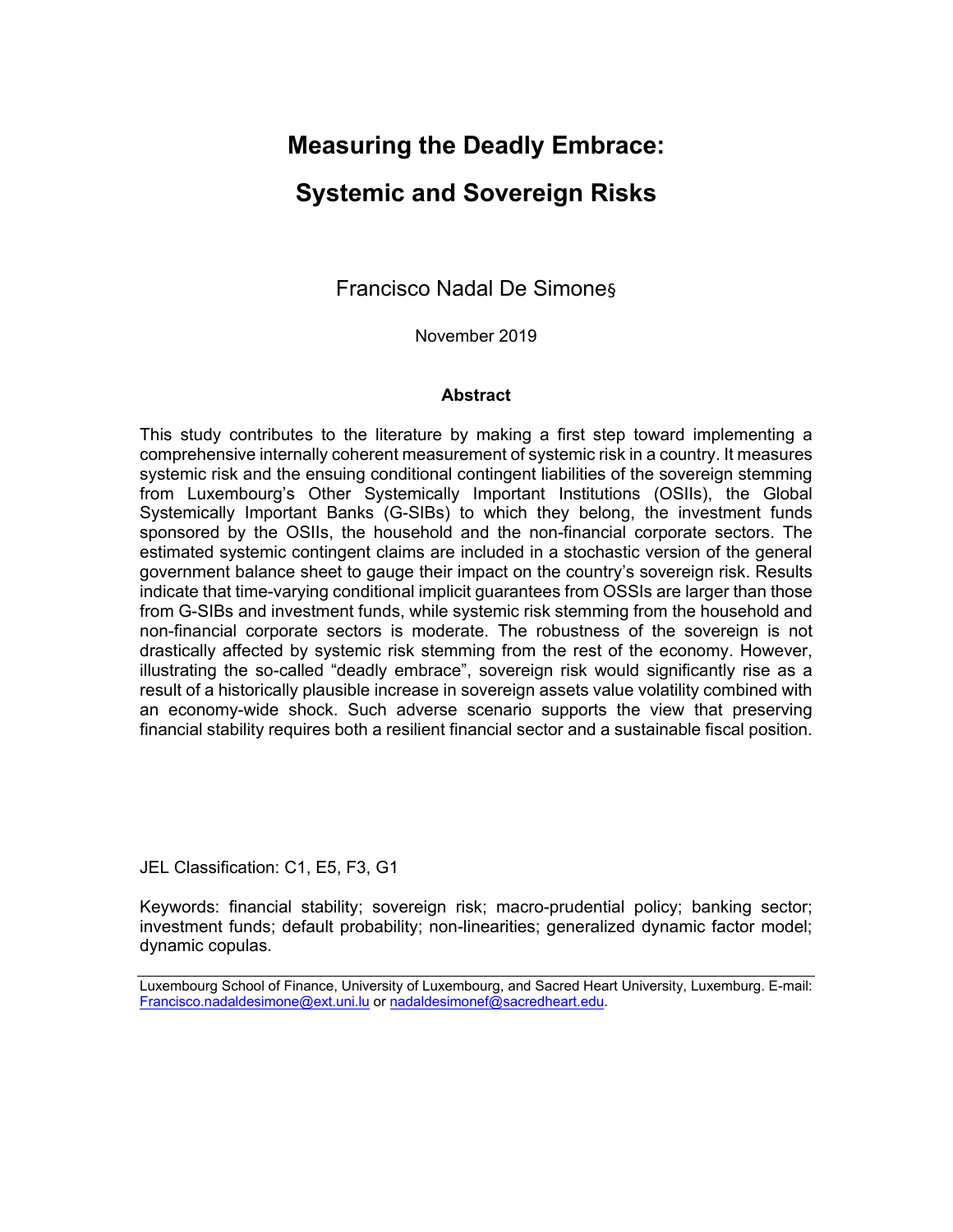### **1. Introduction**

In 2010, the sovereign debt crisis that erupted in Greece, Portugal, and Ireland spread as markets questioned debt sustainability.<sup>1</sup> In April 2010, when some euro area countries were downgraded, markets pushed up Credit Default Swaps (CDS) premia in most advanced countries, including the US and the UK (CGFS, 2011, and Yu, 2017). In turn, higher sovereign risk pushed up banks' cost of funding and changed its composition. In addition, banking sector systemic risk and "too-big-to-fail" global systemic financial institutions amplified the sovereign risk via large implicit contingent liabilities, as in Ireland. While before the onset of the sovereign debt crisis, much of the behavior of sovereign bond yields could be explained by measures of global risk aversion, global factors appeared to give way to more idiosyncratic developments later. Concerns arose about sovereign risk in Italy, Spain and even France with negative repercussions on market perceptions about the viability of the euro area (Broto and Perez-Quiros 2011, Lucas *et al*, 2014). The study of the links between banks and the sovereign has since become one of the most rapidly growing areas of research in financial stability.

Sovereign risk and systemic banking sector risk are intertwined in what has been referred to as "deadly embrace" by Farhi and Tirole (2018) and "diabolic loop" by Brunnermeier *et al* (2016). The links are multiple and run in both directions. First, losses on banks' holdings of government debt weaken their balance sheets, increasing their riskiness and making bank funding more costly and difficult to obtain (Cooper and Nikolov, 2018). Second, higher sovereign risk reduces the value of the collateral banks use to raise wholesale funding and central bank liquidity (Ari, 2016). Third, a weakening of the sovereign's rating also reduces the funding benefits that banks derive from implicit and explicit government guarantees (Leonello, 2018). Fourth, a downgrade of a country by a rating agency generally flows to domestic banks via lower ratings, increasing their wholesale funding costs and potentially impairing their market access (Boccola, 2016). Other risk transmission channels include international spillovers resulting from bank holdings of foreign sovereign debt or simply contagion (Kallestrup *et al*, 2016), and from crowding out effects that raise the cost for banks of issuing securities (Becker and Ivashina, 2018).

Significant financial sector reforms undertaken since 2008 have sought to reduce the links between the sovereign and the financial sector (Alogoskoufis and Langfield, 2018). However, there are still significant areas of disagreement such as how to reform the regulatory treatment of banks' sovereign exposures and how to design a deposit insurance scheme that is credible and offsets its possible moral hazard implications (Allen *et al*, 2015 and 2018). Because of the systemic nature of banks and the sovereign, while weakened,

 $\overline{a}$ <sup>1</sup> Throughout the paper, the word "sovereign" is used as a synonym for "general government".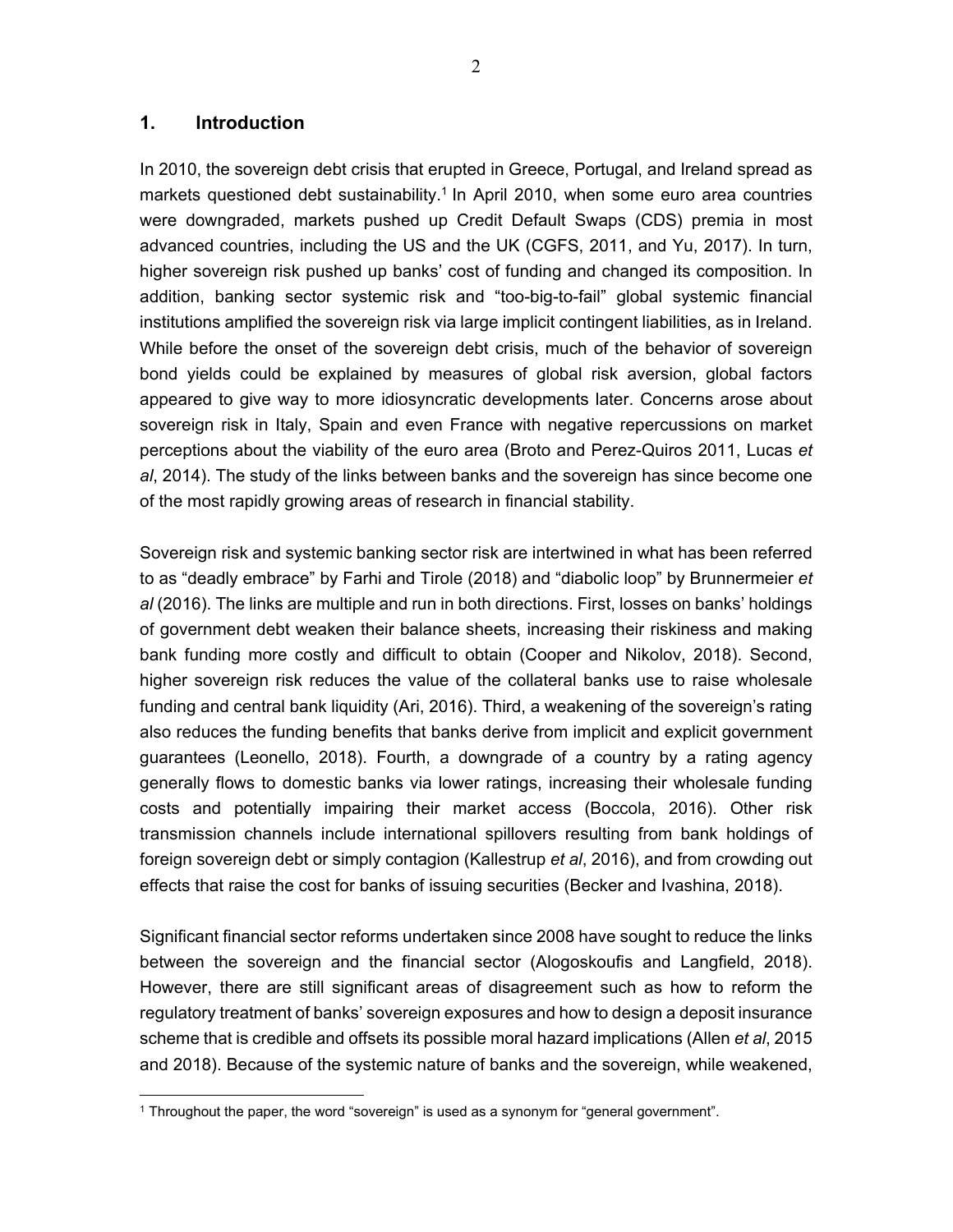some observers note that the nexus will likely remain, and ongoing policy reforms should acknowledge this limitation (Vergote, 2016, and Dell'Ariccia *et al*, 2018).

Perhaps in part due to the need to have access to granular and supervisory data to perform it, to the best of the authors' knowledge, this is the first study to use a comprehensive internally consistent methodology to empirically estimate a country's systemic risk stemming from the banking and investment fund industries, the household and non-financial corporate sectors, and to integrate the resulting systemic contingent claims into a stochastic version of the country's general government balance sheet. In this integrated framework, systemic risk can originate in both the private and the public sector. The study applies to Luxembourg, a world financial center where 124 out of the 131 registered banks are affiliates of foreign banks; it is the second largest investment fund domicile in the world after the US and its sovereign is one of the 11 countries in the world with AAA rating according to S&P, Moody's and Fitch.

The sources and forms of expected losses stem from the financial sector in the form of systemic risk common across the sector, or "tail risk", and as contagion within the financial sector, from the household and non-financial corporate sectors, and from the general government. The methodology evaluates systemic losses and potential public sector costs from contingent liabilities from the financial sector by explicitly modeling default dependence within the financial sector and capturing the time-varying non-linearities and feedback effects typical of financial markets.<sup>2</sup> In contrast to static network or accountingdriven models, the methodology captures potential losses via "price-mediated" contagion (Cont and Schaanning, 2015), which can expose a financial institution to asset classes that regulation prevents it from holding. This can amplify the institution's exposure to a given risk factor relative to what is apparent from its balance sheet, a fact that lends support to models of imperfect supervision. $3$  The methodology also measures banks' exposure through implicit financial support to the investment funds they sponsor.

The main results follow. First, indicators of systemic risk in each of the sectors correlate well with major macro-financial developments in Luxembourg and the euro area. In particular, while persistently low monetary policy rates have helped to reduce the fragility of banks and investment funds, they also seem to have increased interdependence across financial institutions. Second, the implicit government guarantees stemming from Luxembourg's Other Systemically Important Institutions (OSIIs) fell in value after the financial crisis and were hardly affected by the sovereign crisis. The median conditional

 $\overline{a}$ 

<sup>&</sup>lt;sup>2</sup> Non-linearity refers to the absence of the property of additivity and or proportionality among variables.<br><sup>3</sup> Farhi and Tirole (2018) assume that supervision is imperfect because banks may mask exposures to the

domestic bond market though derivatives, guarantees or by correlation between the banking book and domestic bonds.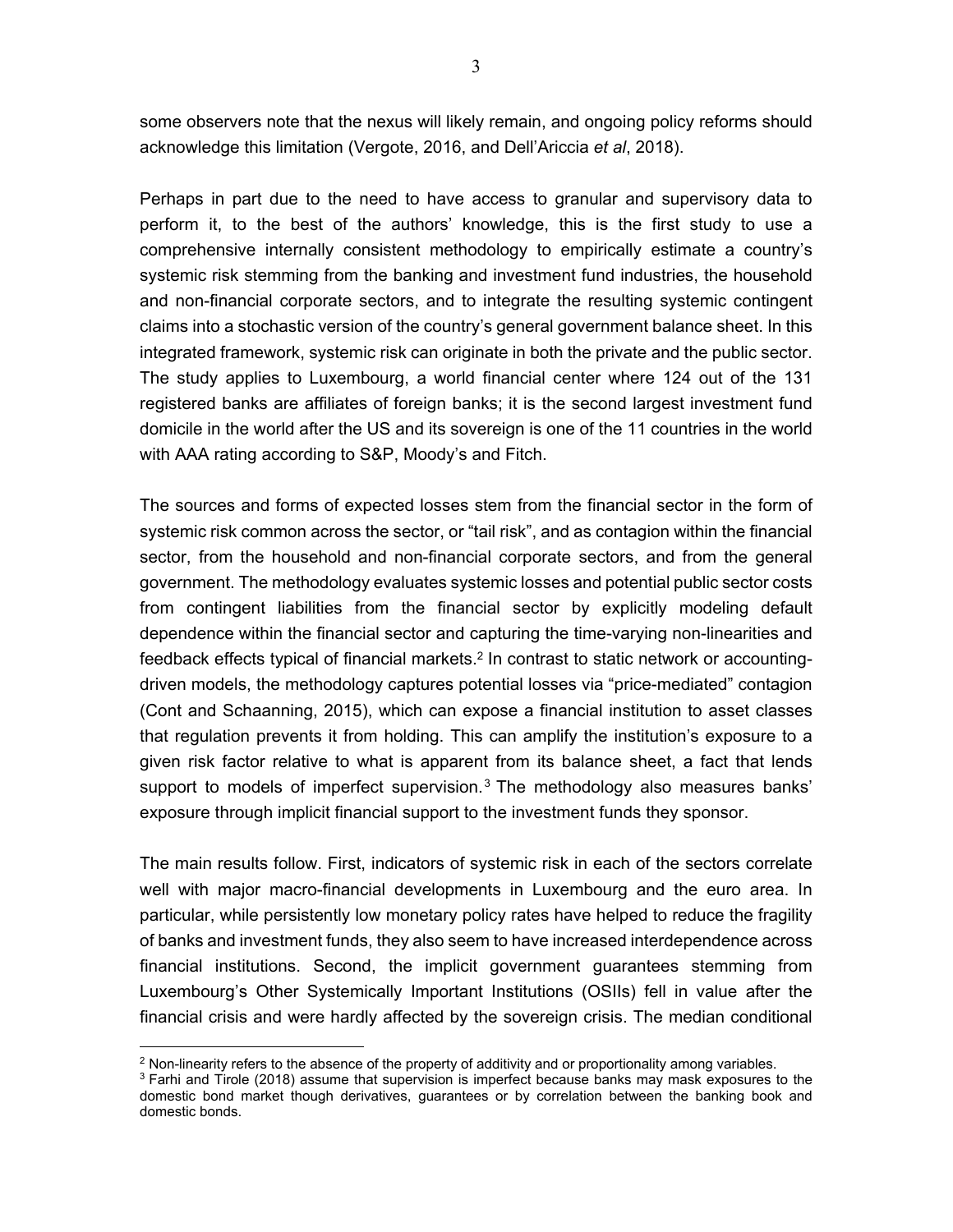implicit government guarantees stemming from investment funds and European global systemically important banks (G-SIBs) tend to be between 1/2 to 1/3 of those attached to OSIIs. Third, there has been less heterogeneity among G-SIBs than among OSIIs over the sample period. The highest percentile conditional implicit government guarantee among OSIIs was about 1.1bn euro in mid-2008 and lately peaked at around 0.4bn at end-2017. Fourth, while the conditional expected loss profiles among investment funds are broadly like those of OSIIs and G-SIBs, systemic risk stemming from investment funds and G-SIBs is more concentrated than systemic risk stemming directly from OSIIs. Fifth, systemic risk emanating from households and non-financial corporations does not seem to be of immediate concern. Sixth, for the Luxembourg sovereign, distance to distress improved significantly after 2013, reflecting notably the higher general government's primary surplus and the stabilization of sovereign debt. Seventh, the robustness of the Luxembourg sovereign is not drastically affected by systemic risk stemming from the rest of the economy as implicit conditional government guarantees do not deviate significantly from the benchmark following distress in the financial sector or large and plausible shocks to household mortgages or non-financial corporate loans. In contrast, while the sovereign solvency would not be compromised, sovereign risk would be significantly affected by a historically plausible 40% increase in the volatility of sovereign asset values combined with shocks to the OSIIs, G-SIBs, investment funds and the non-financial private sector. This adverse scenario illustrates the importance of a robust fiscal position over the cycle as it triggers wide deviations of Luxembourg sovereign risk from its benchmark in agreement with the doom-loop view of the sovereign-bank nexus.

The next section provides a review of the various strands of literature linked to this study. Section III presents the modeling framework and Section IV discusses the data. Section V presents the results on systemic risk and vulnerability measures. Section VI concludes, draws policy implications and summarizes possible extensions of the methodology.

# **2. Literature Review**

This section presents a *per force* selective review of the literature linking financial stability and sovereign risk. However, most of this literature has referred to the banking sectorsovereign risk nexus. Studies regarding sovereign risk and systemic risk stemming from non-bank financial institutions and non-financial corporate sectors are comparatively scarce. In order to set up the background for the internally coherent integrated framework of systemic risk measurement in a country implemented in this study, the following literature review reflects in detail a holistic view of the financial system as a set of multilayered segments mutually interacting.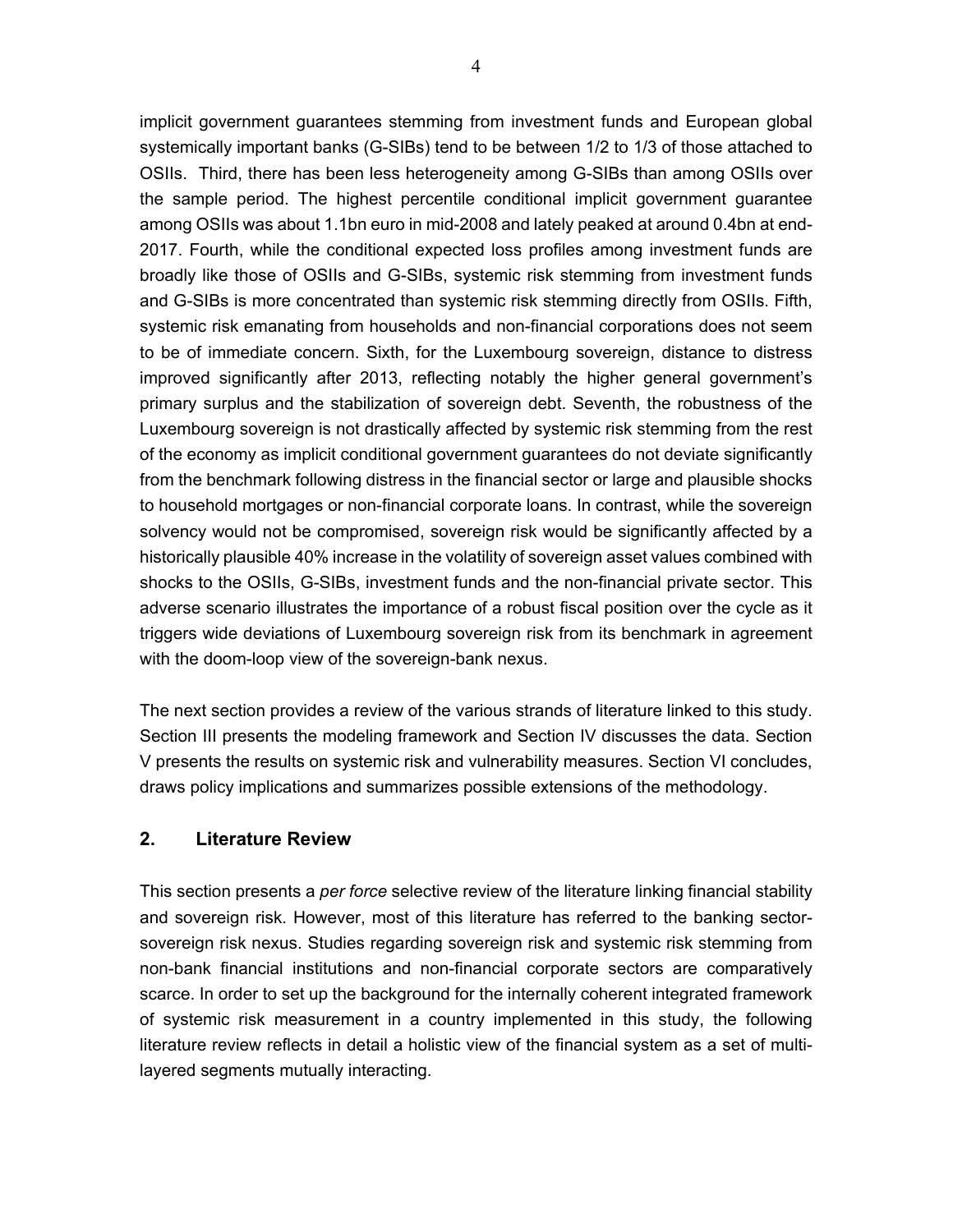Two strands of literature, one recent and one old, have come together notably after the European sovereign debt crisis. The recent one has been concerned with financial stability and the concept and measurement of systemic risk. Silva *et al* (2017) offer a comprehensive survey. The old one has been concerned with banking and sovereign debt crises and can be captured in Reinhart and Rogoff (2009) study of eight centuries of crises. It seems logical to organize the literature review along the three ingredients of Brunnermeier *et al* "diabolic loop" and their implication for and measurement of systemic risk: the home bias of banks' sovereign debt portfolios, the inability of governments to commit *ex ante* not to bailout domestic banks, and capital flows that result in international investors' incorporation of expected government solvency in the market value of domestic government debt.

#### *The home bias of banks' sovereign portfolios, government guarantees and capital flows*

The determinants of the home bias remain controversial. For Korte and Steffen (2014), banks hold above-optimal debt due to the zero-risk weight of government debt holdings. Buch *et al* (2016) find that German banks did not differentiate much between countries based on macroeconomic factors before the financial crisis. Sovereign bond holdings of German banks were larger for weakly capitalized banks, banks active on capital markets and large banks. For the euro area, Altavilla *et al* (2017) find that public, bailed-out and poorly capitalized banks responded to sovereign stress by purchasing domestic public debt more than other banks, especially in coincidence with the largest ECB liquidity injections, consistent with both the "moral suasion" and the "carry trade" hypothesis. Similarly, Drechsler *et al* (2016) show that weakly capitalized banks took out more lenderof-last-resort loans and used riskier collateral than strongly capitalized banks to buy risky assets, including distressed sovereign debt.

Regardless of the cause of the home bias, banks' holdings of sovereign debt make their equity value and solvency dependent on swings in the perceived solvency and market value of their own government's debt. This nexus is present in papers stressing that systemic risk runs from the sovereign to banks, from banks to the sovereign or in both directions.

Systemic risk stemming from expectations of sovereign debt default damages banks' balance sheets (Gennaioli *et al*, 2014) and rises funding costs exacerbating indeterminacy problems (Corsetti *et al*, 2013). Funding constraints reduce resources available to lend and generate a precautionary motive to deleverage (Boccola, 2016), or reduce lending through a credit ratings channel (Almeida *et al*, 2017).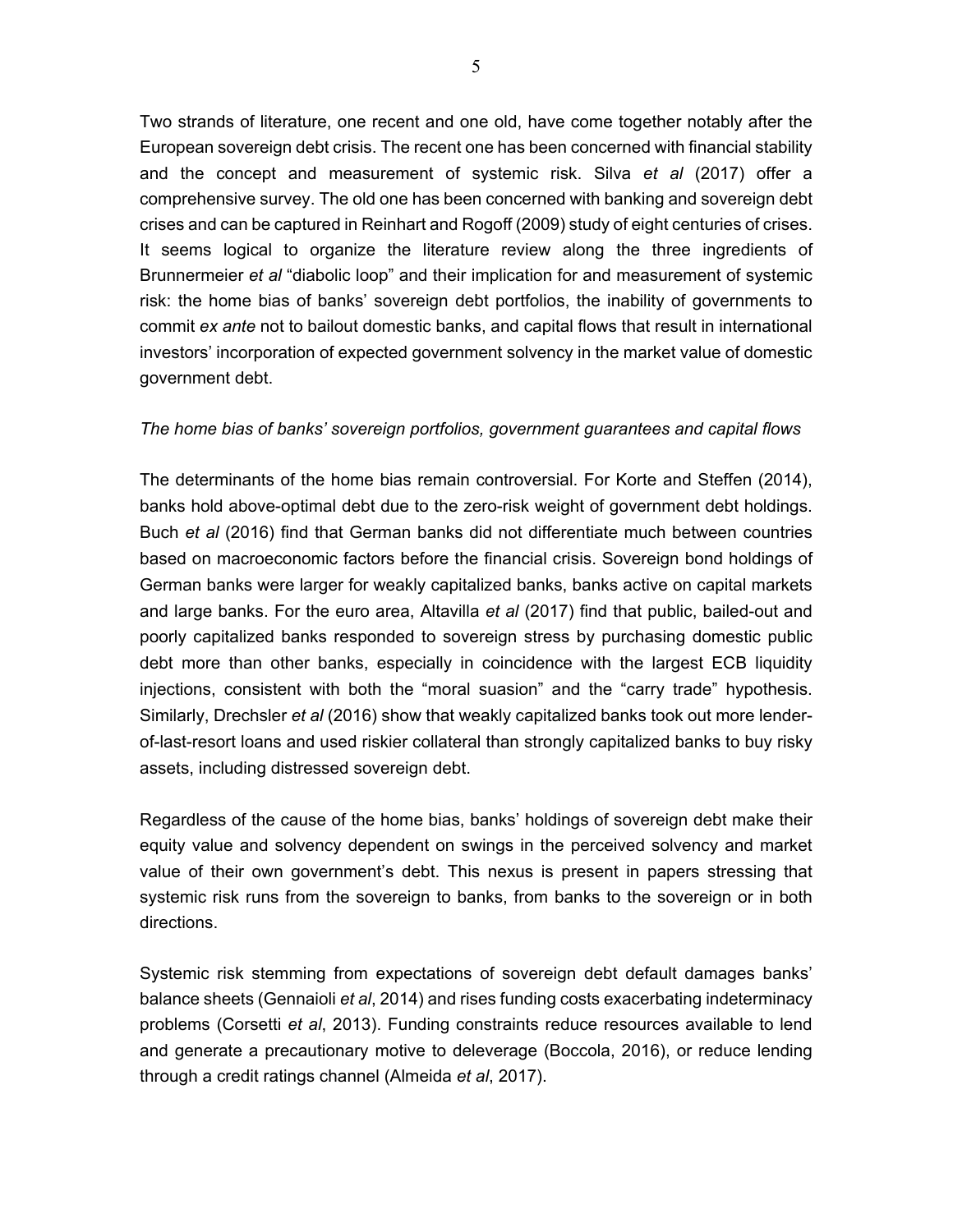Systemic risk running from banks to the government has been partly explained by the "carry trade" of European banks that raised finance in short-term wholesale markets to invest in peripheral sovereign bonds (Acharya and Steffen, 2013), by government guarantees that induce risk-taking behavior by banks and reduce market discipline (Marques *et al*, 2013), and by a higher proportion of non-performing loans when bailouts cannot be excluded (Brůha and Kočenda, 2018). Capital flows matter as bank risk in stressed countries has not been absorbed by their sovereigns but spilled over to nonstressed euro area sovereigns (Breckenfelder and Schwaab, 2018).

The two previous views of the sovereign-bank nexus are considered as complementary by part of the literature. While banks bailouts alleviate a distortion in the provision of financial services, they impair the sovereign's creditworthiness. Higher sovereign credit risk feeds back on to the financial sector through banks' sovereign bond holdings and implicit and explicit government guarantees. Holding high-yield, risky sovereign bonds may be attractive for surviving banks protected by limited liability (Abad, 2019). Acharya *et al* (2014) find evidence for the two-way feedback between financial and sovereign credit risks from euro area CDS data while Fratzscher and Rieth (2015) find that shocks from the sovereign are more important in explaining bank risk than *vice versa*. Kallestrup *et al* (2016) argue that sovereigns are significantly affected by the foreign exposures of their domestic banks, which optimal capital decisions are influenced by a country's institutions. High-quality institutions, including a transparent government decision-making process and responsible fiscal management, reduce uncertainty and risk taking (Colak *et al*, 2018).

Studies that explicitly quantify systemic risk stemming from the sovereign-bank nexus have used various methodologies. Fisher and Gray (2006) made an early application of Contingent Claims Analysis (CCA) to the measurement of government and banking sector risk in Indonesia. Black *et al* (2016) quantify the two-way interaction between European sovereigns and banks measuring systemic risk as a hypothetical insurance premium to cover distressed losses in the banking system using CDS spreads, equity return correlations, and liabilities of individual banks. Betz *et al* (2016) estimate tail-risk dependencies and time-varying systemic risk contributions for 51 European banking groups and 17 sovereigns. Pagano and Sedunov (2016) use an Adapted Exposure CoVar<sup>4</sup> and the Marginal Expected Shortfall (MES) of Acharya *et al* (2010) and Brownlees and Engle (2012), to show that the aggregate systemic risk exposure of financial institutions is positively related to sovereign debt yields in European countries and shocks to these domestic linkages are stronger and longer lasting than international risk spillovers. Manzo and Picca (2014) decompose systemic risk into a sovereign and banking component using

 $\overline{a}$ 4 CoVaR was developed by Adrian and Brunnermeier (2008).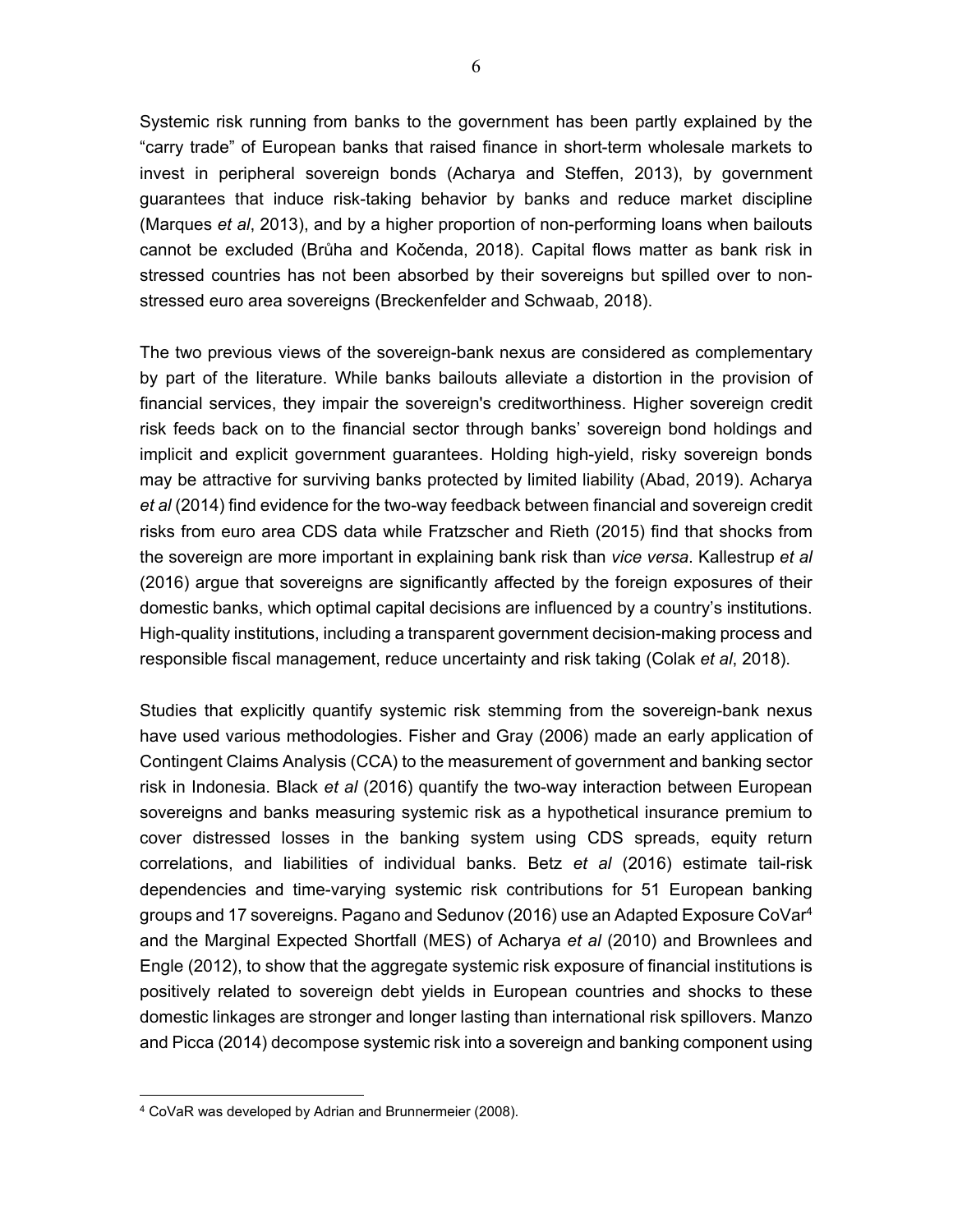a large data set of sovereigns and banks and find that shocks to sovereign systemic risk have a significant and persistent impact on the probability of a collective banking default, while shocks to banking systemic risk have a smaller and more transitory impact on sovereign risk. Vergote (2016) develop time-varying contagion indices of credit risk spillover and feedback between 64 financials and sovereigns in the euro area identifying spillover with bilateral Granger causality regressions. Popescu and Turcu (2017) analyze the eurozone crisis with a systemic sovereign risk measure built on countries' budgetary constraint and the MES estimated through a DCC Garch model during the period 2001−2013. They identify Italy and Greece as the most systemically important countries and measure their contribution to a potential system's default. Xu *et al* (2017) investigate the systemic risk of the European sovereign and banking system during 2008–2013 with a measure of systemic risk reflecting market perceptions, which can be interpreted as an entity's conditional joint default probability.

#### *Systemic risk among non-bank financial institutions and banks*

Systemic risk may result directly from non-bank financial institutions and also from their interaction with banks. Bengtsson (2016) shows that investment funds may pose systemic risk via instability in their funding profile and asset reallocations, and that insufficient risk separation may elude managerial and supervisory oversight and force banks to reduce or interrupt credit intermediation. Kaal and Krause (2016) examine hedge funds' possible contributions to systemic risk and Lehecka and Ubl (2015) discuss ways in which alternative investment funds may generate or amplify systemic risk stemming from disorderly markets. Aizenman *et al* (2016) use CoVaR and ΔCoVaR to provide evidence of systemic risk contribution in the international mutual fund sector during 2000–2011 by tracking the systemic risk of 10,570 mutual funds investing internationally. Hespeler and Loiacono (2017) propose measures of systemic risk generated through intra-sectorial interdependencies in the hedge fund sector showing significant interdependency between their funds' individual returns and the moments of the sector's return distribution. Shaw and Dunne (2017) use the coherent measure of systemic risk MES to capture investment funds' exposures to pervasive industry-wide tail events.

To measure systemic risk stemming from banks and non-bank financial institutions, Bernal *et al* (2014) extended the original ΔCoVaR approach to include the Kolmogorov–Smirnov test developed by Abadie (2002). They find that between 2004 to 2012, the *other financial services sector* of the euro area contributed relatively the most to systemic risk followed by the banking sector and the insurance sector. Results were the opposite in the United States. Billio *et al* (2012) applied several measures of connectedness based on principalcomponents analysis and Granger-causality networks to the monthly returns of hedge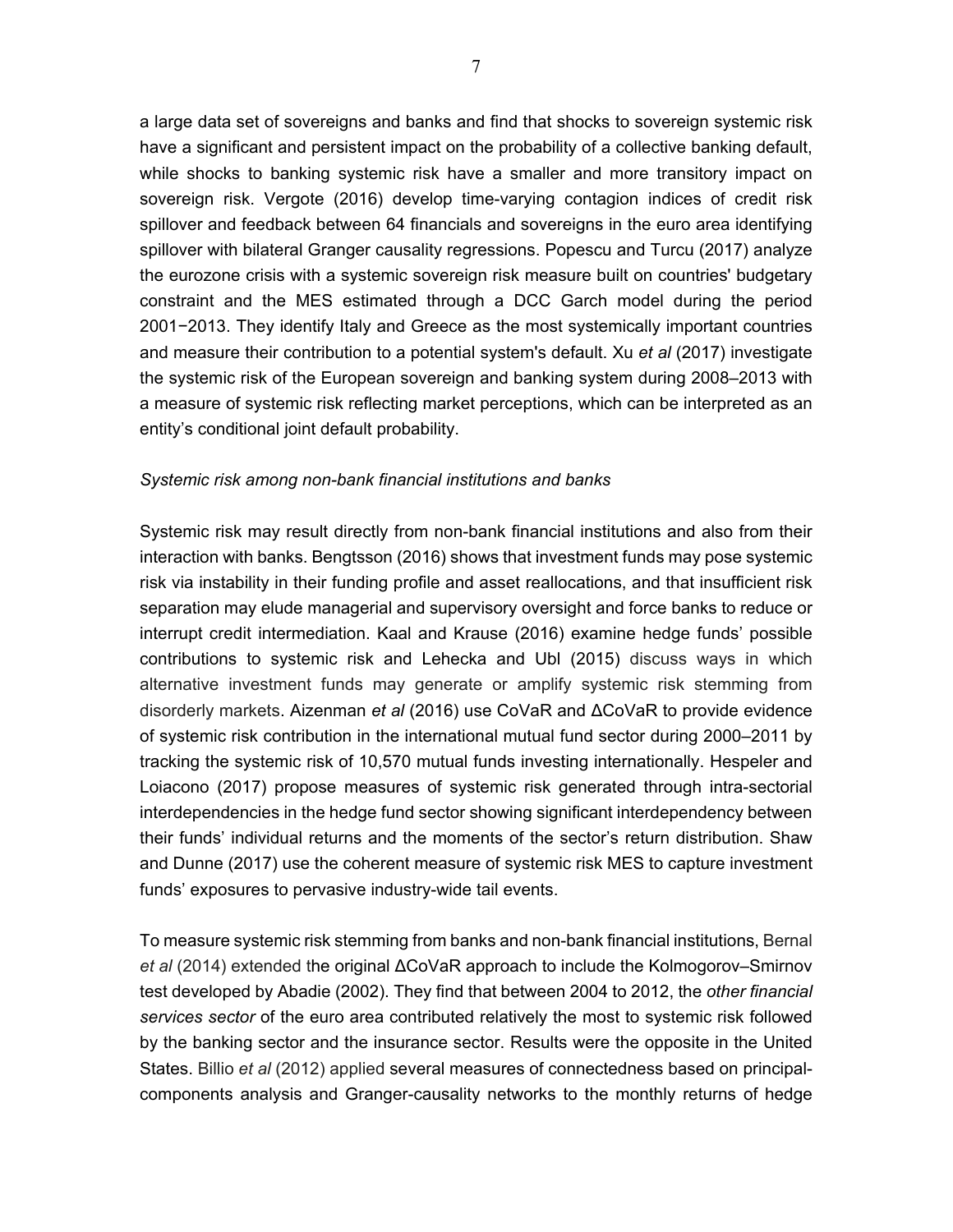funds, banks, broker/dealers, and insurance companies. All four sectors became highly interrelated over the past decade, likely increasing systemic risk in the finance and insurance industries through a complex and time-varying network of relationships. Banks played a more important role in transmitting shocks than other financial institutions. Patro *et al* (2013) use daily stock return correlations as a systemic risk indicator among the 22 largest bank holding companies and investment banks from 1988 to 2008. They found an increasing trend in stock return correlation among banks, and no obvious correlation trend among non-financial corporates. Jin and Nadal De Simone (2014a) estimate systemic risk simultaneously in banks and investment funds in Luxembourg with systemic risk measures derived from Merton model and the consistent information multivariate density optimization (CIMDO) methodology of Segoviano (2006) and Radev (2012). Malik and Xu (2017) examine connectedness among US, European and Asian G-SIBs and insurance institutions (GSIIs) from 2007 to 2016. Compared to Asia, G-SIBs and GSIIs headquartered in the US and Europe appear to be main sources of market-based connectedness, likely driven by economic policy uncertainty and US long-term interest rates, while bank profitability and asset quality drive bank-specific return connectedness.

#### *Systemic risk spillovers between the sovereign and the non-financial corporate sector*

Gapen *et al* (2008) used CCA to measure corporate default risk and public sector contingent liabilities in 12 emerging market economies. Augustin *et al* (2017) found that the significant reevaluation of sovereign credit risk across Europe after the Greek bailout in 2010 raised corporate credit. Effects were more pronounced for firms that are bank or government dependent suggesting that the nexus occurred through a financial and a fiscal channel. Similarly, Acharya *et al* (2018) found that value impairment in banks' exposures to sovereign debt and the risk-shifting behavior of weakly capitalized banks reduced the probability of firms being granted new syndicated loans significantly. Becker and Ivashina (2018) found that between 2007 and 2013, the share of domestic government debt held by the banking sectors of euro area countries more than doubled, which generated a crowding out of corporate lending in 2010–11 and affected private capital formation negatively. Financial repression was exercised via direct government ownership as well as via government influence through banks' boards of directors.

### *Quantifying systemic financial and sovereign risks*

The literature review suggests that a coherent and comprehensive assessment of a country's systemic risk must consider all sectors of an open economy. Interactions and spillovers may occur between the home sovereign and its financial system, between the home and the foreign countries' financial systems, between the domestic and the foreign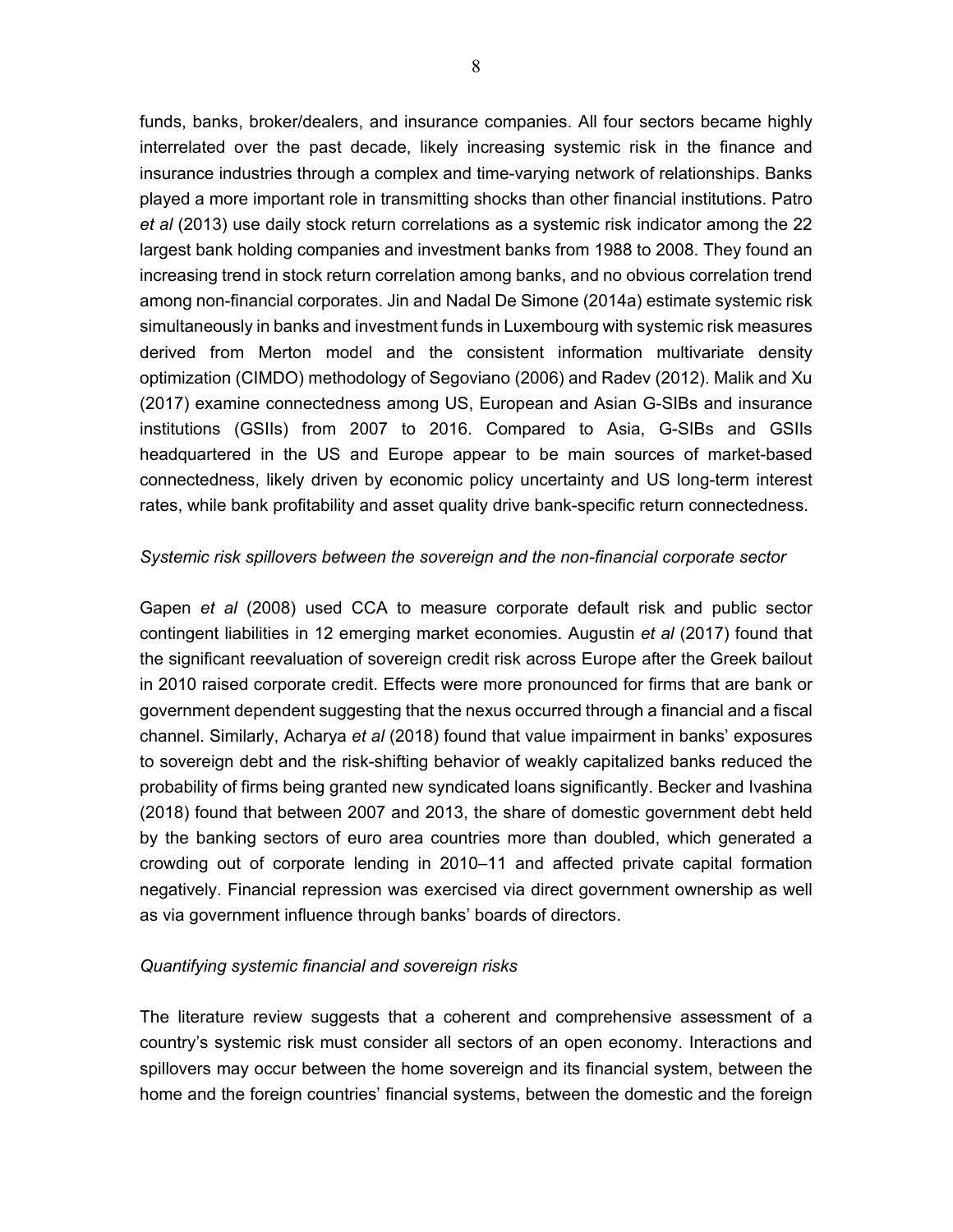sovereigns and between the domestic sovereign and the foreign financial system (Pagano and Sedunov, 2016). Interactions and spillovers between the home country sovereign and its financial system stemming from the household and corporate sectors should also be considered. Finally, measurement of systemic risk requires methodologies that capture all its forms, i.e. as a common shock, as contagion and as underlying vulnerabilities that may unravel in a disorderly manner and affect the real economy (ECB, 2009).

As argued by Hansen (2012, p. 27), "We should not underestimate the difficulty of measuring systemic risk in a meaningful way." It seems important to mention that measures of systemic risk used in the reviewed literature do not model banks' default dependence explicitly and often fail to capture the time-varying non-linearities and feedback effects typical of financial markets. Some of the measures are not even coherent measures of risk as they fail to comply with one or more of the axioms a coherent risk measure should respect (Roccioletti, 2016), e.g. CoVaR violates the sub-additivity axiom.

Volatility measures have almost no explanatory power for specific events (Acharya *et al*, 2017). Variations of Value at Risk, while used to measure risk of an individual institution in isolation (Adrian and Brunnermeier, 2016), are not suited to measure systemic risk, which requires capturing all three forms of systemic risk and implies taking into account feedback effects and non-linearities. CoVaR and ΔCoVaR can capture the risk of the banking industry, for instance, but they have the drawback of only measuring the system's loss conditional on individual institutions. Therefore, they can only identify systemically important institutions and cannot model the system's joint or multivariate distribution (Baur, 2013). In addition, like the VaR measure, CoVaR is likely to behave very differently in crises and normal periods.

Three other measures used in the literature on systemic risk are the distress insurance premium (DIP) (Huang *et al*, 2010), MES (Brownlees and Engle, 2012), and SRISK (Brownlees and Engle, 2016). While in contrast to MES, the other two measures take the size of a financial institution explicitly into account, SRISK computes only the expected capital shortfall of a bank. Yet, MES is not a good indicator for predicting risk before a crisis (Idier *et al*, 2014). An additional important drawback of MES and DIP is that they are calculated using equity returns and CDS data, respectively. As the experience of the runup to the crisis shows, however, booming stock markets coincided with low volatility and low risk premia pointing at markets' poor performance in pricing risk over time.

Gray and Jobst (2011) proposed the Systemic CCA framework to measure systemic risk in the financial sector. The methodology can be applied to individual financial institutions and estimate a multivariate generalized extreme value distribution with a time-varying and non-linear dependence structure. It can quantify all forms of systemic risk and provide a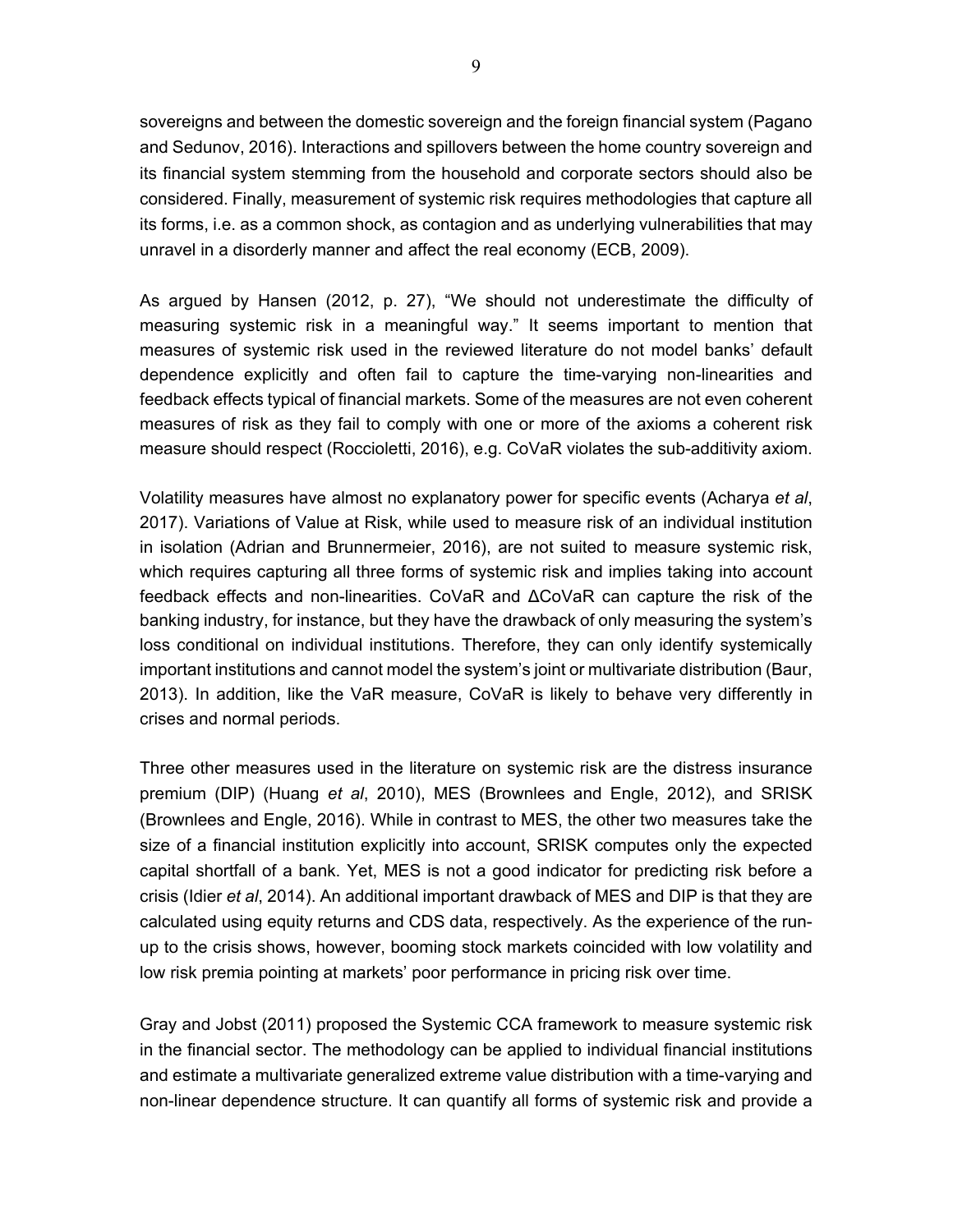conditional and non-linear measure of systemic contingent liabilities. It has been used by the IMF in the Stress Testing module of its Financial Sector Assessment Program for the United States (2010) and Germany (2010), for example. This paper's methodology, the CIMDO, is closely linked to the Systemic CCA. It is based on a multivariate copula, allowing for the non-parametric estimation of both individual and joint default risk, and it captures the non-linearities and feedback effects typical of financial markets. Cortes *et* al (2018) applied CIMDO to the US largest banks and insurance companies, and to the pension, mutual fund, and hedge fund sectors, but not to the rest of the economy.

# **3. The Integrated Modeling Framework**

This study uses the integrated modeling framework developed by Jin and Nadal De Simone to measure systemic credit risk that results from the interaction among banks and investment funds (2014a), from domestic banks and their European mother companies  $(2014b)$  and from investment funds  $(2014c)$ <sup>5</sup> While the core methodology is the same, the sources of systemic risk are extended to cover the remaining sectors of the economy: households, the non-financial corporate sector and the sovereign. Pension funds and insurance companies could not be included due lack of data. To the best of the authors' knowledge, this is the first empirical application of the extended framework to build interlinked stochastic balance sheets of all the sectors of a country. Appendix I contains a schematic depiction of the estimation procedure and the sectoral balance sheets used in this study. The main features of the framework are briefly discussed below.

### **3.1 Merton Credit Risk based on Book Value**

Since only balance sheet data are available for Luxembourg banks and investment funds, the Merton model cannot be applied directly. Therefore, probabilities of distress (PDs) were calculated using balance sheets. Souto *et al.* (2009) and Blavy and Souto (2009) show that book-based and market-based Merton credit risk measures are highly correlated.6

Asset volatility based on book value  $\sigma_B$  is calculated by a rolling window as follows:<sup>7</sup>

$$
\sigma_B = \sqrt{\sum_{t=1}^{N} (\ln(V_t^B / V_{t-1}^B))^2} ,
$$

 $\overline{a}$ 

<sup>5</sup> Given the objective of this study, the Generalized Dynamic Factor Model module of the framework is not implemented.

<sup>&</sup>lt;sup>6</sup> Gray and Jones (2006) present an early application of this idea. See also Adrian *et al*, 2013.<br><sup>7</sup> Following usual practice, quarterly volatility is annualized.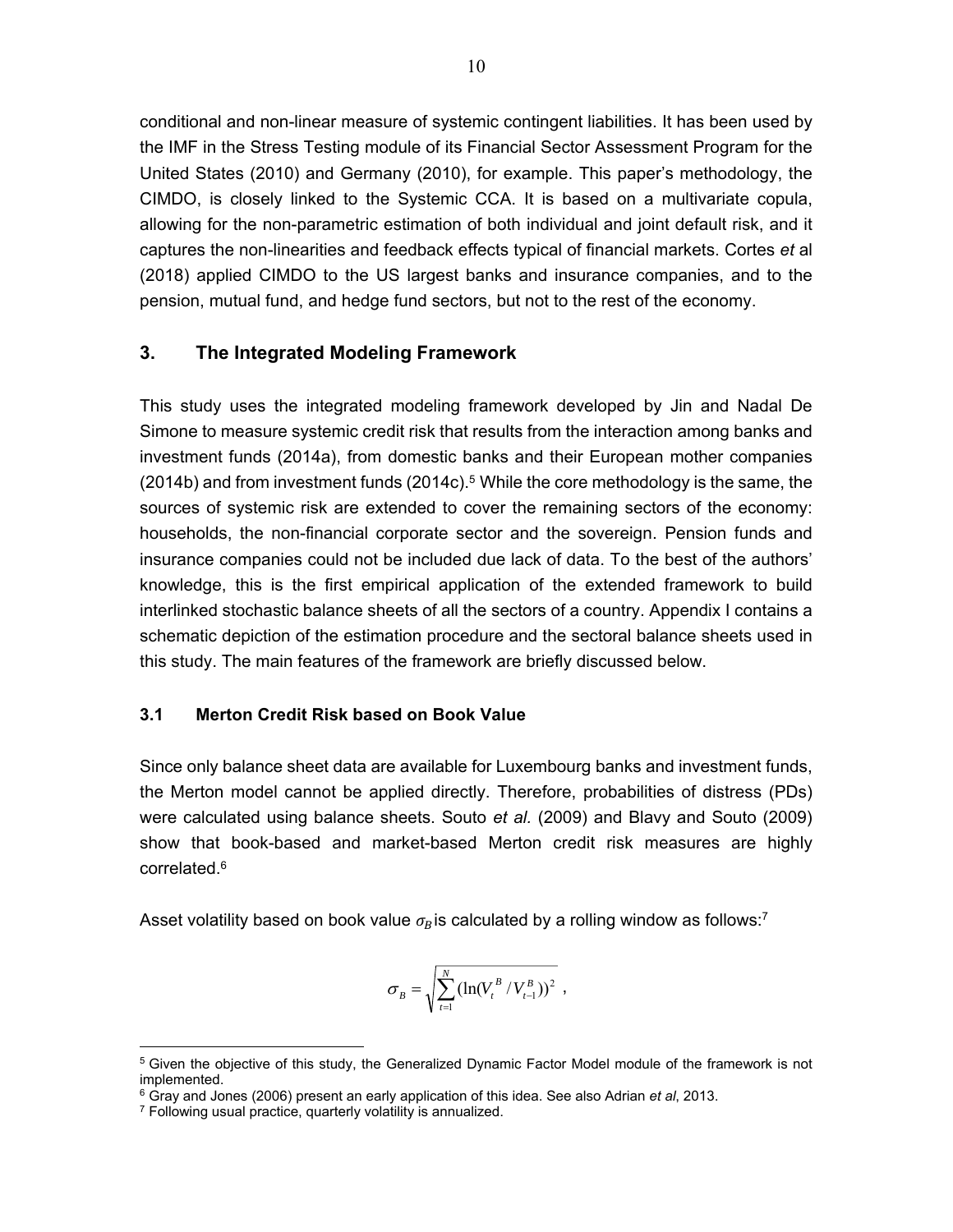where  $\left|V_{_t}^B\right|$  denotes the book value of total assets in quarter  $t$  and  $N$  is the width of a rolling window set at four consecutive quarters.<sup>8</sup> The book-value risk neutral PD of the Merton model can be directly estimated by:

$$
\pi_B = \Phi(-\frac{\ln(V^B/X) + (r - \frac{1}{2}\sigma_B^2)(T-t)}{\sigma_B\sqrt{T-t}}),
$$

where  $\Phi()$  is the cumulative density function of the standard normal distribution, *X* is the stock of debt, r is the risk-free interest rate, and *T,* following usual practice, is assumed to be one year. The implied book-value risk neutral distance-to-distress (DD) is simply the number of standard deviations that the firm is away from default:

$$
DD_{B} = \frac{\ln(V^{B} / X) + (r - \frac{1}{2}\sigma_{B}^{2})(T - t)}{\sigma_{B}\sqrt{T - t}}.
$$

In contrast to banks, assets on the government balance sheet are measured less precisely. 9 However, total sovereign assets can be estimated using book values of sovereign equity by simultaneously solving the optimal hedge equation and the call option equation:

$$
\sigma_E = \left(\frac{V^B}{V^E}\right) \frac{\partial V^E}{\partial V^B} \sigma_B,
$$
  

$$
V^E = V^B N(d_1) - X e^{-r(T-t)} \Phi(d_2).
$$

where:  $T - t$  $r + \frac{1}{2}\sigma_R^2(T-t)$ *X V d B B B* - $+(r+\frac{1}{2}\sigma_{B}^{2})(T-\frac{1}{2})$  $=$ σ  $\ln(\frac{V^B}{X}) + (r + \frac{1}{2}\sigma_B^2)(T-t)$  $d_1 = \frac{X}{\sqrt{2\pi}}$  and  $d_2 = d_1 - \sigma_B \sqrt{T-t}$  . Sovereign equity volatility is

calculated using a four-quarter rolling window as before:  $\sigma_{_E}=\sqrt{\sum_{_{l=1}}^{N}(\ln(V_{_l}^E/V_{_l}^E))^2}$ *t*  $E = \sqrt{\sum_{t=1}^{E} (\ln(V_t^E / V_{t-1}^E))}$  $\sigma_E = \sqrt{\sum (\ln(V_i^E/V_{i-1}^E))^2}$  where

 $V_t^E$  denotes the book value of sovereign equity at time  $t$ .<sup>10</sup> The implied book-value risk

 $\overline{a}$ 

 $8$  For tractability purposes, book-value assets are assumed to follow a geometric Brownian motion. The mean of quarterly asset returns in a large sample is assumed to be zero to avoid the noise brought by the sample means to the volatility process (Jin and Nadal De Simone, 2011).

 $9$  For example, while foreign reserves, financial assets and the net present value of the general government primary surplus are either observable or can be approximated with relative ease, the value of government<br>buildings, land and other government assets can be difficult to estimate.

 $10$  Section 3.3 explains how the stochastic sovereign balance sheet is constructed.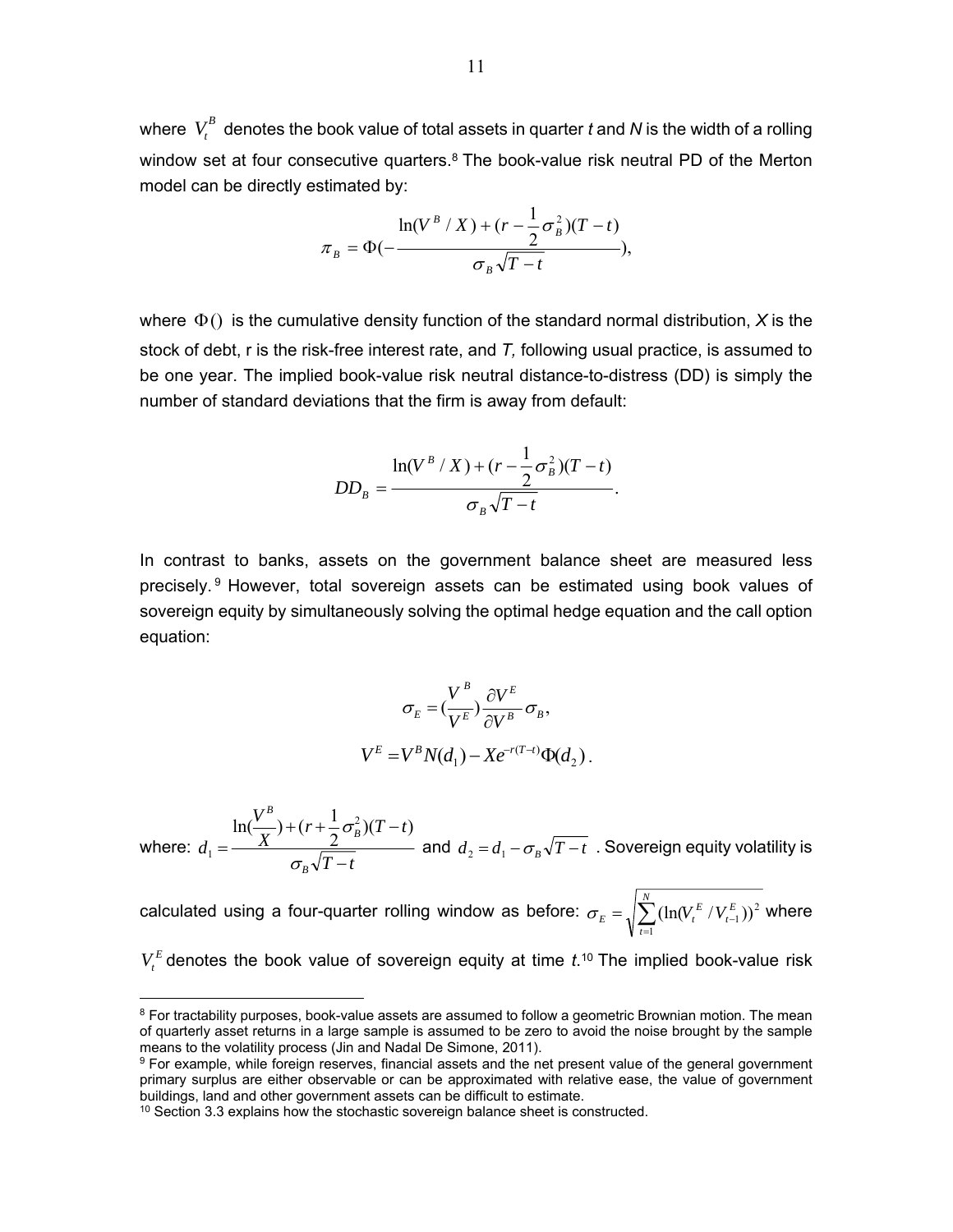neutral sovereign DD tracks the full profile of sovereign systemic risk instead of the riskneutral sovereign PDs, which are usually close to zero.

#### **3.2 The CIMDO Approach**

Given its central importance in this study, the CIMDO-approach developed by Segoviano  $(2006)$  is briefly presented in this section.<sup>11</sup> The CIMDO approach minimizes the crossentropy objective function that links the *prior* and *posterior* distributions under a set of constraints on the posterior. As the general dependence measures calculated via the CIMDO are tightly related to the prior distribution of the correlation structure (Gorea and Radev, 2014), to avoid understating PDs dependence, a simple rolling window approach is used for estimating the prior correlation input to the CIMDO. A Newton-type method guarantees that the estimated correlation matrix of asset returns is symmetric and positive semi-definite (Qi and Sun, 2006).

Assume two financial institutions X and Y, with logarithmic returns represented by random variables *x* and *y* , the following function can be minimized:

$$
L(p,q) = \int_{-\infty}^{+\infty+\infty} \int_{-\infty}^{+\infty} p(x,y) \ln[\frac{p(x,y)}{q(x,y)}] dxdy
$$
  
+  $\lambda_1 [\int_{-\infty-\infty}^{+\infty+\infty} p(x,y) dxdy - 1]$   
+  $\lambda_2 [\int_{-\infty-\infty}^{+\infty+\infty} p(x,y) I_{[x_d^x,\infty)} dxdy - PD_t^x]$   
+  $\lambda_3 [\int_{-\infty-\infty}^{+\infty+\infty} p(x,y) I_{[x_d^y,\infty)} dxdy - PD_t^y],$ 

where  $PD_t^x$  and  $PD_t^y$  are probabilities of distress for these two financial entities, and  $p(x; y)$ ,  $q(x; y) \in \Re^2$  are the posterior and the prior distributions, with  $\lambda_1$ ,  $\lambda_2$ , and  $\lambda_3$ being the Lagrange multipliers of the additivity constraint and the two consistency constraints (i.e. that probabilities are non-negative). For each obligor, the region of distress  $PD_t$  is described by the part of the distribution over its distress threshold  $\,x_d^x\,$  or  $x_d^y$  . The optimal solution for the posterior density is of the form:

$$
p^*(x,y) = q(x,y) \exp\{-\left[1 + \lambda_1 + (\lambda_2 I_{[x_d^x, \infty]}) + (\lambda_3 I_{[x_d^y, \infty]})\right]\}.
$$

 $\overline{a}$ <sup>11</sup> Jin and Nadal De Simone (2014b) provide a thorough discussion.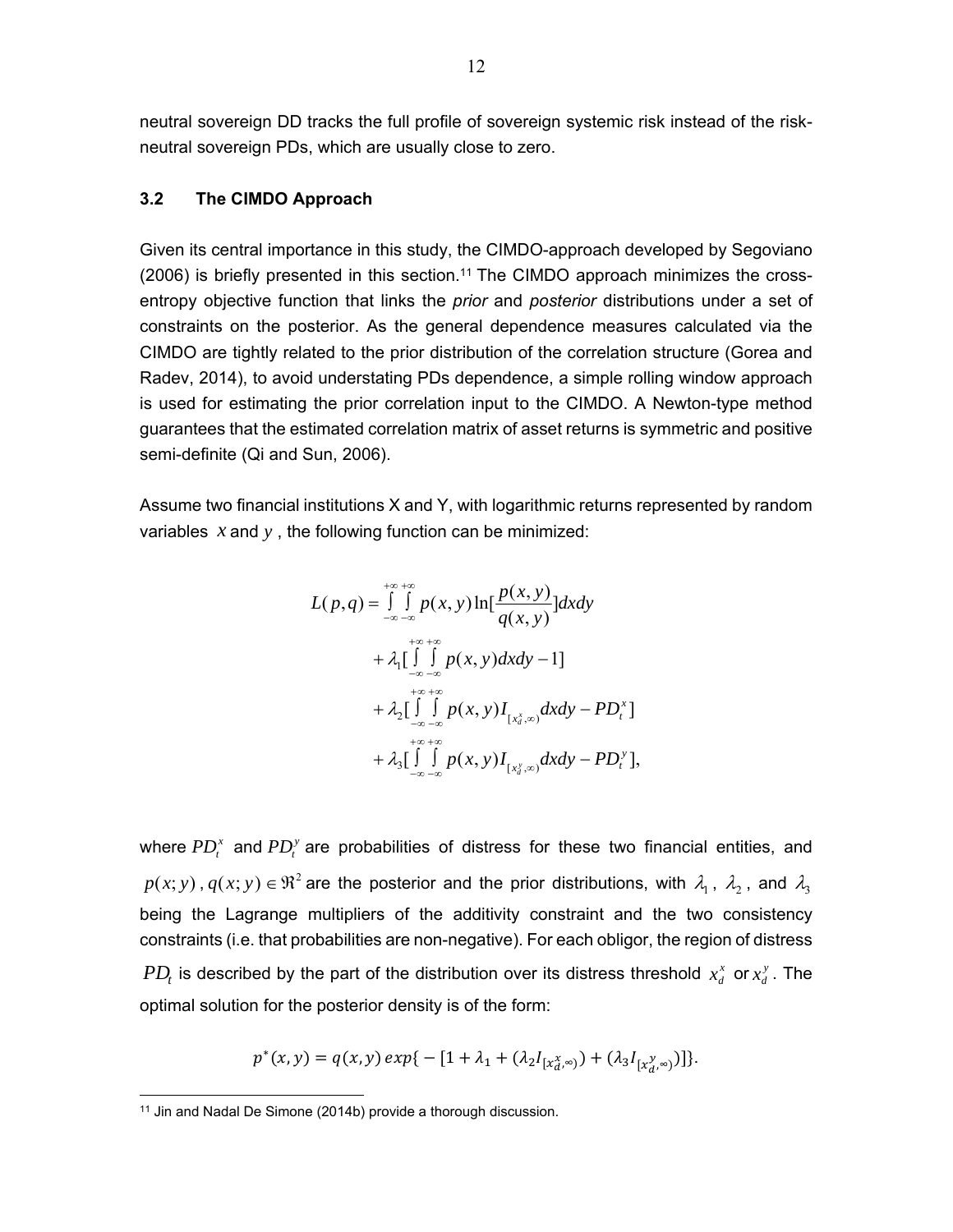The posterior joint density will diverge from its prior whenever one or both random variables take values above the specified cutoff values, e.g., in times of distress when more mass shifts toward the tails of the distribution. To calibrate the thresholds, an average distress threshold is assumed for each financial institution using the inverse standard Normal distribution of its average PDs (Segoviano and Goodhart, 2009).

The CIMDO density is a convenient way of capturing the dependence structure among the marginal PDs. From the CIMDO density it is possible to extract the copula function that describes the dependence structure.<sup>12</sup> Given that by construction the CIMDO copula puts a greater emphasis on the distress region of the joint distribution, it provides a robust and consistent method to estimate distress dependence among financial institutions. Among its several advantages and importantly for the objective of this study, the CIMDO describes linear or non-linear dependencies among variables which are invariant under increasing and continuous transformations of the marginal distributions and the dependence structure while characterized over the entire domain of the multivariate density, appears to be especially robust in the tail of the density, which is the relevant part for any operationally useful discussion of systemic risk.

The output of this methodology is a set of systemic credit risk measures originally proposed for banks by Segoviano and Goodhart (2009) and by Radev (2012). The measures are consistent with the three forms that systemic risk can take according to the ECB (2009): common distress, contagion and the growth of vulnerabilities over time that unravel in a disorderly manner. The first form of systemic risk is measured by the Banking Fragility (BF) measure and the Banking Stability Index (BSI). The BF measure is defined as the probability that at least two financial institutions get distressed and the BSI is defined as the *expected number* of financial institutions that will become distressed conditional on *any one* financial institution having become distressed as a result of a common shock. The second form of systemic risk, contagion, is measured by the Distress Dependence Matrix (DDM), which displays pair-wise probabilities of distress of financial institutions, and the PAO measure, which is defined as the probability that at least one more financial institution will default following the default of a *given* institution. The third form of systemic risk is proxied by the average of the columns/rows of the DDM.

Assuming for simplicity a banking system made of three banks whose asset value processes are characterized by the random variables x, y, and z, the BF measure

 $\overline{a}$ 

 $12$  The converse of Sklar's theorem implies that it is possible to couple together any marginal distribution, of any family with any copula function, and a valid joint density will be defined. The corollary of Sklar's theorem is that it is possible to extract the implied copula and marginal distributions from any joint distribution (Nelsen, 1999). This alleviates the bias associated with the unavoidable fact that PDs are generated regressors.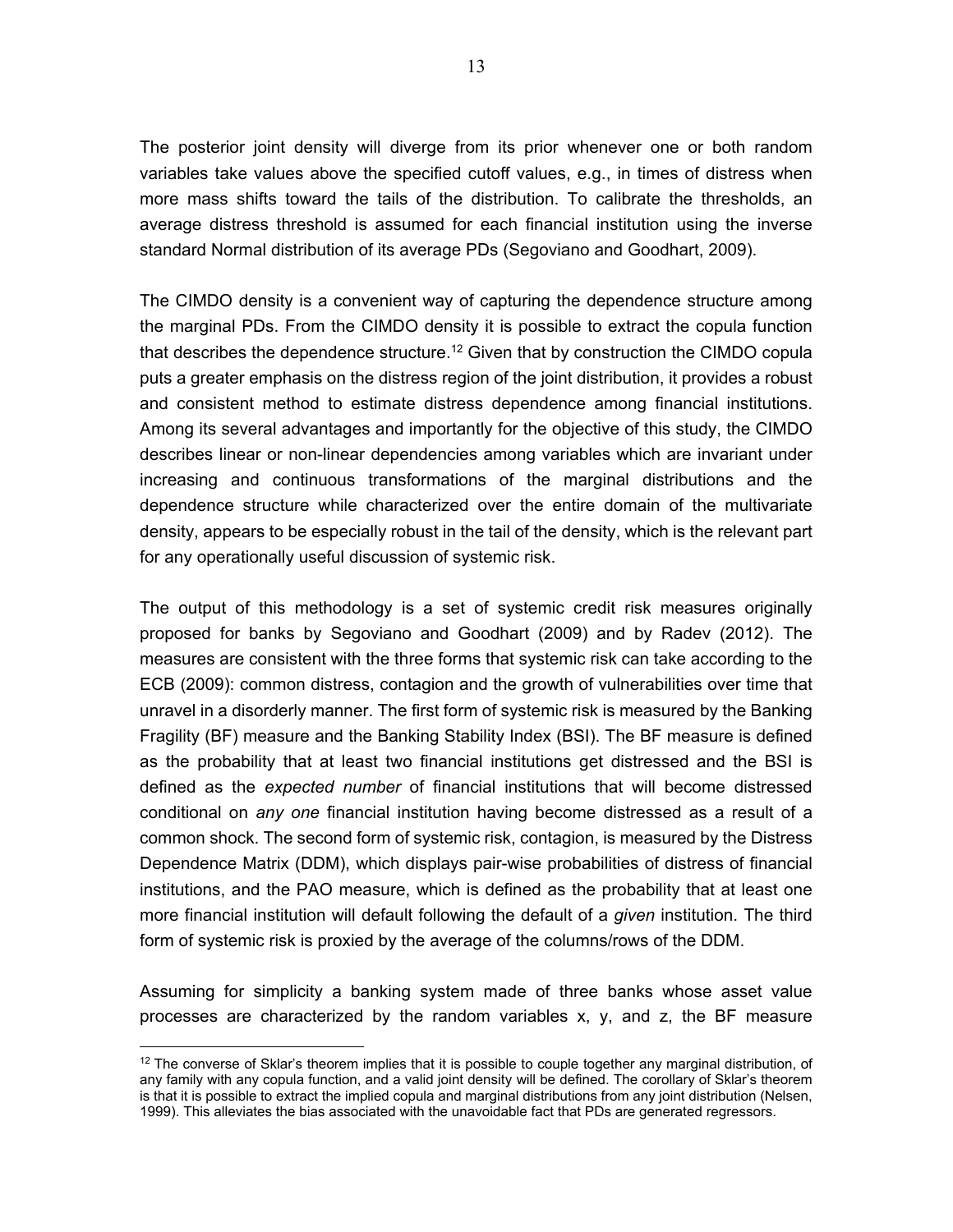represents the general vulnerability of the sector to systemic events (the *systemic distress potential*) and is calculated as follows:

$$
BF = P(X \ge \chi_d^x, Y \ge \chi_d^y) + P(X \ge \chi_d^x, Z \ge \chi_d^z) + P(Y \ge \chi_d^y, Z \ge \chi_d^z) + P(X \ge \chi_d^x + Y \ge \chi_d^y, Z \ge \chi_d^z).
$$

The BF measure describes the part of the posterior distribution where distress occurs because at least two among X, Y and Z go over their respective distress-thresholds  $x_d^x$  ,

 $x_d^y$  or  $x_d^z$ .

The BSI measures the case in which a bank becomes distressed following a common shock and takes the floor value of 1 when the linkages across financial institutions are minimal. The measure can be written as follows:

$$
BSI = \frac{P(X \ge \chi_d^x) + P(Y \ge \chi_d^y) + P(Z \ge \chi_d^z)}{1 - P(X < \chi_d^x, Y < \chi_d^y, Z < \chi_d^z)}.
$$

As the *expected number* of financial institutions that will become distressed conditional on any one financial institution having become distressed rises above 1, systemic interdependence increases.

PAO measures the likelihood that an idiosyncratic shock to a bank is propagated to the rest of the financial sector and ends up affecting the real economy. Assuming a financial system of four financial institutions for illustrative purposes (i.e. X, Y, R, and Z), and that financial institution Z becomes distressed, simplifying notation, the measure is calculated as follows:

$$
PAO = P(X/Z) + P(R/Z) + P(Y/Z) - [P(X \cap R/Z) + P(X \cap Y/Z) + P(R \cap Y/Z)] + P(X \cap R \cap Y/Z).
$$

Finally, pair-wise conditional probabilities of distress of financial institutions are calculated, for instance, as the PD of institution X conditional on institution Y becoming distressed:

$$
DDM = \frac{P(X \geq \chi_d^x / Y \geq \chi_d^y)}{P(Y > \chi_d^y)}.
$$

While conditional probabilities do not imply causation, sets of pairwise conditional probabilities estimated over time can provide important insights into interconnectedness and the likelihood of contagion between the entities in the system.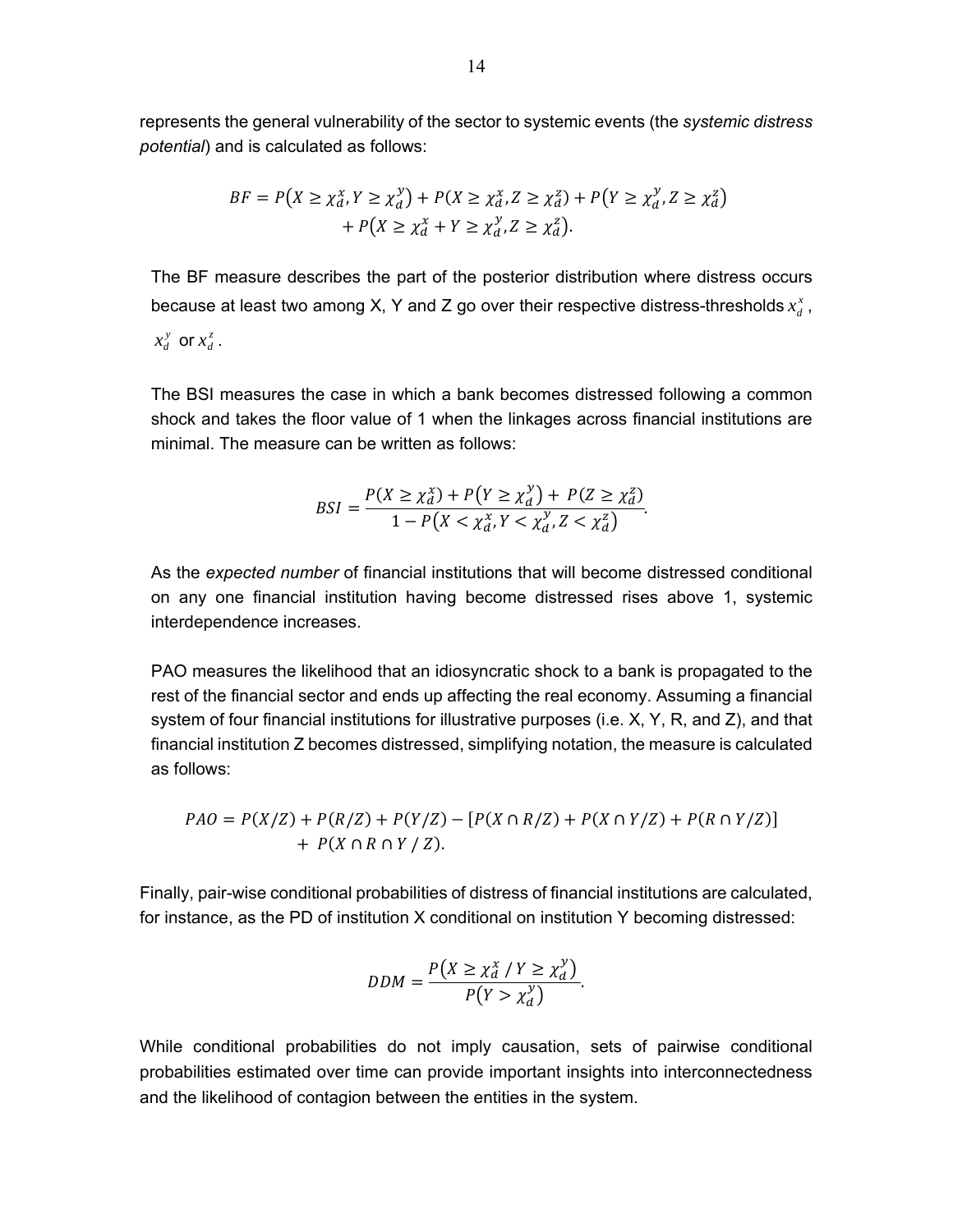# **3.3 Stochastic Balance Sheets of the Non-financial Private Sector and the Sovereign**

The CCA balance sheets for households, non-financial corporations and the government are constructed following Gray and Malone (2008) and Gray and Jobst (2011). In line with the literature, the sovereign comprises the general government and the monetary authority. The three sectoral stochastic balance sheets contain both observed and unobserved items.

The sovereign balance sheet raises several conceptual issues. The first one regards the liability side of the monetary authority. Given that Luxembourg belongs to the euro area, the currency-in-circulation component of the monetary base has to be calibrated. This study uses Luxembourg's "capital allocation key" (as adjusted through time), which is public information available from the Luxembourg central bank balance sheet.

A second issue regards "other public assets" on the government balance sheet. Sovereign assets can be broken down into three key components: reserves, "net fiscal assets" and "other public assets", from which implicit and explicit contingent liabilities from the financial sector are subtracted. The value of reserves can be observed, and contingent liabilities are estimated from the financial sector. "Net fiscal assets" are proxied by a five-year moving average of the present value of the general government primary fiscal surplus, where the projected primary surplus is taken from the Luxembourg Stability Program submitted to the European Commission with the discount rate set at the average interest rate on general government debt. "Other public assets" are obtained by subtracting the above items from the total implied sovereign assets. Total implied sovereign assets are obtained by applying the book-value Merton model to sovereign equity and using shortterm debt plus 50% of long term debt as threshold.<sup>13</sup>

Finally, the balance sheets of households and non-financial corporations are built using national account and the flow-of-funds statistics published by Eurostat. Some unobserved items must be estimated. To preserve the internal coherence of the integrated framework proposed in Section III, following Gray and Malone (2008), this study uses the aggregate production function of the Luxembourg economy to link household and corporate assets (see Appendix II). The after-tax present value of labor income is calibrated using the Luxembourg central bank output projections. The value of households' stock of residential property is taken from national accounts. The present value of after-tax capital income of the non-financial corporate sector is also calibrated using the production function of the economy and the central bank's output projections.

 $\overline{a}$ 

<sup>&</sup>lt;sup>13</sup> See Gray and Jobst (2011) application of the approach to Sweden, a country that like Luxembourg only issues domestic-currency denominated debt.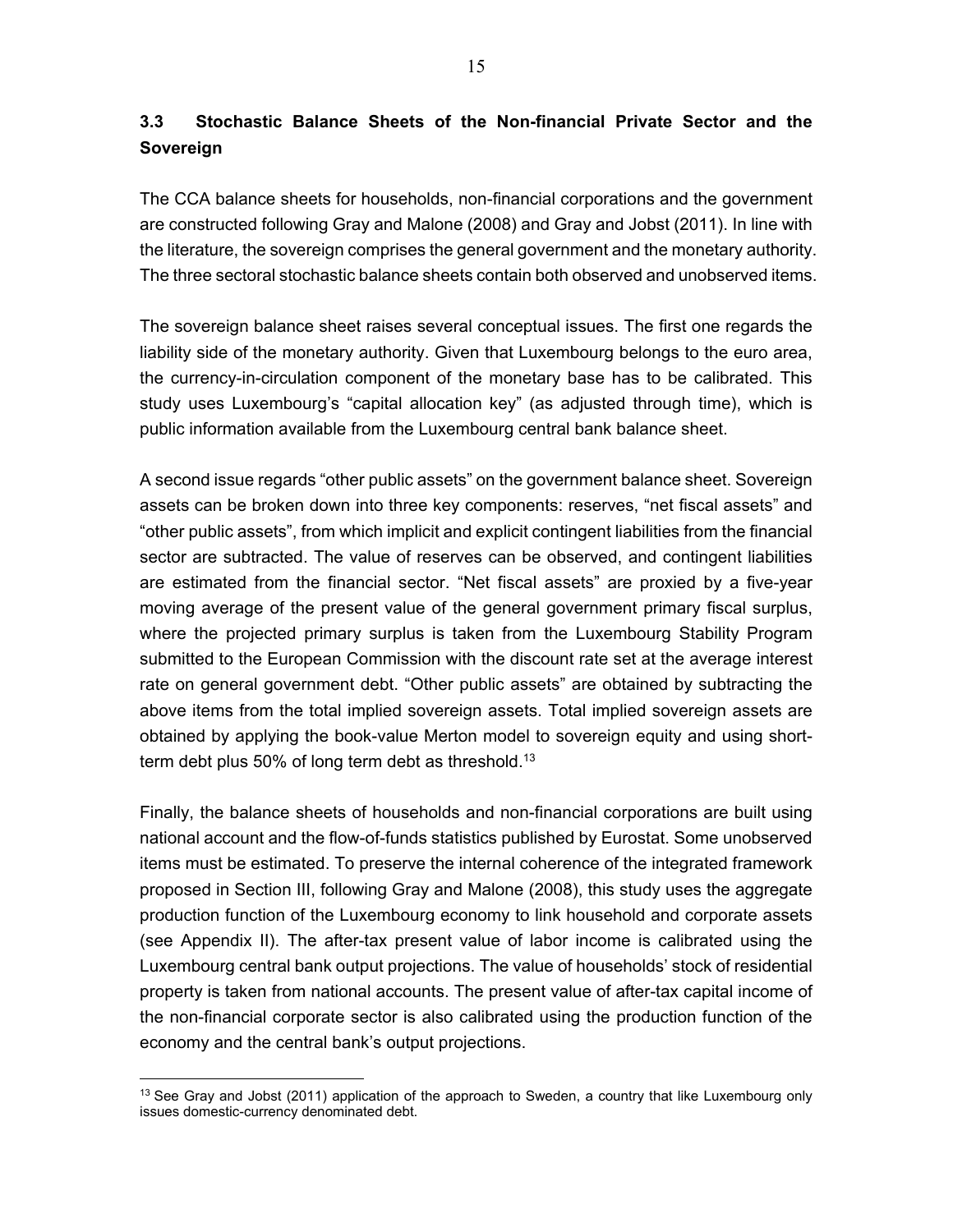### **4. Data**

This study considers seven OSIIs in Luxembourg and the 4 investment funds sponsored by the OSIIs for which data are available over the sample period 2008Q4-2018Q4. They represented 376% and 37% of 2018 GDP, respectively. All the Luxembourg OSIIs are unlisted, so quarterly book value data is drawn from reporting data provided to the supervisory authority. 14 Investment funds balance sheet data are also drawn from reporting data provided to supervisors. For banks and investment funds, short-term debt includes deposits up to one-year maturity, short term funding, and repos, while long-term debt includes time deposits over one-year maturity and other long-term funding.

The Basel Committee on Banking Supervision (BCBS) has considered the "step-in" risk that a bank may provide financial support to an entity beyond or in absence of any contractual obligations (BCBS, 2015). As a primary indicator of step-in risk, the BCBS proposes the sponsorship concept.<sup>15</sup> Investment funds selected in this study are based on their sponsorship by the OSIIs.

The OSIIs belong to 5 G-SIBs that managed assets representing 17% of euro area GDP at end-2018. Bloomberg provides data on short-term borrowing (BS047) and long-term debt (BS051) at annual, semi-annual, and quarterly frequencies. To make the data consistent, four filtering rules are used (Appendix III). Market data for the G-SIBs include banks' stock prices and the number of outstanding shares, and book value data from Bloomberg.

For households, non-financial corporations and the government sector, the financial part of the sectoral balance sheets is constructed using flow of funds data published by Eurostat. The non-financial part is constructed calibrating the present value of after-tax salary income for households and the present value of after-tax profits for non-financial corporations as explained above. The balance sheet of the monetary authority and the general government budget are used for constructing the sovereign balance sheet.

# **5. Vulnerability and Systemic Risk Exposures**

Book value data are used for OSIIs and for investment funds, while market data are used for G-SIBS. For the government, both market data and the sovereign balance sheet are

 $\overline{a}$ 

<sup>14</sup> See footnote 8.

<sup>&</sup>lt;sup>15</sup> The definition of sponsor includes not only more or less explicit financial support, but also decision making and operations. The BCBS proposes these three elements as part of the list of indicators that banks will have to consider in assessing step-in risk.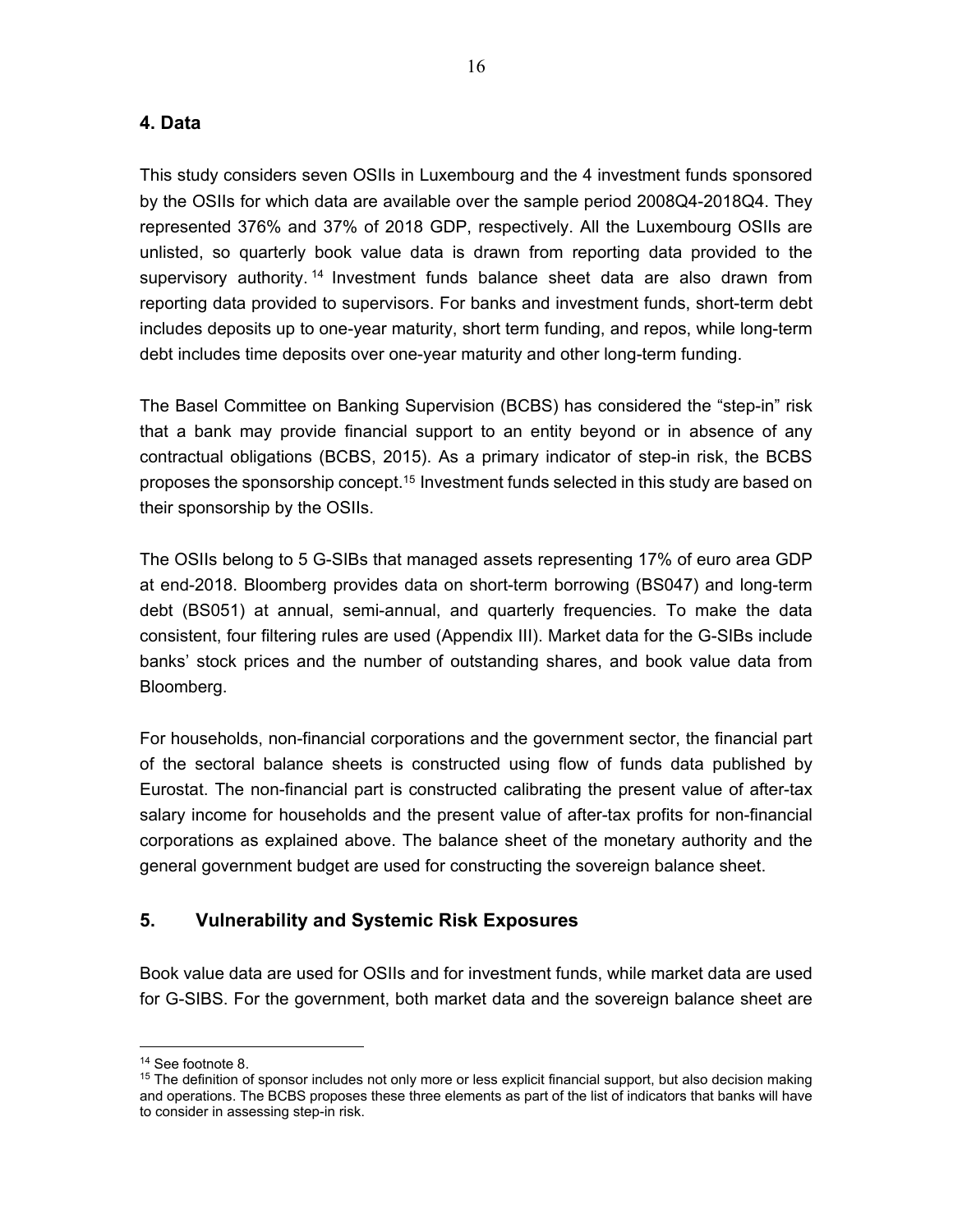used. PDs and DD reported below are always risk-neutral in the framework of Merton model.

This first subsection below presents a set of vulnerability indicators for the seven OSIIs in Luxembourg, the five G-SIBs to which the OSIIs belong, and the four investment funds sponsored by the seven Luxembourg OSIIs. Systemic risk measures are also presented for the OSIIs, along with the PD and the associated expected loss (EL) of an unconditional distress scenario. Subsection 2 discusses the conditional EL and the conditional implicit government guarantee stemming directly from distress of the OSIIs. Subsection 3 focuses on distress transmitted from the G-SIBs to their affiliated Luxembourg OSIIs. Subsection 4 turns to distress among investment funds transmitted to their sponsor OSIIs. Subsection 5 considers distress in the household sector and the non-financial corporate sector transmitted to their creditor OSIIs. Finally, subsection 6 discusses the impact of implicit government guarantees on standard measures of sovereign risk.

# **5.1 Vulnerability Indicators for Luxembourg's Financial Sector**

Figure 1a presents the simple mean, median and inter-quintile ranges of the PDs and DD of the seven OSIIs and the corresponding EL. Together, the OSIIs represented about 30% of total assets in the banking sector as of end-2018 (almost 3.8 times the country's GDP).<sup>16</sup> The charts suggest a great deal of heterogeneity across OSIIs as illustrated by the disparity between the mean and the media distribution of EL. The median EL peaked at around 650 million euro after Lehman's collapse and was virtually unaffected during the sovereign crisis. It fell to low values thereafter especially following the spike in 2014 due to the uncertainty linked to the Asset Quality Review and the launch of the EU Single Supervisory Mechanism. In contrast, the 80<sup>th</sup> percentile of EL had moved between 1¼bn and 2¼bn euro in 2009.

Figure 1b presents the PDs and the DD of the five G-SIBs to which the seven OSIIs belong and the corresponding EL. As in Figure 1a, the median EL was larger after Lehman's collapse than during the sovereign crisis, although it declined more rapidly than for the Luxembourg's OSIIs, partly reflecting the most parsimonious nature of balance sheet data used for estimating OSIIs EL. Similarly, the 80<sup>th</sup> percentile of EL was relatively limited after the sovereign crisis, compared to over 2.5bn euro at the height of the financial crisis. In contrast to their Luxembourg affiliates, the distribution of EL across G-SIBs is more homogeneous as suggested by the relative closer median and mean distribution profiles. It is noteworthy that markets seem to factor-in banks' idiosyncratic factors more during

 $\overline{a}$ <sup>16</sup> For reference, Deutsche Bank, one of the 13 German OSIIs reported to the ESRB, held total assets equal to about 40% of Germany's nominal GDP at end-2018.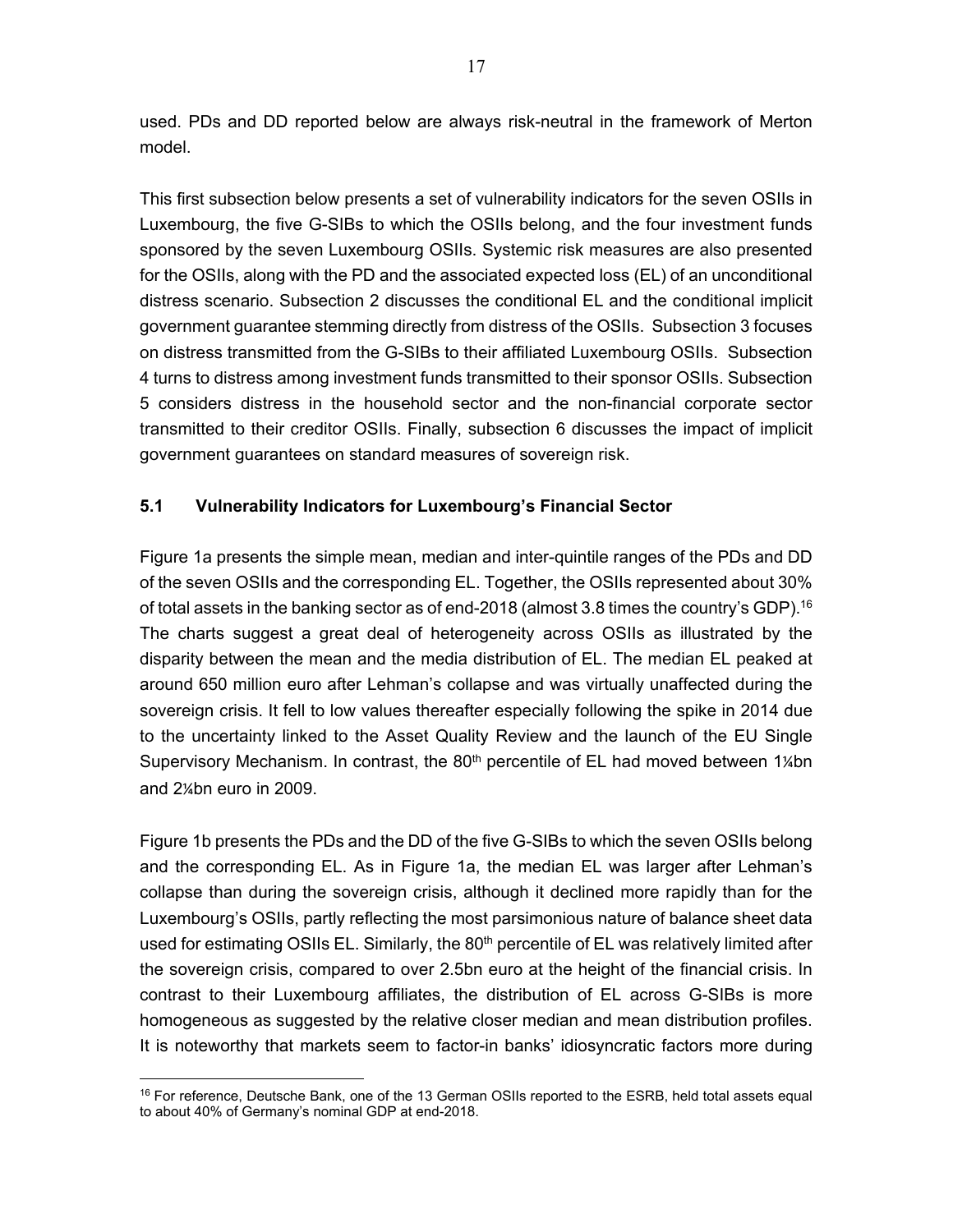stressful times than during tranquil times given that EL heterogeneity rises around periods such as the aftermath of Lehman's collapse and the sovereign crisis in the euro area.

Given that the book-value risk-neutral PDs of investment funds can be very close to zero, "synthetic" PDs are estimated by rescaling Merton's DD so that the lowest possible level of  $\pi_R$  (i.e. book-value risk neutral PD) is 10<sup>e-8</sup>. Figure 1c focuses on the set of investment funds sponsored by the seven OSIIs and reports synthetic PDs, DD and synthetic EL.<sup>17</sup> While the median and mean of investment funds synthetic PDs correlate well with the PDs of their sponsoring OSIIs, for some investment funds the correlation was higher during the sovereign crisis. This suggests that step-in risk was material at least during these stressful times for some investment funds and their sponsor banks. More analysis is clearly needed on this matter. However, the median EL was negligible in economic terms.

Figure 2 reports the 4-quarter rolling correlations of the log of asset returns among OSIIs, G-SIBs, and investment funds. Three features stand out. First, correlations among OSIIs' asset returns can be negative while those among G-SIBs' asset returns are usually positive possibly due to the fact that stock prices used for G-SIBs capture joint market fundamentals faster than OSIIs' balance sheet data. Second, the distributions are quite symmetric. Third, among G-SIBs and between the OSIIs and the G-SIBs, asset return correlations increased in the second half of 2014 (among OSIIs they started rising earlier in the year) and lasted until end-2015. This result illustrates the rise in correlation across asset classes referred to in the November 2015 ECB Financial Stability Review. As suggested by the ECB, the narrowing gap of the distribution may be linked to an increase in systemic risk. This interpretation is also consistent with the increase in OSIIs Banking Stability Index (i.e. a measure of interdependence) and in OSIIs Banking Fragility (Figure 3). Similar results were reported in Jin and Nadal De Simone, 2014b and 2014c, in the banking sector and in the investment fund sector, respectively. Especially the rise of both measures in 2016 suggests that "search for yield" may have driven up correlations across asset classes as indicated by the ECB, despite the significant deleveraging going on at the time by the banking sector. Against a macroeconomic background of persistently low interest rates, several observers have reported significant risk-taking in the euro area (e.g. Kabundi and Nadal De Simone, 2018, Jin and Nadal De Simone, 2018, and Gibson *et al*, 2018).

Figure 3 also reports the unconditional PDs and the corresponding EL of what is referred to as "all scenarii" in the text. This is the probability that OSIIs becomes distressed including one, two, three, up to the seven OSIIs. From Merton model, the corresponding

 $\overline{a}$ <sup>17</sup> Granular enough data for investment funds is only available from 2008Q4.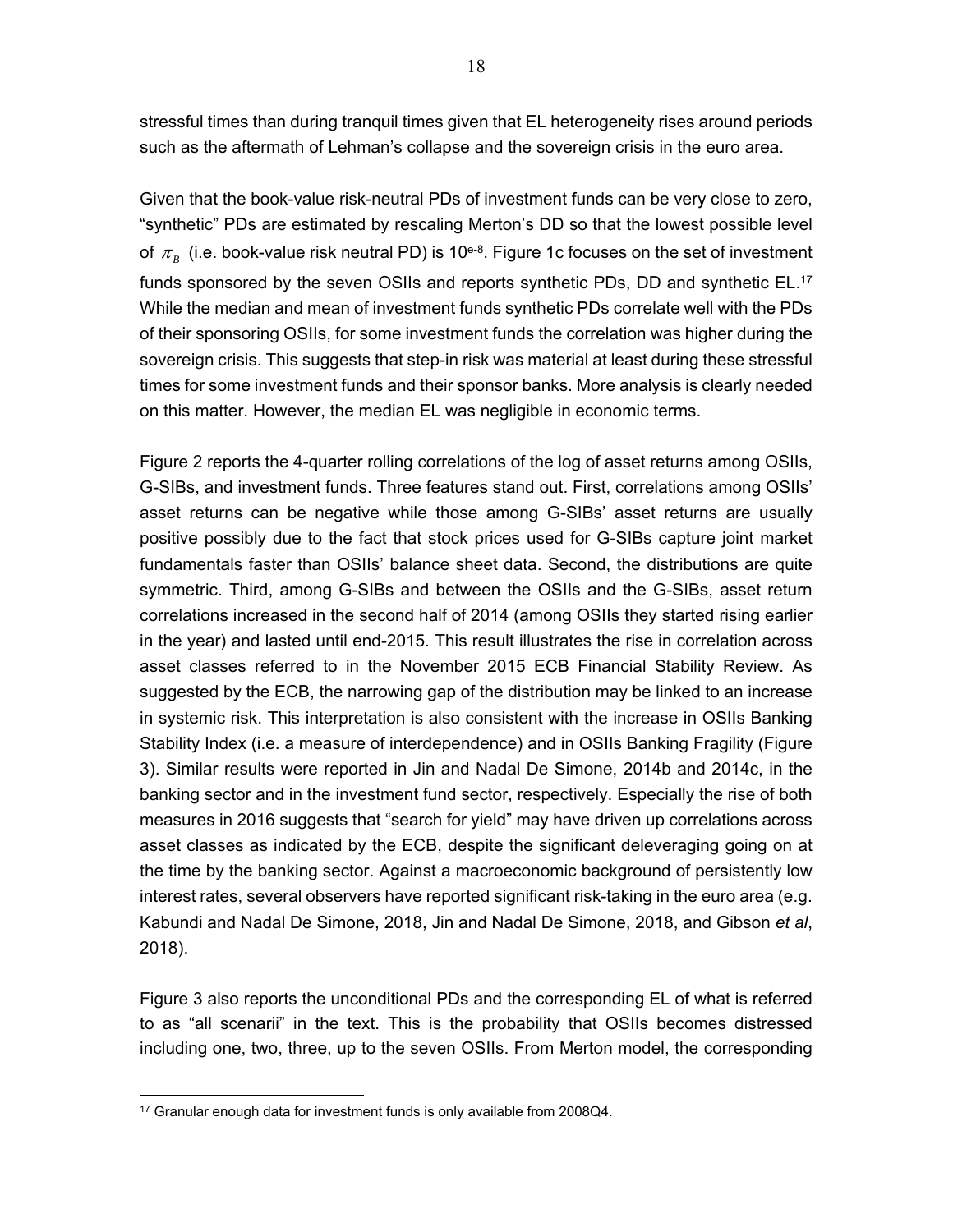EL can be expressed as the product of the risk-neutral PD and the implied risk-neutral loss-given-default (LGD) in all scenarii. The resulting unconditional systemic risk measure PDs peaked in the first half of 2009, when the financial crisis aggravated with high government deficits, rapidly increasing public debt-to-GDP ratios and rising contingent liabilities linked to government guarantees provided to banks. As it is to be expected, Luxembourg OSIIs reflected developments affecting their mother companies. Against this background, at an extraordinary meeting on 9/10 May 2010, the European Council agreed a comprehensive package of measures to preserve financial stability in Europe and established the European Financial Stabilization Mechanism. Also, in May, the ECB Governing Council decided to intervene in the secondary markets for public and private debt securities through its Securities Markets Program. These measures led to a significant drop in market volatility reflected in the unconditional PDs (ECB December 2010 Financial Stability Review).

The unconditional PDs peaked again during 2012, when many large euro area banking groups posted significant losses reflecting high loan-loss provisioning. Several banks saw their return on equity falling below their cost of equity, indicating the need for further balance sheet adjustment (ECB November 2013 and 2014 Financial Stability Review). Banks continued the much needed de-risking even as they struggled to raise profits. The increase in unconditional PDs in the second half of 2016 stemmed from banks' lower stock prices as a result of profitability concerns and markets' volatility following the Brexit vote. This was reversed when in 2017 euro area growth prospects supported banks' expected profits.

Table 1 reports the measure of pair-wise contagion DDM, which is computed as the EL of each financial institution in the row conditional on distress on the financial institution in the column. It is computed for OSIIs, the G-SIBs to which they belong, and the investment funds sponsored by the OSIIs. The increase in OSIIs' fragility shown in Figure 3 in 2014- 2015 is also clear in the DDM. The average EL of OSIIs increased to 4bn at end-2015 from 0.3bn at end-June 2014.

# **5.2 Systemic Risk and Conditional Contingent Liabilities Emanating from OSIIs**

Figure 4 reports the conditional measure of systemic risk in the form of contagion, PAO, and its corresponding EL for the OSIIs. There is a great deal of heterogeneity in systemic risk across the OSIIs, largely as a result of large differences in their respective PDs. The drivers of such disparity are partly OSIIs' different business models and leverage ratios.

Regulatory changes promoted by the Financial Stability Board and the European Commission (e.g. the Total Loss Absorbing Capacity, bail-in, capital surcharges, the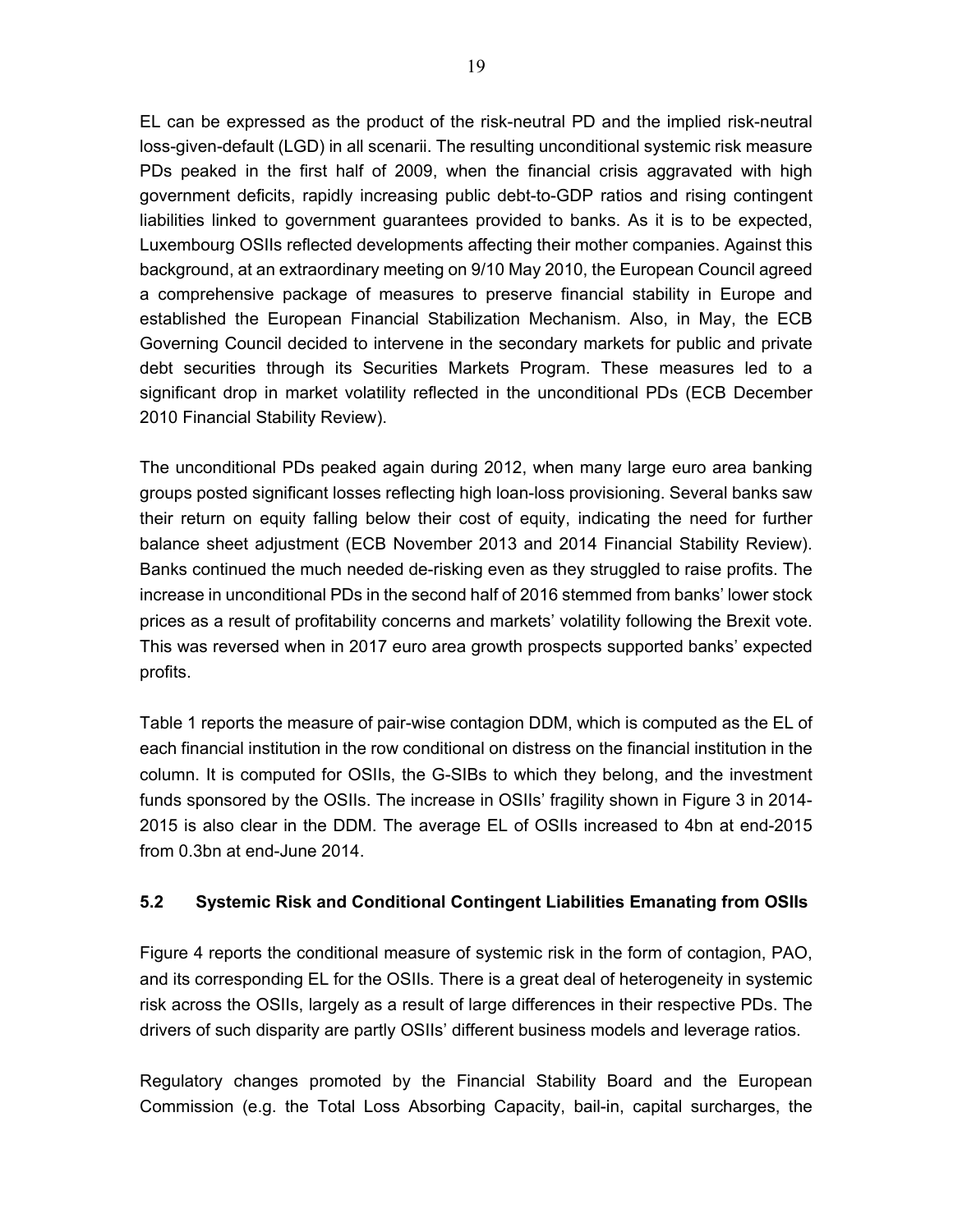Single Resolution Authority and the Single Resolution Fund) seek to prevent bailing out financial institutions with tax payer money. Despite that these and other macroprudential measures will likely reduce excessive *ex ante* risk-taking and the direct *ex post* fiscal cost of bank resolution, simply limiting government backstops and safety nets could worsen an eventual banking crisis and increase its indirect fiscal and economic costs (Dell'Ariccia *et al*, 2018).18 Figure 4 reports the conditional implicit government guarantees that result from the EL illustrating thereby how much could be at stake.

As stated above, EL is the product of the risk-neutral PD and the implied risk-neutral LGD. The conditional implicit government guarantee is calculated as follows: the LGD of the OSII assumed to have distressed is added to the conditional EL of at least one other OSII, weighted either by the share of the Luxembourg government in the OSII's equity, or by the OSII's asset share in the total assets of the banking group to which it belongs.

Figure 4 illustrates three significant points. First, OSIIs' differences mentioned above are reflected on the distribution of conditional implicit government guarantees with a timevarying mean that often, notably during stressful times, diverges significantly from the median suggesting markets' increased regard to idiosyncratic factors. Second, conditional implicit government guarantees have fallen since the height of the financial crisis. Finally, and importantly, the volatility of the government guarantees was largely driven by the fall in PDs volatility against higher correlation among OSIIs in the second half of the sample.

# **5.3 Systemic Risk and Contingent Liabilities Emanating from G-SIBs Crossborder Contagion**

The PAO measure is also used to evaluate the cross-border systemic risk emanating from the G-SIBs to which the OSIIs belong.<sup>19</sup> For a country where foreign banks represented more than 95% of the total number of banks at end-2018, this source of systemic risk is significant. Figure 5 reports the PAO and the associated EL. PAO assumes that one G-SIB defaults and measures the conditional PD of at least one OSII. In contrast to the OSIIs' PAO in Figure 4, the PAO for OSIIs stemming from G-SIBs in Figure 5 displays less heterogeneity. Cross-border contagion is more homogeneous than contagion among OSIIs. However, markets seemed to distinguish among G-SIBs at the height of the sovereign crisis, with some remaining closer to the top of the panel, indicating thereby a

 $\overline{a}$ 

<sup>&</sup>lt;sup>18</sup> When banks and the sovereign are fragile and the credibility and feasibility of government guarantees are determined endogenously, guarantees link banks' and sovereign stability, even in the absence of banks' holdings of sovereign bonds (Leonello, 2018). In addition, depending on the specific characteristics of the economy and the nature of banking crises, an increase in the size of guarantees can be beneficial for the bank-sovereign nexus as it enhances financial stability without undermining sovereign solvency.<br><sup>19</sup> This is what the ECB calls "the banking channel of sovereign risk" (Financial Stability Review, December

<sup>2011).</sup>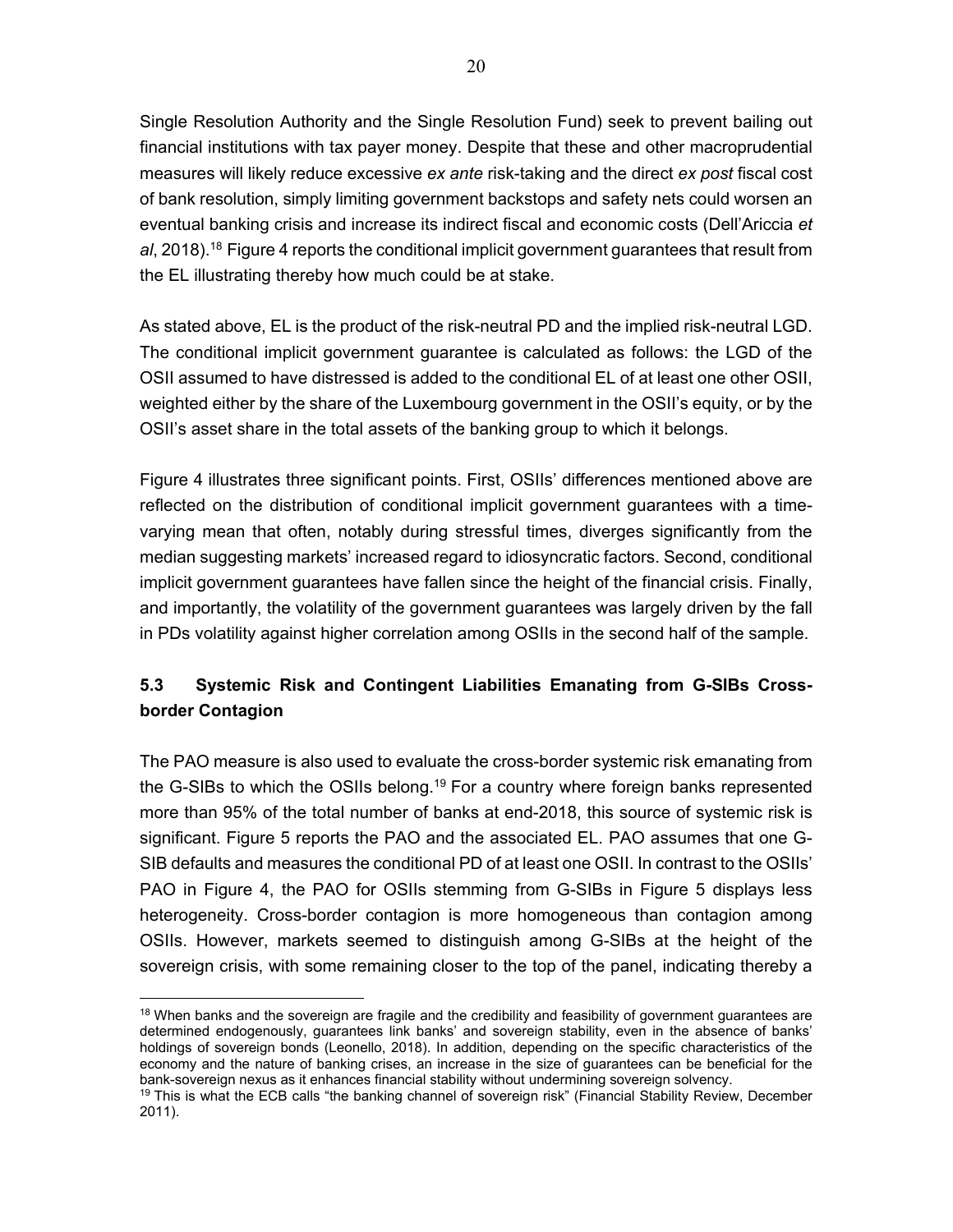larger systemic risk via cross-border contagion. The ECB Financial Stability Review (December 2011, pp. 82-84) used CDS-derived expected shortfall measures to assess systemic risk and found that prior to 2010, sovereign CDS and bank CDS were sensitive to tail events in other CDS in the same sectors, respectively, but transmission channels among sovereign CDS became more heterogeneous after 2010. That means that after 2010, a tail event in an Italian bank, for example, affected French sovereign CDS about twice as much as German sovereign CDS. This seems to be well captured by the PAO measure during the period 2010-2012, and even more conspicuously by the rise in the PAO dispersion in the run up to the Asset Quality Review and the launch of the EU Single Supervisory Mechanism, a period that coincided with a weak, fragile and uneven macroeconomic recovery.

Differences in conditional implicit government guarantee across G-SIBs and across time are revealing. The top percentile conditional implicit government guarantee was about 0.55bn euro in 2008Q1 and rose to about 0.58bn euro in the aftermath of the sovereign debt crisis and the run up to the Asset Quality Review and the launch of the EU Single Supervisory Mechanism. It peaked at around 0.25bn at 2016Q1 as a result of market concerns with the low profitability and legacy issues of some G-SIBs. According to the DDM in Table 1, three out of the five G-SIBs experienced an increase in its significance (sum across rows) and five out of the seven OSIIs became more vulnerable (sum across columns) at end-2014 relative to end-2013. Increased vulnerabilities stemmed mostly from the rise in G-SIBs' PDs.

These results support the need to consider the different forms of systemic risk, including their components. While banks may reduce leverage and fragility, for example, a persistent rise in asset correlations may be harbinger of future possible financial instability.

# **5.4 Systemic Risk and Contingent Liabilities Emanating from Investment Funds**

This section discusses the conditional implicit government guarantees that would result from distress in investment funds sponsored by the OSIIs (i.e. sponsorship proxies the BCBS's concept of "step-in" risk). During the sample period, the investment funds sponsored by Luxembourg OSIIs represented about 0.50% of the total assets managed by the Luxembourg investment fund industry at end-2018.<sup>20</sup> While seemingly small, this percentage amounted to 37% of the country's annual GDP.

 $\overline{a}$ 

 $^{20}$  The choice of the investment funds sponsored by Luxembourg OSIIs makes sense from a political economy viewpoint. It is not reasonable to expect that the Luxembourg sovereign becomes responsible for the contingent liabilities that non-OSII sponsors may face as it is likely that, in case of need, they will be rescued by their European mother companies.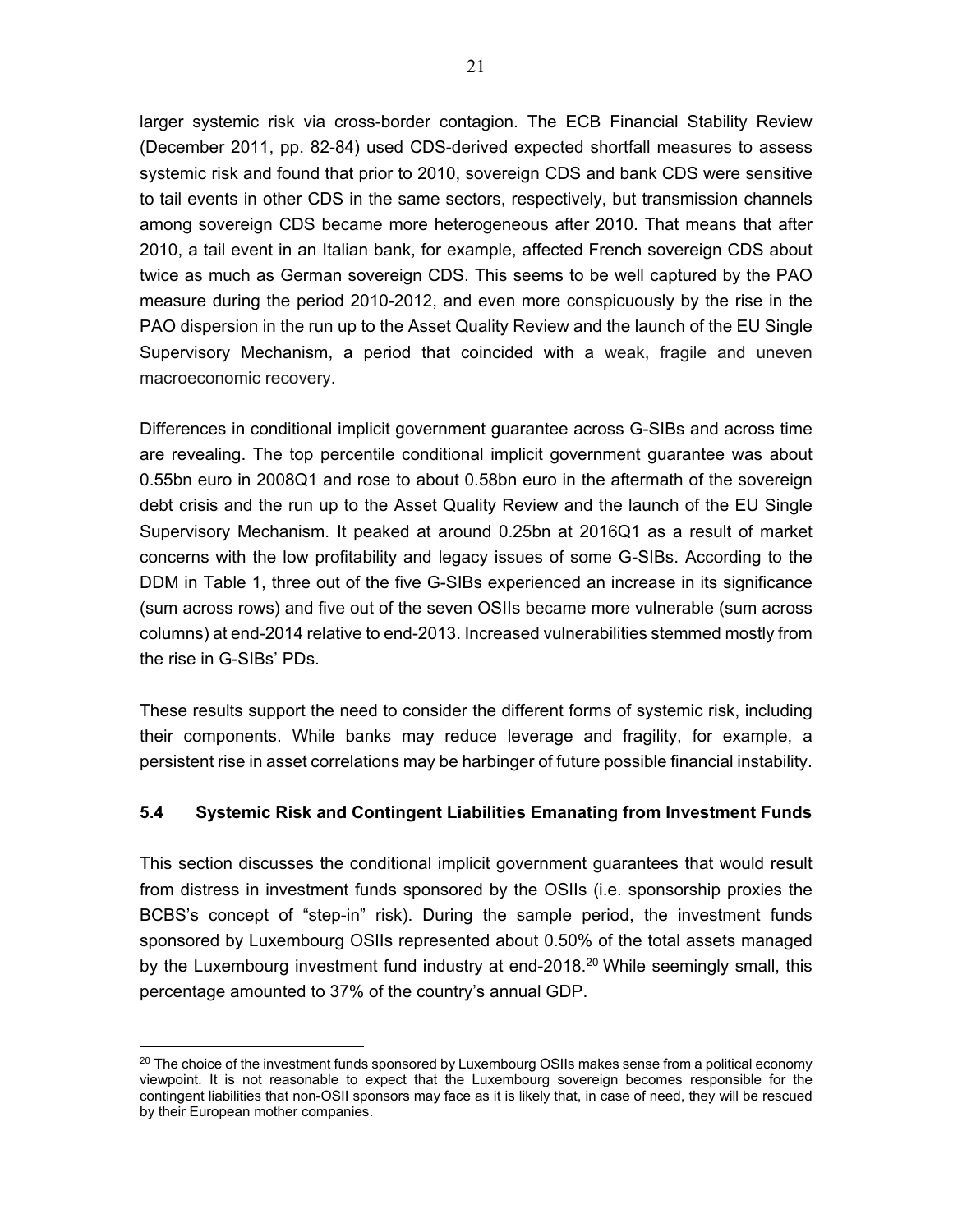In Figure 6, synthetic PAO and synthetic PAO EL profiles are broadly similar to those of OSIIs and G-SIBs. However, there is overall less heterogeneity than in the case of distress stemming directly from OSIIs (Figure 4). The years 2015-2016, following bouts of market turbulence, illustrate potential systemic risk stemming from liquidity mismatches and yieldsearch behavior by investment funds (Jin and Nadal De Simone, 2018). According to several issues of the ECB Financial Stability Review (2015 and 2016), bond fund flows seem to follow past returns, increasing when returns are higher and *vice versa*, which suggests procyclicality in investment patterns and may amplify repricing in global fixed income markets and rise systemic risk. This behavior explains why growth in the investment fund sector, which had been growing over several years, stalled during the second half of 2015 amid a decline in asset prices and a partial reversal of net flows.

Over the sample period, the median of public guarantees associated with investment funds tend to be 1/2 to 1/3 of those emanating directly from OSIIs. However, the investment funds considered in this study represent a much smaller share of total assets than do the OSIIs. The panel of "synthetic" conditional implicit government guarantees reveals the potential cost of contagion risk. Table 1 indicates that investment funds EL increased in all cases at end-2015 relative to end-2014, and more than for G-SIBs. It clearly fell since then.

# **5.5 Systemic Risk Emanating from the Household and Non-financial Corporate Sectors**

Figure 7 reports the DD for both the non-financial corporate and the household sectors. According to the DDs, credit was quite volatile in the non-financial corporate sector. This reflects the volatility in the financing needs of international holding companies located in Luxembourg and the DD is highly correlated with the economy's output cycle. DD has remained well above the low level reached at the onset of the global financial crisis, but this should be evaluated in the context of the high volatile financial component of the sector's stochastic balance sheet. The household sector DD is less volatile than the corporate sector's and has a lower correlation with the economy's business cycle. It has been supported in recent years by rising prices in the housing market given that house ownership is the most important asset in households' balance sheet. Overall, DD profiles do not suggest that risk emanating from non-financial corporations and households may be of immediate concern. However, this will be explored further below with other systemic risk measures.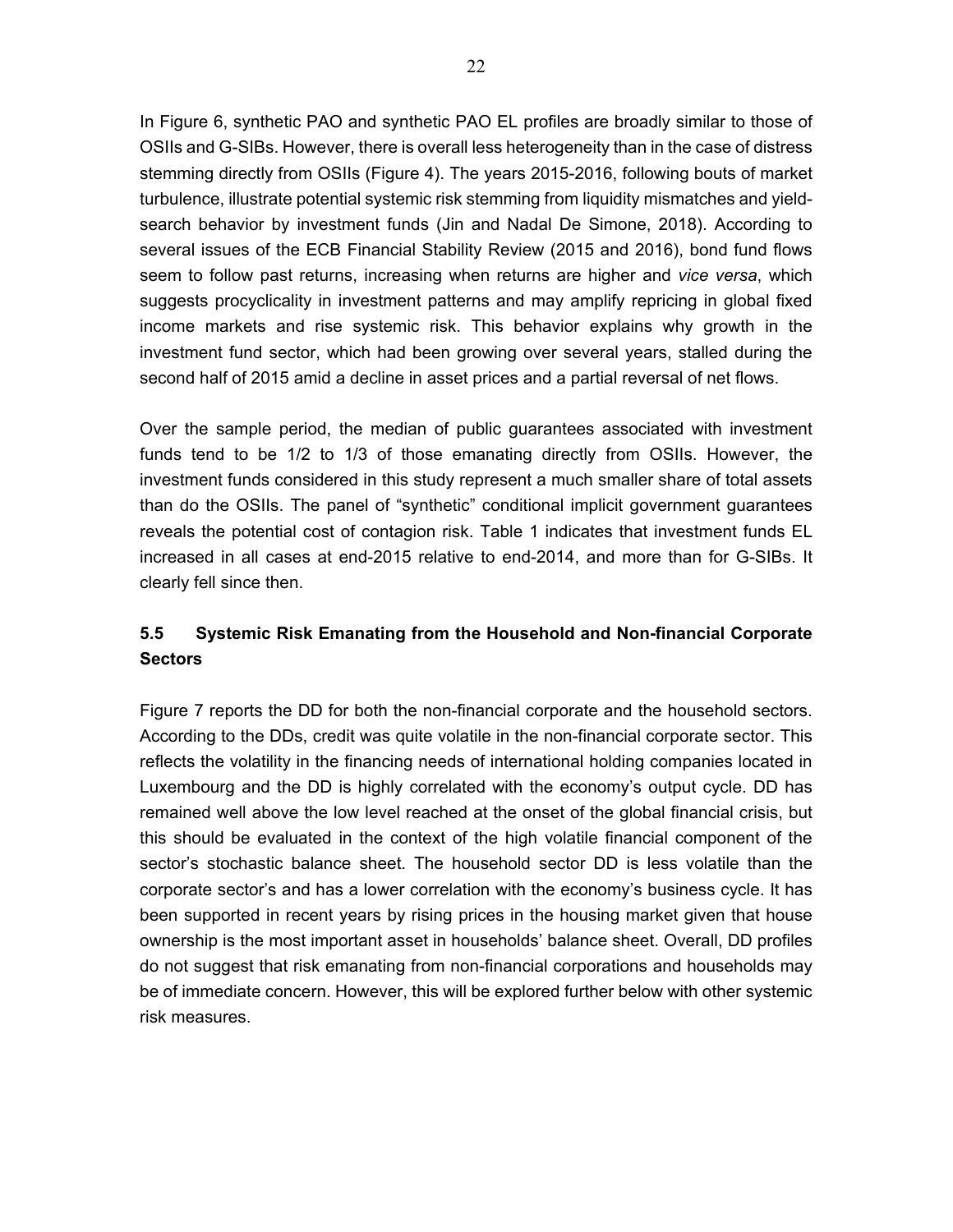### **5.6 Systemic Risk and Sovereign Risk**

#### *5.6.1 Selected Statistics*

 $\overline{a}$ 

This section brings together the financial sector, G-SIBs, the non-financial corporate and the household sectors, and discusses general supplementary indicators of systemic risk and sovereign risk.

Given the lack of CDS for the Luxembourg sovereign and the low liquidity of its debt, the Luxembourg sovereign DD is calculated using the framework proposed by Houweling and Vorst (2005). For a given default intensity process, the valuation of a CDS is well known. Following market practice, a simple annualized unconditional risk-neutral default intensity model is specified, and the closed-form expressions for CDS spreads are inverted to solve for the corresponding values of the constant annual intensity using a standard nonlinear optimization technique. German sovereign senior CDS with maturities of 1, 2, 3, 4, 5, 7, and 10 years are considered. Luxembourg CDS are constructed from German sovereign CDS through the following steps: first, credit spreads from German sovereign CDS are derived; second, credit spreads are adjusted proportionally using the ratios between Luxembourg and German government bond yields. Consistent with the Merton model, the implied Luxembourg sovereign DD is the inverse of the standard normal cumulative distribution of the 1Y PD derived from the CDS.

Figure 8a compares the Luxembourg sovereign DD implied from German sovereign CDS to that of Germany's. Given that Luxembourg and Germany share the same sovereign rating according to all international rating agencies, it is thus not surprising that their DDs are similar. Moreover, applying the Merton model to the sovereign balance sheet broadly confirms the DD profile (Figure 8b).<sup>21</sup> The noticeable improvement in the DD after 2011 reflects a combination of factors. These factors include the vanishing effect of the 2009 and 2010 primary deficits in the five-year moving average of the present value of the general government primary balance, buoyant tax revenues, and the stabilization of general government debt to GDP. The reversal in 2015 and part of 2016 is partly due to the lower present value of the primary surplus projected after 2018.

 $21$  Grav and Jobst (2011) suggest to use the sovereign default barrier from the sovereign balance sheet and the full-term structure of the sovereign credit curve (e.g. the sovereign CDS spreads at maturity of 1, 3, 5, 7, and 10 years) to estimate implied total sovereign assets and asset volatility using the Merton model. They applied it to Sweden. However, combining Gray and Jobst's method with the implied Luxembourg CDS that results from following Houweling and Vorst produces an estimate of Luxembourg implied total sovereign assets that is too low when compared with the observable components of sovereign assets. Because of the limited volume, maturity and liquidity of Luxembourg government bonds, Gray and Jobst method to derive Luxembourg credit spreads may not compute the term structure of the sovereign credit curve appropriately.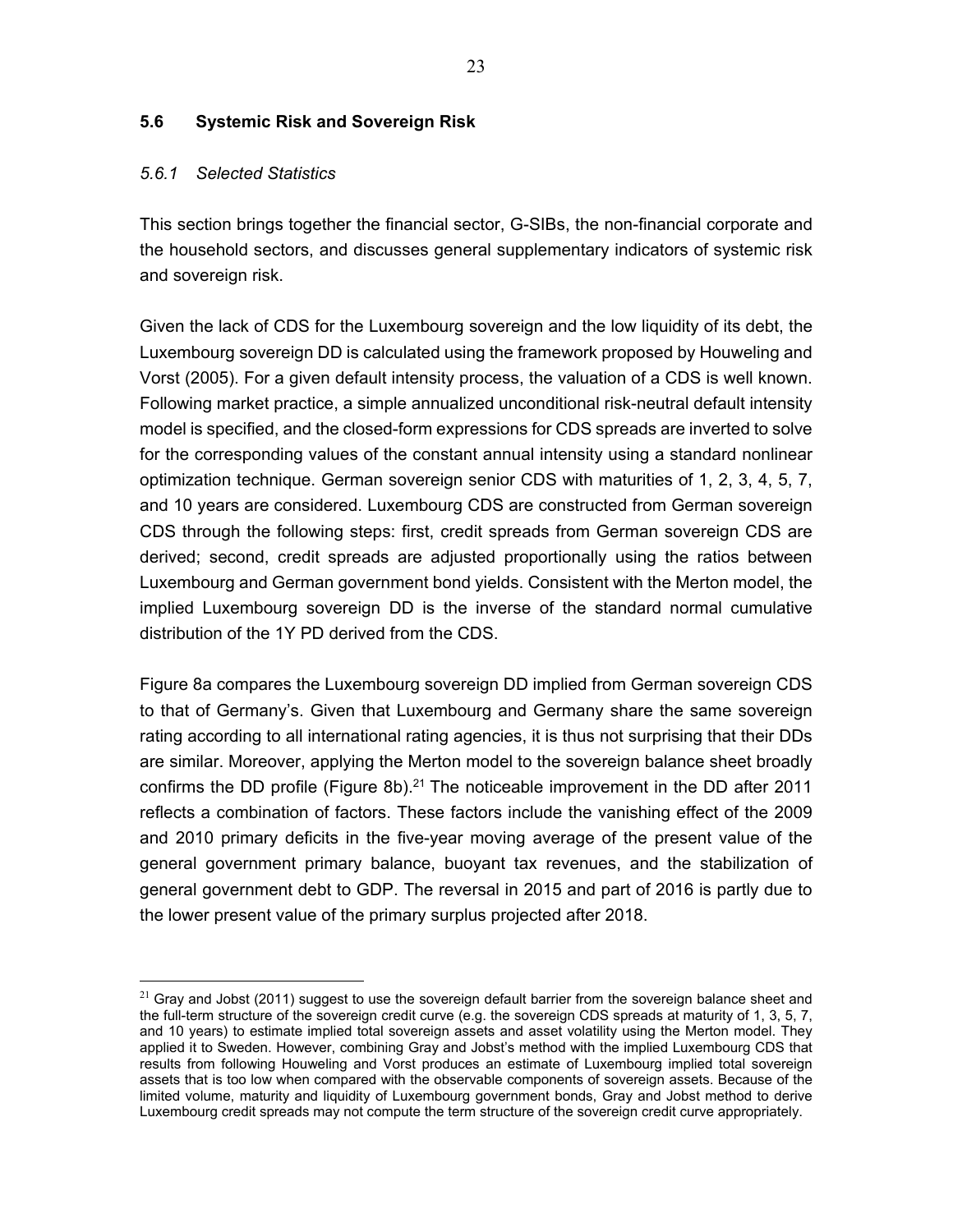To ease comparison, Figure 8c displays the unconditional implicit government guarantees stemming from Luxembourg's OSIIs and Figure 8d reports the average conditional implicit government guarantees from the OSIIs, the G-SIBs and the investment funds shown already in Figures 4-6. As mentioned above, the de-leveraging process, the bad-loans provisions and the write-offs undertaken by major G-SIBs amidst a morose economic environment in the run-up to the Single Supervisory Mechanism are reflected in the three sectors during 2014, and especially for G-SIBs during 2015. Although the overall reduction in systemic risk in the banking sector since 2009Q2 is obvious, notably for government guarantees stemming directly from the OSIIs, these remain broadly higher than those stemming indirectly from G-SIBs and investment funds.

Figures 8e and 8f illustrate the impact on conditional implicit government guarantees from shocks to household mortgages and to loans to non-financial corporations, respectively. The shocks assume that OSIIs have to write off 10% of their outstanding mortgage loans to households, and 10% of their outstanding loans to non-financial corporations. These shocks, very significant by historical standards, only produce a minor deviation from the (no shock) benchmark, which is mostly due to the high risk-weighted capital of OSIIs.

# *5.6.2 Systemic Risk Shocks and Sovereign Risk*

In contrast to the implicit assumption underlying results discussed so far, other things may not be equal. Therefore, this section shows the outcome of an exercise that relaxes such assumption in a partial equilibrium setup.

Figure 9 shows the impact of various shocks on the government stochastic balance sheet via the contingent implicit government guarantees stemming from each of the five sectors. The figures report both the average conditional DD of the Luxembourg sovereign after the shocks and the (no shock) benchmark DD. Clearly, systemic risk from Luxembourg OSIIs has a relatively small effect on sovereign DD given the strong fiscal position. This result holds despite feedback effects and nonlinearities typical of financial markets captured by the multivariate CIMDO approach.

However, this partial equilibrium exercise does not account for the likely increase in the volatility of sovereign assets following these shocks. As an *ad* hoc attempt to capture this feedback channel, Figure 9 combines the shocks with an assumed increase in sovereign assets' volatility by 40%. This magnitude is consistent with the maximum implied sovereign asset volatility recorded over 2009-2011. Only when conditional implicit government guarantees are combined with such a large increase in implied sovereign asset volatility does the negative impact of the shocks on sovereign risk become visible.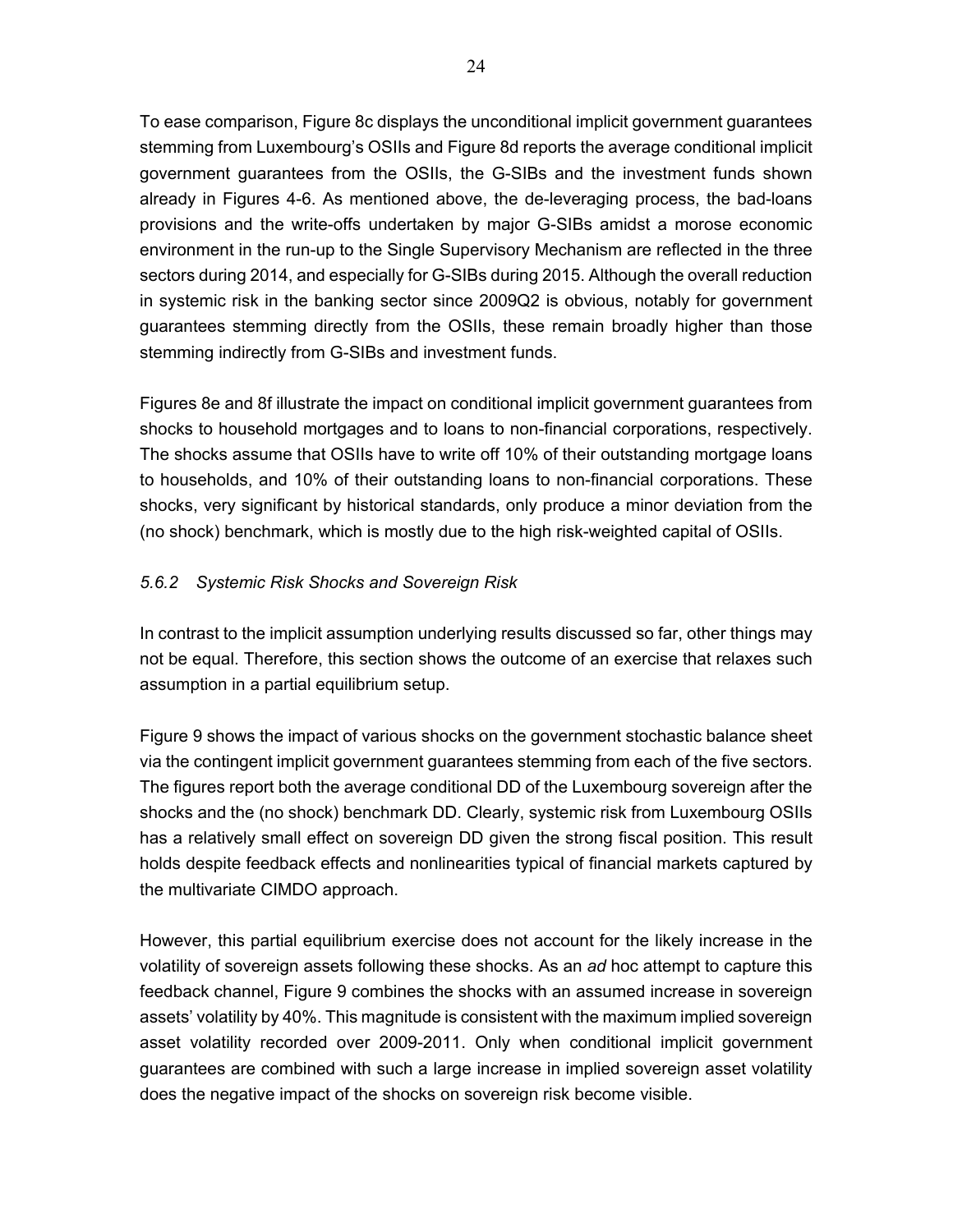The main implication of this exercise is that even in the extreme, but plausible scenario combining shocks with a 40% rise in implied sovereign assets volatility, the solvency of the Luxembourg sovereign remains robust. However, the severity of the shock also illustrates the fundamental importance of a sound fiscal position for financial stability given that the sovereign's DD falls about 25 standard deviations. $^{22}$ 

Table 2 summarizes the transmission of systemic risk from the five sectors via each of the OSIIs as well as their impact on EL, conditional implicit government guarantees and the sovereign's DD (assuming a 40% rise in sovereign assets volatility). This table is based on the conditional PAO estimates displayed in the graphs above but adds the EL of the institution or sector assumed to be in distress. Two points warrant mentioning. First, contributions to EL and to the conditional implicit government guarantees vary significantly over time suggesting the need to monitor systemic risk regularly. Second, the volatility of Luxembourg implied sovereign assets has a much stronger effect on sovereign risk than systemic risk stemming from the OSIIs, G-SIBs, investment funds or the non-financial private sector, a result consistent with Fratzscher and Rieth's (2015) and Manzo and Picca's (2016). In addition, results vindicate recurrent calls for banks to hold larger capital buffers and effective supervision in order to reduce the risk of financial sector-induced sovereign distress. Similarly, the findings support expectations that larger fiscal buffers and better management of public debt will improve countries' debt sustainability and reduce the risk of sovereign-related bank distress.

# **6. Conclusions, Policy Implications and Possible Extensions**

 $\overline{a}$ 

To the best of the authors' knowledge, this is the first study to use an integrated and internally consistent framework to measure systemic risk and vulnerabilities from the financial and the real sectors as well as their interaction with a country's sovereign risk. In this study, systemic risk can arise directly from the Luxembourg OSIIs, or indirectly from the G-SIBs they belong to, from the investment funds that the OSIIs sponsor, or from the non-financial private sector (via the OSIIs' lending). While the impact on sovereign risk and vulnerability of conditional implicit government guarantees is found to be relatively contained, in agreement with a rapidly growing literature, the study highlights the crucial role of fiscal sustainability in preserving financial stability (e.g. Cortes *et al*, 2018, and Vergote, 2018).

 $22$  Feedback effects from the simulated increase in government asset volatility on the private sector systemic risk via, for instance, a rise in the cost of funding and a fall in the market value of sovereign debt is not considered in this paper.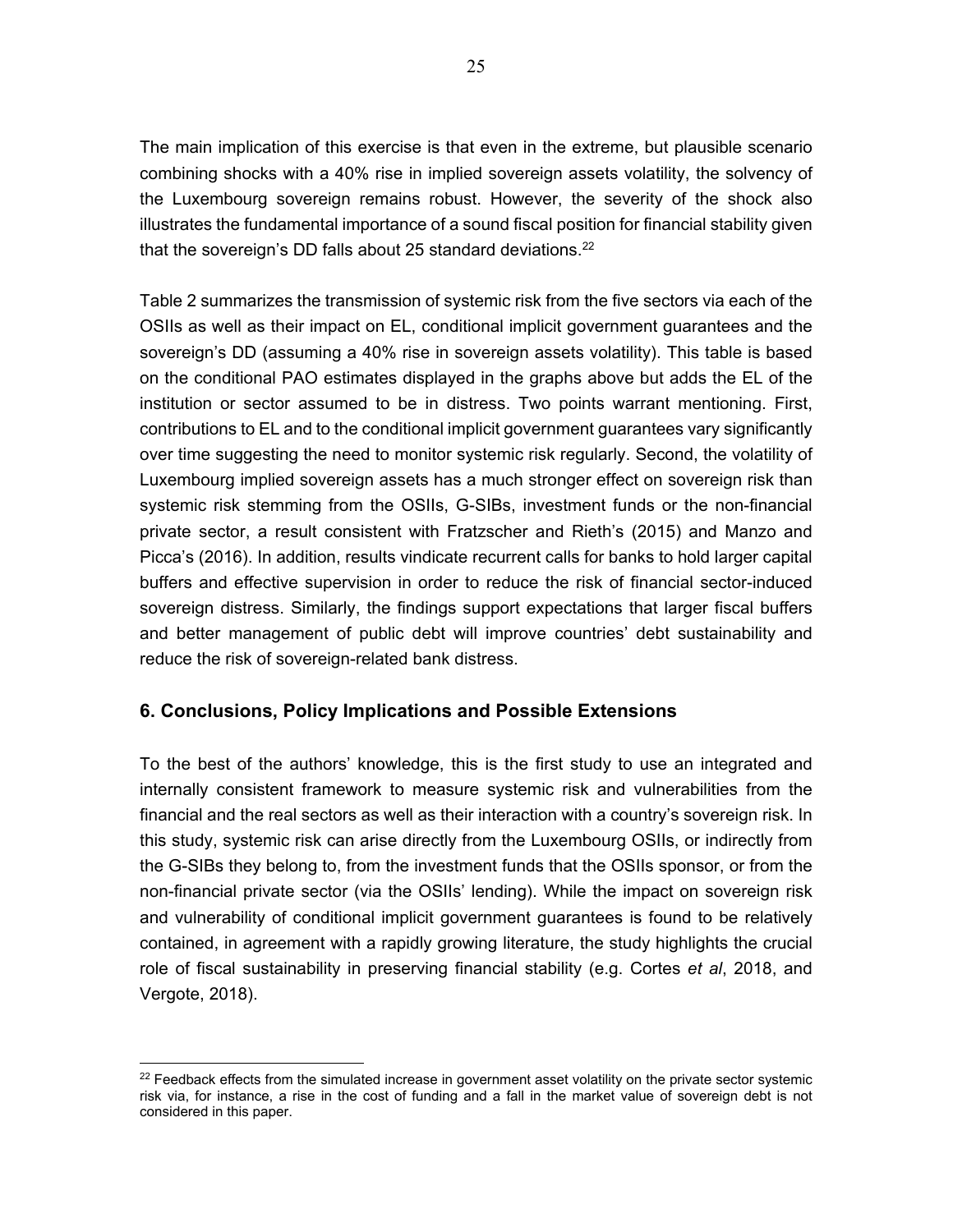The framework used in this study is an important tool for regulators, supervisors and macroprudential authorities to monitor systemic risk at a national level accounting for the non-linearities and feedback effects that characterize financial markets. The estimated coherent systemic risk measures constitute a first line of monitoring that can flag policymakers the need to deepen their analysis of vulnerabilities. It can also help in the calibration of macro-prudential instruments. In particular, the framework can help determining banks' additional loss absorbing capacity that reflects their direct and indirect contribution to systemic risk. Given that the framework can also generate robust out-ofsample forecasts of systemic risk measures (Jin and Nadal De Simone, 2012), it can provide value added to other areas where non-linearities and feedback effects matter, such as in systemic macro-financial stress testing exercises.

Another possible application of the framework is to simulate the effects of changes in economic conditions and government policies on vulnerability indicators and on sovereign credit risk measures. For example, it is straightforward to study how changes in sovereign debt composition or the primary surplus affect sovereign credit spreads, other risk indicators and the financial sector funding costs. Within the private sector, technological shocks or demographic changes affect the present value of total assets of the nonfinancial corporate and household sectors. Those changes interact with the sovereign balance sheet and different indicators of funding costs, and systemic financial and sovereign risk and can be captured easily within the framework. In addition, given the observed positive time-varying correlation between systemic risk exposure of financial institutions and sovereign debt yields in European countries (Pagano and Sedunov, 2016), the framework may be a useful component in models of sovereign debt yields in order to avoid potentially important mis-specification errors.

However, as stated above, despite its comprehensive nature, this study is a first step toward a full-fledged simultaneous estimation of a country's systemic risk. A full-fledged estimation of EL and contingent liabilities in general equilibrium would require incorporating the feedback effects among the non-financial private sector and the financial sector as well as the feedback effects of changes in the sovereign fiscal position on the private sector systemic risk. This important extension implies a more complex form of dependency and a higher degree of technical difficulty, and it constitutes the subject of a future study.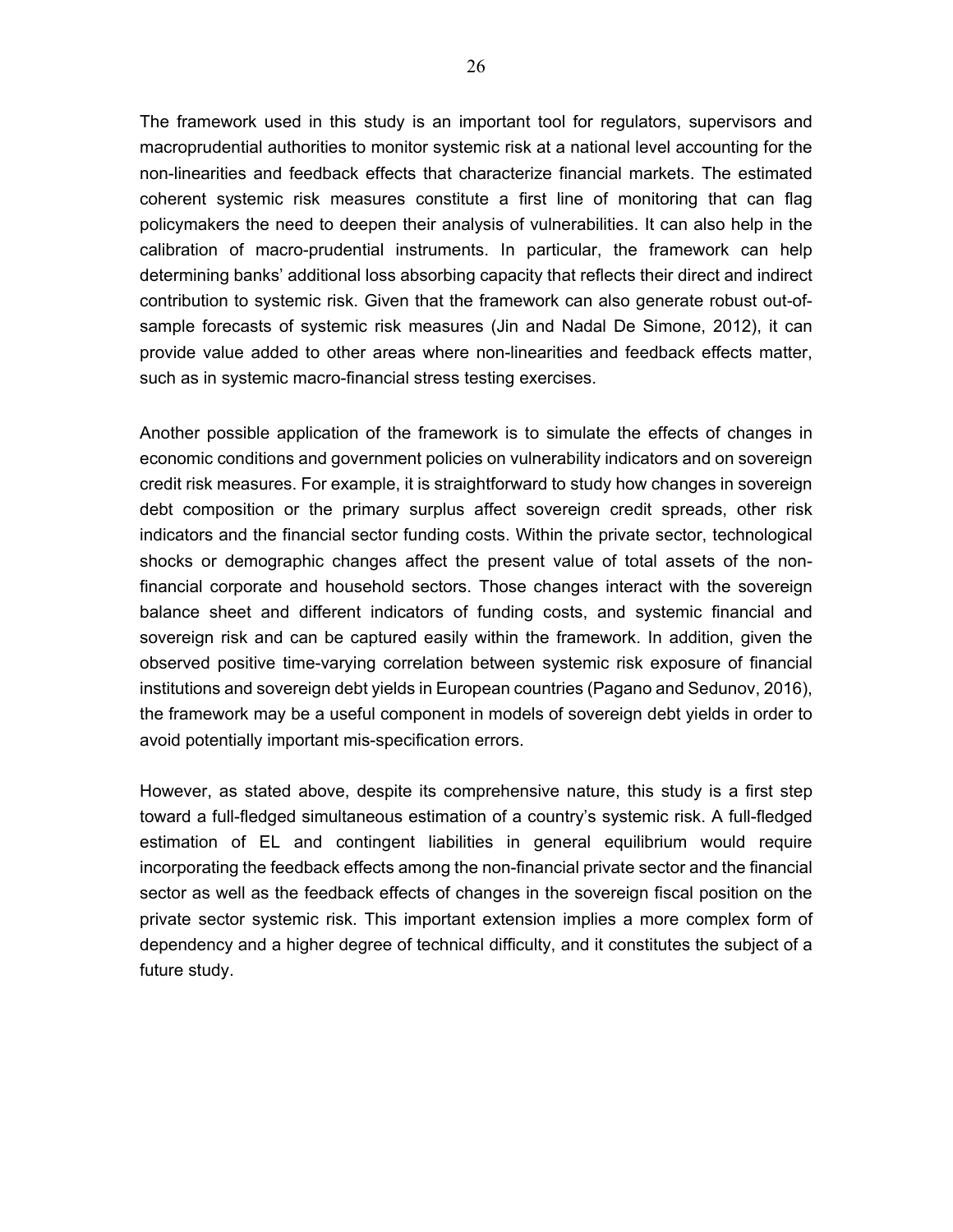#### **References**

- Abad, J., 2019, "Breaking the Feedback Loop: Macroprudential Regulation of Banks' Sovereign Exposures", Working Paper.
- Abadie, A., 2002, "Bootstrap Tests for Distributional Treatment Effects in Instrumental Variable Models", *Journal of American Statistical Association* 97, pp. 284–292.
- Acharya, V. V., L. H. Pedersen, T. Philippon and M. Richardson, 2012, "Measuring Systemic Risk", *Federal Reserve Bank of Cleveland* Working Paper.
- Acharya, V. V and S. Steffen, 2013, "The "Greatest" Carry Trade Ever? Understanding Eurozone Bank Risks", *NBER* No. 19039.
- Acharya, V., I. Dreschler, and P. Schnabl, 2014, "A Pyrrhic Victory: Bank Bail-outs and Sovereign and Sovereign Credit Risk", Journal of Finance, 69(6):2689-2739.
- Acharya, V., L. Pedersen, T. Philippon, and M. Richardson, 2017, "Measuring Systemic Risk", *The Review of Financial Studies* 30, pp. 2-47.
- Acharya, V. V., T. Eisert, C. Eufinger and C. Hirsch, 2018, "The Real Effects of the Sovereign Debt Crisis in Europe: Evidence from Syndicated Loans", *The Review of Financial Studies* 31, pp. 2855-2896.
- Adrian, T. and M. K. Brunnermeier, 2008. "CoVaR," Staff Reports 348, *Federal Reserve Bank of New York.*
- Adrian, T., E. Moench, and H. S. Shin, 2013, "Leverage Asset Pricing", Staff Report No. 625, *Federal Reserve Bank of New York*.
- Aizenman, J., Y. Jinjarak and H. Zheng, 2016, "Measuring Systemic Risk Contribution of International Mutual Funds", Working Paper Series No. 594, *Asian Development Bank Institute*.
- Allen, F., El Carletti, I. Goldstein and A. Leonello, 2015, "Moral Hazard and Government Guarantees in the Banking Industry", *Journal of Financial Regulation*, 1, pp. 30-50.
- Allen, F., El Carletti, I. Goldstein and A. Leonello, 2018, "Government Guarantees and Financial Stability", *Journal of Economic Theory* 177, pp. 518-557.
- Alogoskoufis, S. and S. Langfield, 2018, "Regulating the Doom Loop", Working Paper Series No. 74, *European Systemic Risk Board*.
- Altavilla, C., M. Pagano and S. Simonelli, 2017, "Bank Exposures and Sovereign Stress Transmission", *Review of Finance*, pp. 2103-2139.
- Ari, A., 2016, "Sovereign Risk and Bank Risk-taking", Working Paper Series No. 1894, *European Central Bank.*
- Augustin, P., H. Boustanifar, J. Breckenfelder and J. Schnitzler, 2018, "Sovereign to Corporate Risk Spillovers", *Journal of Money, Credit and Banking* 50, pp. 857-891.
- Basel Committee on Banking Supervision, 2015, "Consultative Document Identification and Measurement of Step-in Risk", *Bank for International Settlements*, December.
- Baur, D. G., 2013, "The Degree and Structure of Dependence A Quantile Regression Approach", *Journal of Banking & Finance*, 37, pp. 786-798.
- Becker, B. and V. Ivashina, 2018, "Financial Repression in the European Debt Crisis", Review of Finance, pp. 83-115.
- Bengtsson, E., 2016, "Investment Funds, Shadow Banking and Systemic Risk", *Journal of Financial Regulation and Compliance* 24, pp. 60-73.
- Bernal, O., J-I Gnabo and G. Guilmin, 2014, "Assessing the Contribution of Banks, Insurance and other Financial Services to Systemic Risk", *Journal of Banking and Finance* 47, pp. 270-287.
- Betz, F., N. Hautsch, T. A. Peltonen, and M. Schienle, 2016, "Systemic Risk Spillovers in the European Banking and Sovereign Network", *Journal of Financial Stability* 25, pp 206-224.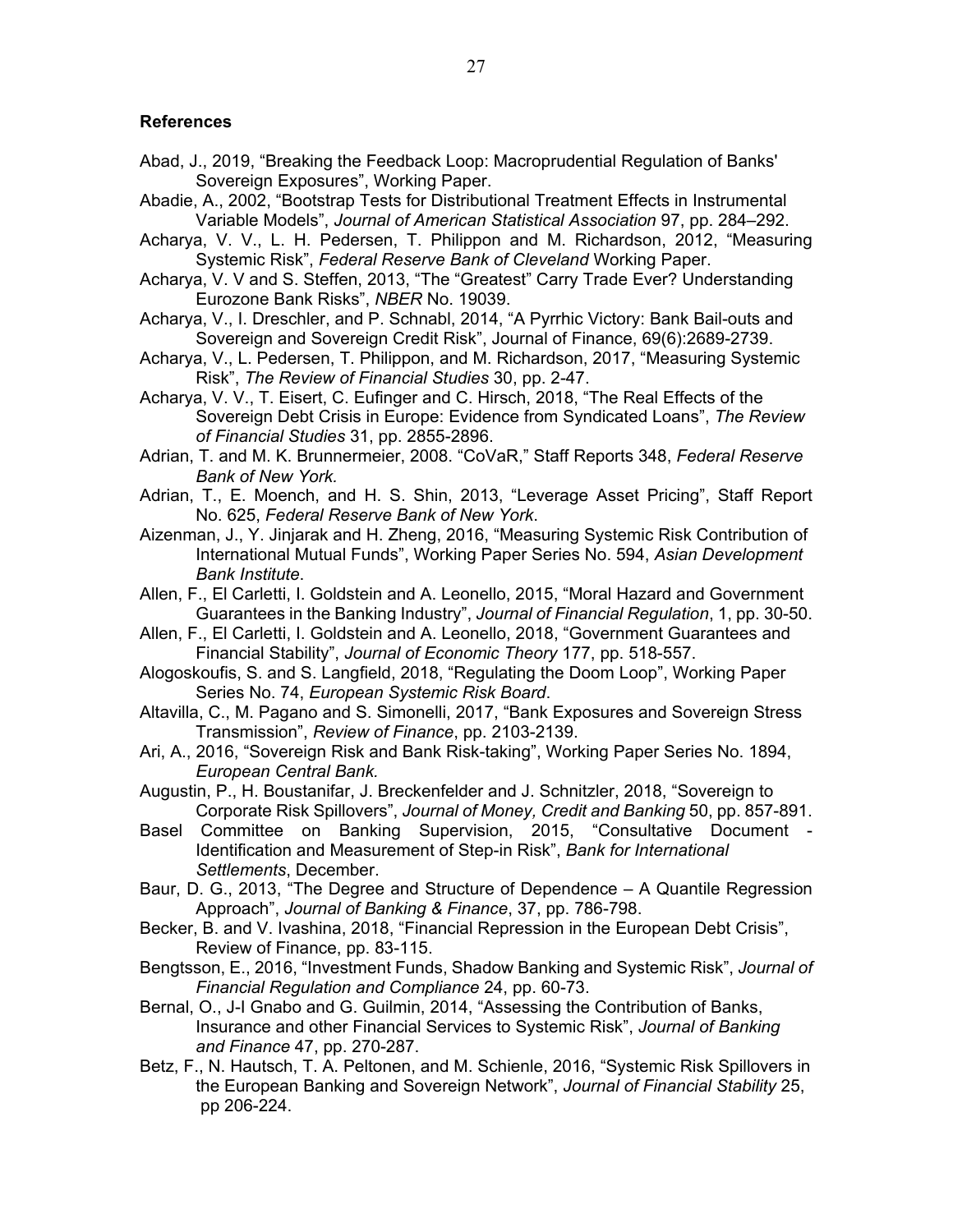- Billio, M., M. Getmansky, A. W. Lo, and L. Pelizon, 2012, "Econometric Measures of Systemic Risk in the Finance and Insurance Sectors", *Journal of Financial Economics 104, pp. 535-559.*
- Blavy, R., and M. Souto, 2009, "Estimating Default Frequencies and Macrofinancial Linkages in the Mexican Banking Sector", IMF Working Paper, WP/09/109, *International Monetary Fund*.
- Boccola, L., 2016, "The Pass-Through of Sovereign Risk", *The Journal of Political Economy* 14, pp. 879-926.
- Breckenfelder, J. and B. Schwaab, 2018, "Bank to Sovereign Risk Spillovers Across Borders: Evidence from the ECBs Comprehensive Assessment", Working Paper Series No. 2193, *European Central Bank.*
- Broto, C. and G. Perez-Quiros, 2011, "How can we Interpret Sovereign CDS Spreads over Time? A Dynamic Factor Approach", *Economic Bulletin*, Banco de España, 2011.
- Brownlees, C. T. and R. Engle, 2012, "Volatility, Correlation and Tails for Systemic Risk Measurement", NYU-VLAB Working Paper.
- Brownlees, C. and R. F. Engle, 2016, "SRISK: A Conditional Capital Shortfall Measure of Systemic Risk", *The Review of Financial Studies* 30, pp. 48-79.
- Brůha, J. and E. Kočenda, 2018, "Financial Stability in Europe: Banking and Sovereign Risk", *Journal of Financial Stability* 36, pp. 305-321.
- Brunnermeier, M. K., L. Garicano, P. R. Lane, M. Pagano, R. Reis, T. Santos, D. Thesmar, S. van Nieuwerburgh and D. Vayanos, 2016, "The Sovereign-Bank Diabolic Loop and ESBies", *American Economic Review: Papers & Proceedings* 106, pp. 508- 512.
- Buch, C., M. Koetter and J Ohls, 2016, "Banks and Sovereign Risk: a Granular View", *Journal of Financial Stability* 25, pp. 1-15.
- Colak, G., A. Gungoraydinoglu and O. Oztekin, 2018, "Global Leverage Adjustments, Uncertainty, and Country Institutional Strength", *Journal of Financial Intermediation*, 35A, pp. 41-56.
- Committee on the Global Financial System, 2011, "The Impact of Sovereign Credit Risk on Bank Funding Conditions", *Bank for International Settlements*.
- Cont, R. and E. Schaanning, 2015, "Systemic Risk and Macro Stress Testing: A Threshold Model for Fire Sales and Price-mediated Contagion", Working Paper.
- Cooper, R. and K. Nikolov, 2018, "Government Debt and Banking Fragility: the Spreading of Strategic Uncertainty", *International Economic Review* 59, pp. 1905-1925.
- Corsetti, G., K. Kuester, A. Meier and G. Mϋller, 2013, "Sovereign Risk, Fiscal Policy and Macroeconomic Stability", *The Economic Journal* 123, pp. F99-F132.
- Cortes, F., P. Lindner, S. Malik and M. A. Segoviano, 2018, "A Comprehensive Multi-Sector Tool for Analysis of Systemic Risk and Interconnectedness (SyRIN)", WP/18/14 *International Monetary Fund* Working Paper.
- Dell'Ariccia, G., C. Ferreira, N. Jenkinson, L. Laeven, A. Martin, C. Minoiu and A. Popov, 2018, "Managing the Sovereign-Bank Nexus", Working Paper Series No. 2177, *European Central Bank*.
- Drechsler, I., T. Drechsler, D. Marques-Ibanez and P. Schnabl, 2016, "Who Borrows from the Lender of Last Resort?", *The Journal of Finance* LXXI, pp. 1933-1974.
- European Central Bank, "The Concept of Systemic Risk", *Financial Stability Review,*  pp. 134-142, December 2009.
- European Central Bank, *Financial Stability Review*, December 2010 and 2011
- European Central Bank, *Financial Stability Review*, November 2013-2018.
- Farhi, E. and J. Tirole, 2018, "Deadly Embrace: Sovereign and Financial Balance Sheets Doom Loops", *Review of Economic Studies* 85, pp. 1781-1823.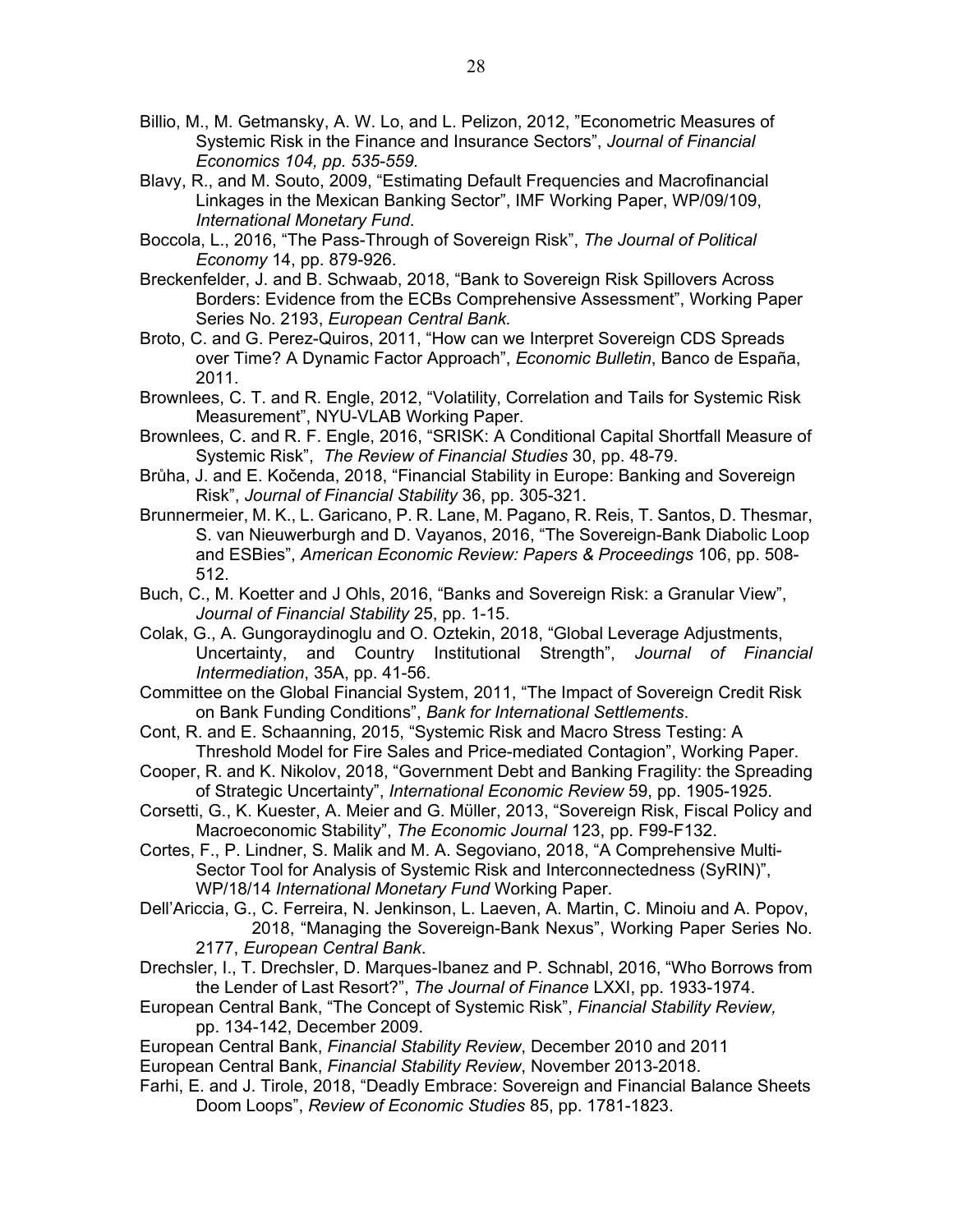- Fisher, M. and D. Gray, 2006, "Measuring Sovereign and Banking Sector Risk in Indonesia: An Application of the Contingent Claims Approach", IMF Country Report No. 06/318, *International Monetary Fund*.
- Fratzscher, M. and M. Rieth, 2015, "Monetary Policy, Bank Bailouts and the Sovereignbank Risk Nexus in the Euro Area", DIW Discussion Papers, No. 1448, *Deutsches Institut für Wirtschaftsforschung (DIW)*.
- Gapen, M., D. F. Gray, C. H. Lim, and Y. Xiao, 2004, "The Contingent Claims Approach to Corporate Vulnerability Analysis: Estimating Default Risk and Economy-wide Risk Transfer", IMF Working Paper WP/04/121, *International Monetary Fund*.
- Gennaioli, N. A. Martin and S. Rossi, 2014, "Sovereign Default, Domestic Banks, and Financial Institutions", *Journal of Finance*, 69(2):819-866.
- Gibson, H. D., S. G. Hall and G. S. Tavlas, 2018, "Measuring Systemic Vulnerability in European Banking Systems", *Journal of Financial Stability* 36, pp. 279-292.
- Gorea, D. and D. Radev, 2014, "Tail Risk and Sovereign Debt", *International Review of Economics and Finance, 30, pp. 78-100*
- Gray, D. F. and S. W. Malone, 2008, *Macrofinancial Risk Analysis*, John Wiley & Sons, Ltd.
- Gray, D. and A. Jobst, 2011, "Modelling Systemic Financial Sector and Sovereign Risk", *Sveriges Riksbank Review,* pp. 68-106.
- Hansen, L. P., 2012, "Challenges in Identifying and Measuring Systemic Risk, Working Paper 18505, *National Bureau of Economic Research*, pp. 15-30.
- Hespeler, F. and G. Loiacono, 2017, "Monitoring Systemic Risk in the Hedge Fund Sector", *Quantitative Finance*, 17, pp. 1859-1883.
- Houweling, P., and T. Vorst (2005), "Pricing Default Swaps: Empirical Evidence", *Journal of International Money and Finance*, 24, pp. 1220–1225.
- Huang, X., Zhou, H. and H. Zhu, 2010, "Assessing the Systemic Risk of a Heterogeneous Portfolio of Banks during the Recent Financial Crisis," BIS Working Paper 296.
- Idier, J. G. Lamé, J-S. Méssonier, 2014, "How Useful is the Marginal Expected Shortfall for the Measurement of Systemic Exposure?: A Practical Assessment", *Journal of Banking and Finance* 7, p. 134-146.
- International Monetary Fund, 2010, "Financial Sector Assessment Program: United States of America. Stress Testing Technical Note", IMF Country Report No. 10/244, *International Monetary Fund*.
- International Monetary Fund, 2010, "Financial Sector Assessment Program: Germany. Stress Testing Technical Note", IMF Country Report No.11/371, *International Monetary Fund*.
- Jin, X. and F. Nadal De Simone, 2011, "Market- and Book-based Models of Probability of Default for Developing Macroprudential Policy Tools", Working Paper No. 65, *Banque centrale du Luxembourg*.
- Jin, X. and F. Nadal De Simone, 2012, "An Early-warning and Dynamic Forecasting Framework of Default Probabilities for the Macroprudential Policy Arsenal?", Working Paper No. 75, *Central Bank of Luxembourg*.
- Jin, X. and F. Nadal De Simone, 2014a, "Tracking Changes in the Intensity of Financial Sector's Systemic Risk", Working Paper No. 102, *Banque centrale du Luxembourg*.
- Jin, X. and F. Nadal De Simone, 2014b, "Banking Systemic Vulnerabilities: A Tail-risk Dynamic CIMDO Approach", *Journal of Financial Stability*, vol. 14, 2014, pp. 81- 101.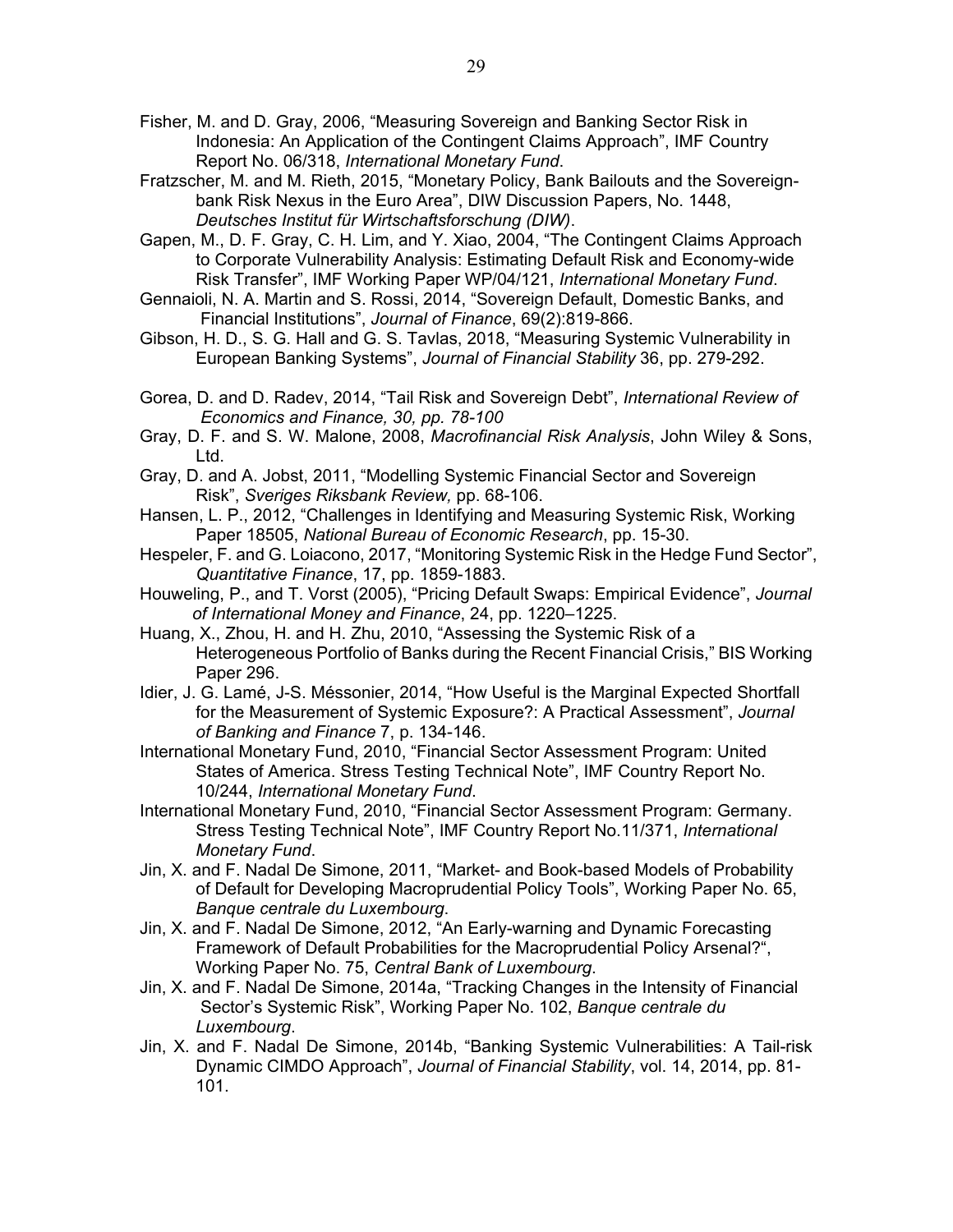- Jin, X. and F. Nadal De Simone, 2014c, "Investment Funds Vulnerabilities: A Tail-risk Dynamic CIMDO Approach", Working Paper No. 95, *Banque centrale du Luxembourg.*
- Jin, X. and F. Nadal De Simone, 2018, "(Systemic) Risk-taking in the Euro Area Investment Fund Industry", Working Paper.
- Kaal, W. A. and T. A. Krause, 2016, "Hedge Funds and Systemic Risk", Working Paper.
- Kabundi, A. and F. Nadal De Simone, 2018, "Monetary Policy and Systemic Risk-taking in the Euro Area Banking Sector", *Economic Modelling*, forthcoming.
- Kallestrup, R., D. Lando and A. Murgoci, 2016, *Journal of Empirical Finance* 38, pp. 374- 393.
- Korte, J. and S. Steffen, 2015, "Zero Risk contagion Banks' Sovereign Exposure and Sovereign Risk Spillovers", SSRN.
- Lehecka, G. and E. Ubl, 2015, "Analyzing the Systemic Risks of Alternative Investment Funds on AIFMD Reporting: A Primer", Financial Stability Report 30, *Oesterreichische Nationalbank* pp. 62-70.
- Leonello, A., 2018, "Government Guarantees and the Two-way Feedback Between Banking and Sovereign Debt Crises", *Journal of Financial Economics* 130, 592- 619.
- Lucas, A., B. Schwaab and X. Zhang, 2014, "Conditional Euro Area Sovereign Default Risk", Journal of Business & Economic Statistics, 32(2):271- 284.
- Malik, S. and T. T. Xu, 2017, "Interconnectedness of Global Systemically-important Banks and Insurers", WP/17/210, *International Monetary Fund*.
- Manzo, G. and A. Picca, 2014, "The sovereign Nature of Systemic Risk", monograph.
- Marques, L. B., R. Correa, and H. Spinoza, "International Evidence on Government Support and Risk Taking in the Banking Sector", 2013, IMF Working Paper WP/13/94, *International Monetary Fund*.
- Merton, R., 1974, "On the Pricing of Corporate Debt: The Risk Structure of Interest Rates", *Journal of Finance* 29, pp. 449-470.
- Nelsen, R., 1999, "An Introduction to Copulas", Lecture Notes in Statistics 139, Springer.
- Pagano, M. S. and J. Sedunov, 2016, "A Comprehensive Approach to Measuring the Relation Between Systemic Risk Exposure and Sovereign Debt", *Journal of Financial Stability* 23, pp. 62-78.
- Patro, D. K., M. Qi and X. Sun, 2013, "A Simple Indicator of Systemic Risk", *Journal of Financial Stability* 9, pp. 105-116.
- Popescu, A. and C. Turcu, 2017, "Sovereign Debt and Systemic Risk in the Eurozone A Macroeconomic Perspective", *Economic Modelling* 67, pp. 275-284.
- Qi, H. and D. Sun, 2006, "A Quadratically Convergent Newton Method for Computing the Nearest Correlation Matrix", SIAM Journal on Matrix Analysis and Applications, 28(2):360-385.
- Radev, D., 2012, "Assessing Systemic Fragility A Probabilistic Perspective", Working Paper, GSEFM Frankfurt-Mainz-Darmstadt and Johannes Gutenberg University Mainz, 2012.
- Reinhart, C. and K. Rogoff, 2009, "This Time is Different Eight Centuries of Financial Folly", *Princeton University Press*.
- Roccioletti, S., 2016, Backtesting Value at Risk and Expected Shortfall, Chapter 2, Sp*ringer.*
- Segoviano, M., 2006, "Consistent Information Multivariate Density Optimization Methodology", FMG Discussion Papers #557.
- Segoviano, M. and C. Goodhart, 2009, "Banking Stability Measures", IMF Working Paper WP/09/04*, International Monetary Fund*.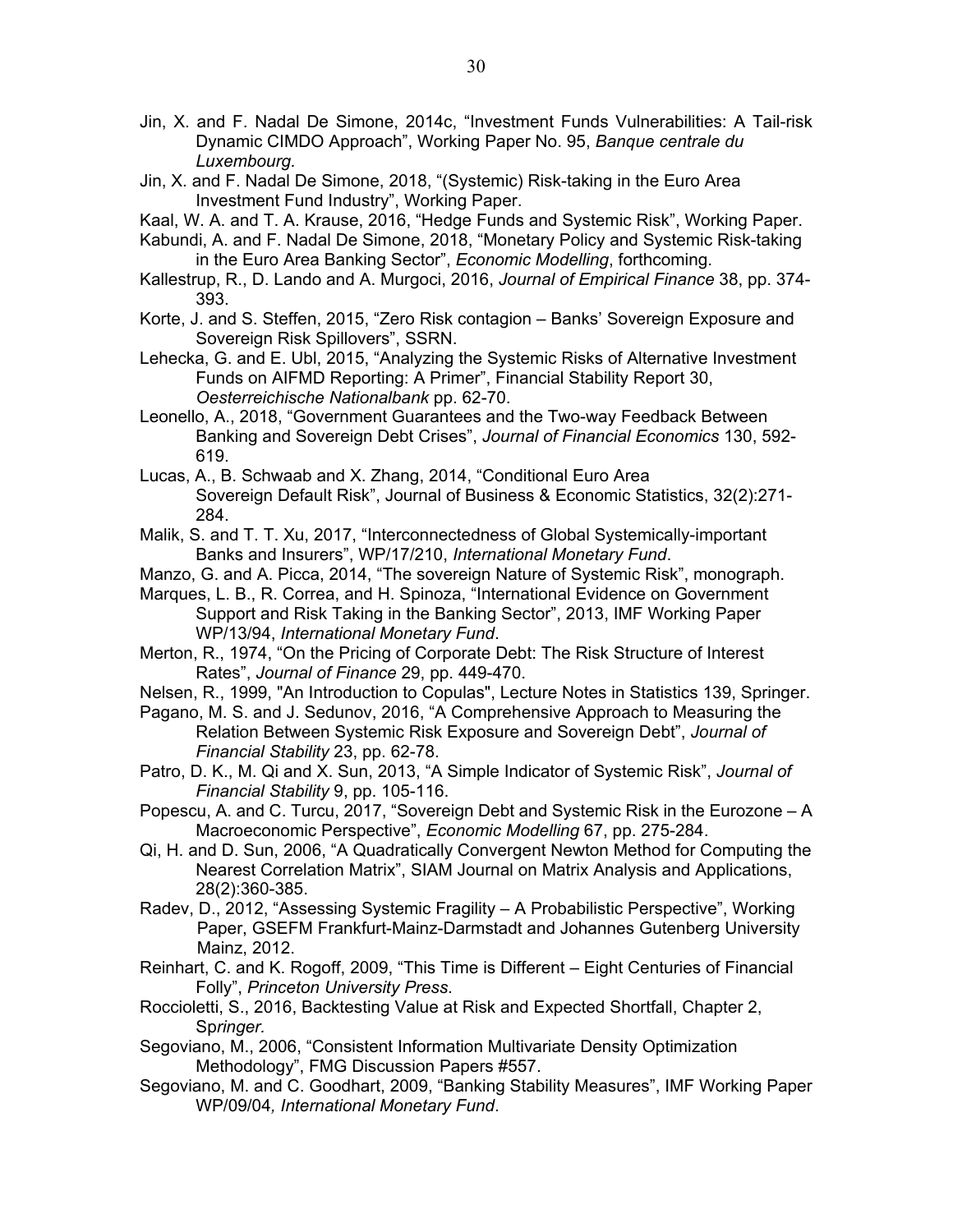- Shaw, F. and P. G. Dunne, 2017, "Investment Fund Risk: the Tale in the Tails", Research Technical Paper 01/RT/17, *Central Bank of Ireland*.
- Silva, W., H. Kimura and V. A. Sobreiro, 2017, "An Analysis of the Literature on Systemic Risk: A Survey" *Journal of Financial Stability*, 28, pp. 91-114.
- Souto, M., Tabak, B., and F. Vazquez, 2009, "Linking Financial and Macroeconomic Factors to Credit Risk Indicators of Brazilian Banks", *Banco Central do Brasil*, Working Paper No. 189.
- Vergote, O., 2016, "Credit Risk Spillovers between Financials and Sovereigns in the Euro Area during 2007-2015", Working Paper Series No. 1898, *European Central Bank*.
- Xu, S., C. Forbes and I. Hwang, 2017, "Systemic Risk in the European Sovereign and Banking System", *Quantitative Finance* 17, pp. 633-656.
- Yu, S., 2017, "Sovereign and Bank Interdependencies-Evidence from the CDS Market", *Research in International Business and Finance*, 39, pp. 68-84.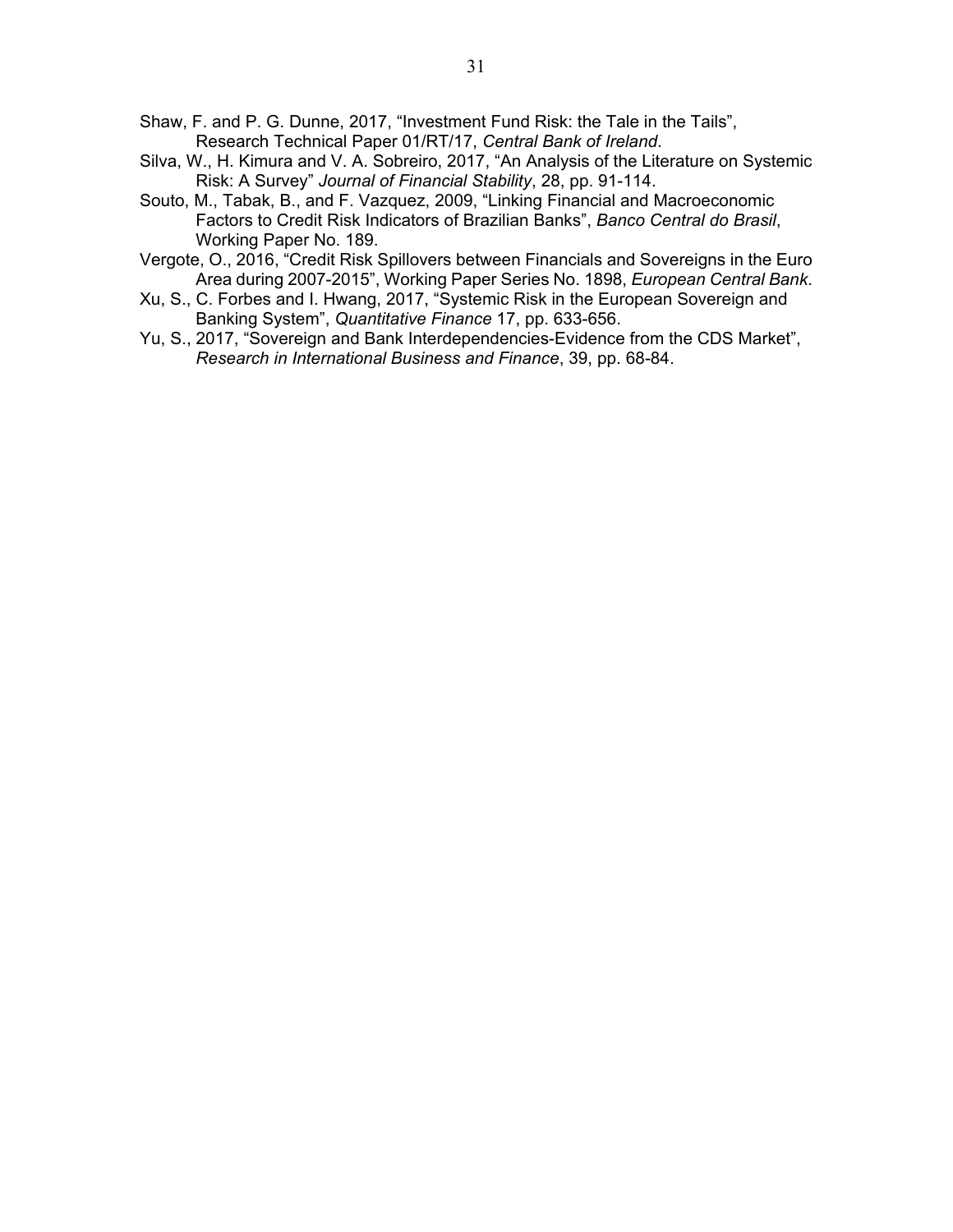

# **Figure 1a: Luxembourg OSIIs**





|            | Inter-quintile ranges |
|------------|-----------------------|
|            | Median                |
| $---$ Mean |                       |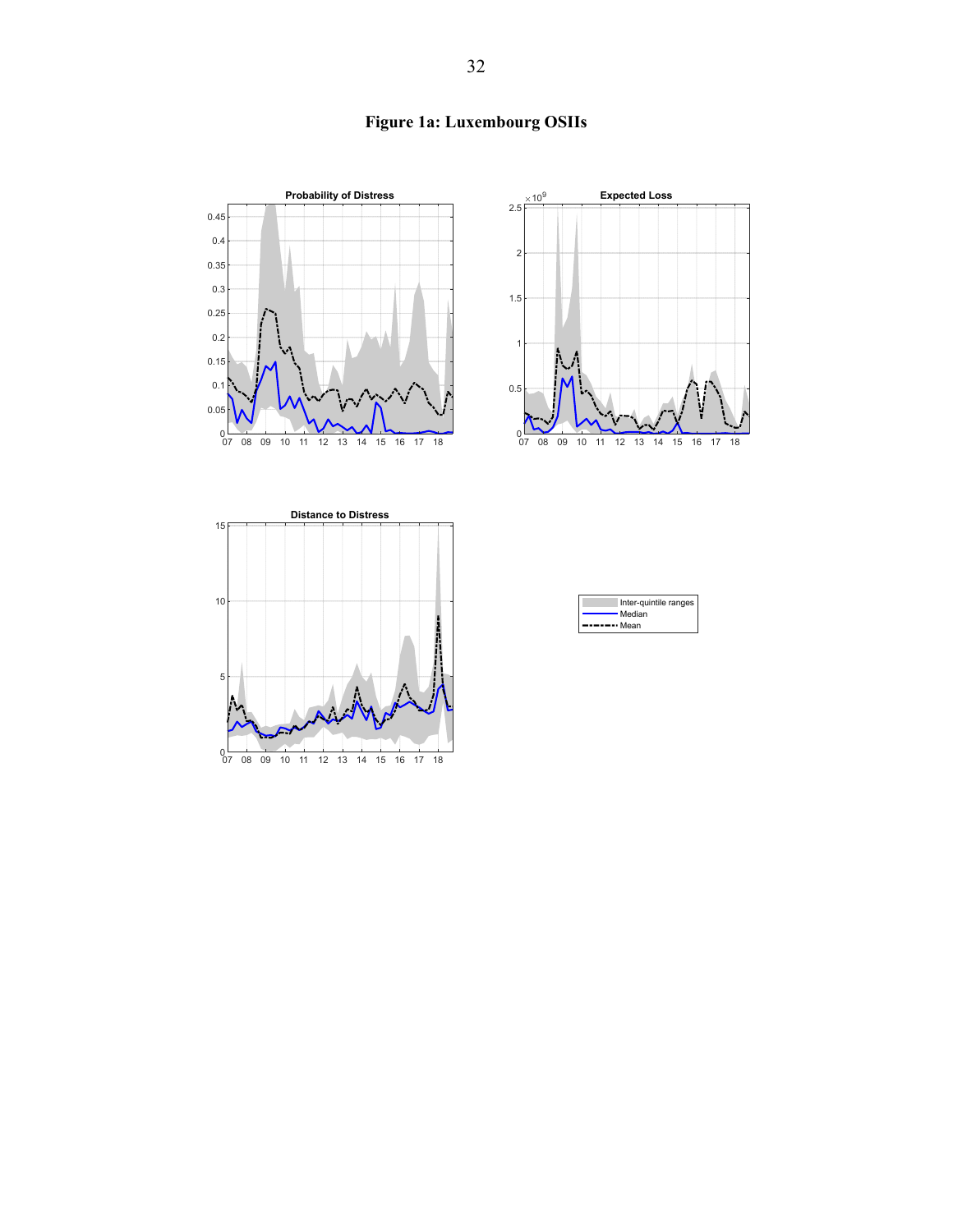**Probability of Distress** 0 0 0 10 11 12 13 14 15 16 17 18 0.05 0.1 0.15 0.2 0.25 0.3 0.35 0.4 0.5 1 1.5 2 2.5







|            | Inter-quintile ranges |
|------------|-----------------------|
|            | — Median              |
| $---$ Mean |                       |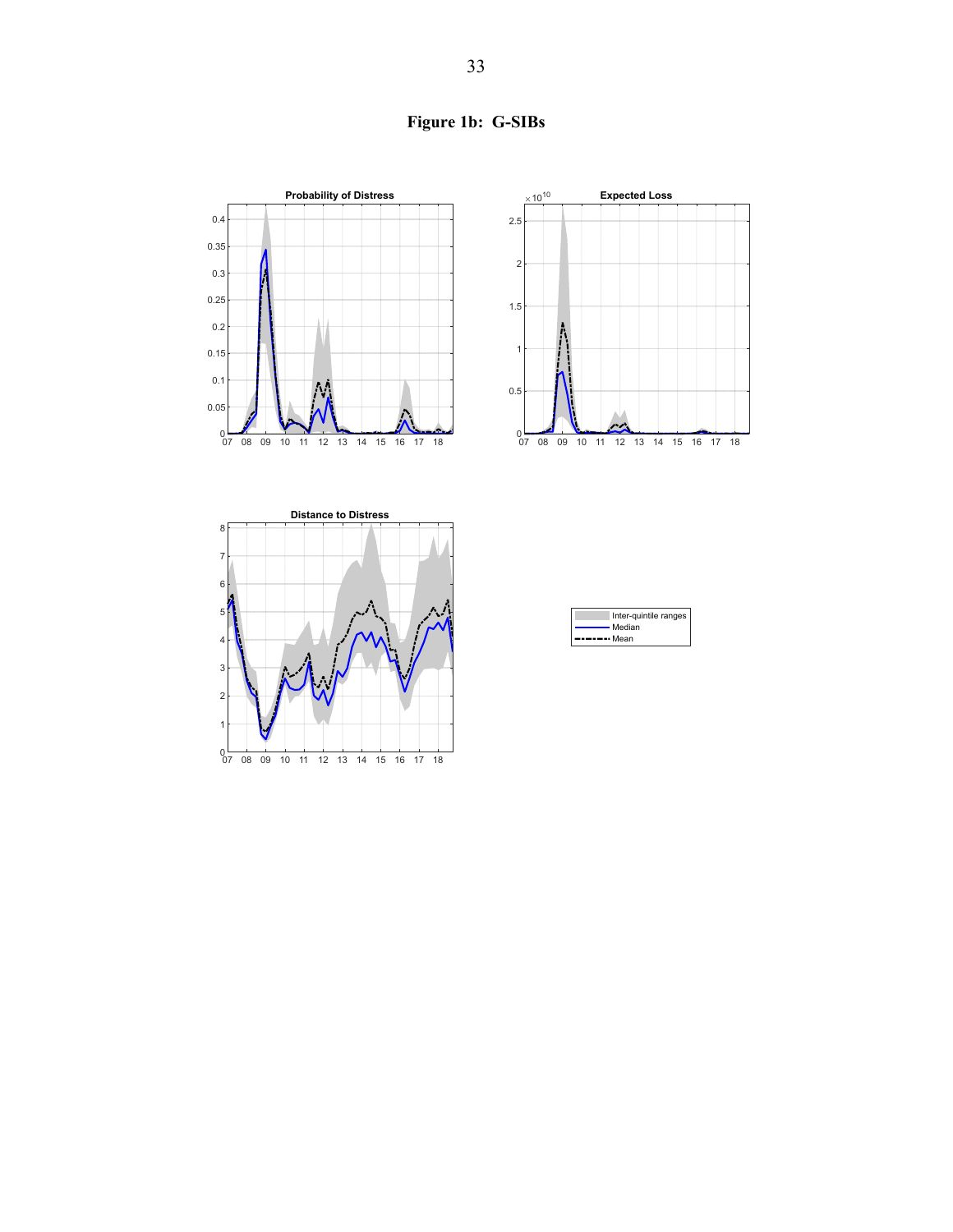

# **Figure 1c: Investment Funds**



| Inter-quintile ranges |
|-----------------------|
|                       |
|                       |
|                       |
|                       |
|                       |
|                       |
|                       |
|                       |
|                       |
|                       |

| Inter-quintile range |
|----------------------|
| • Median             |
| $---$ Mean           |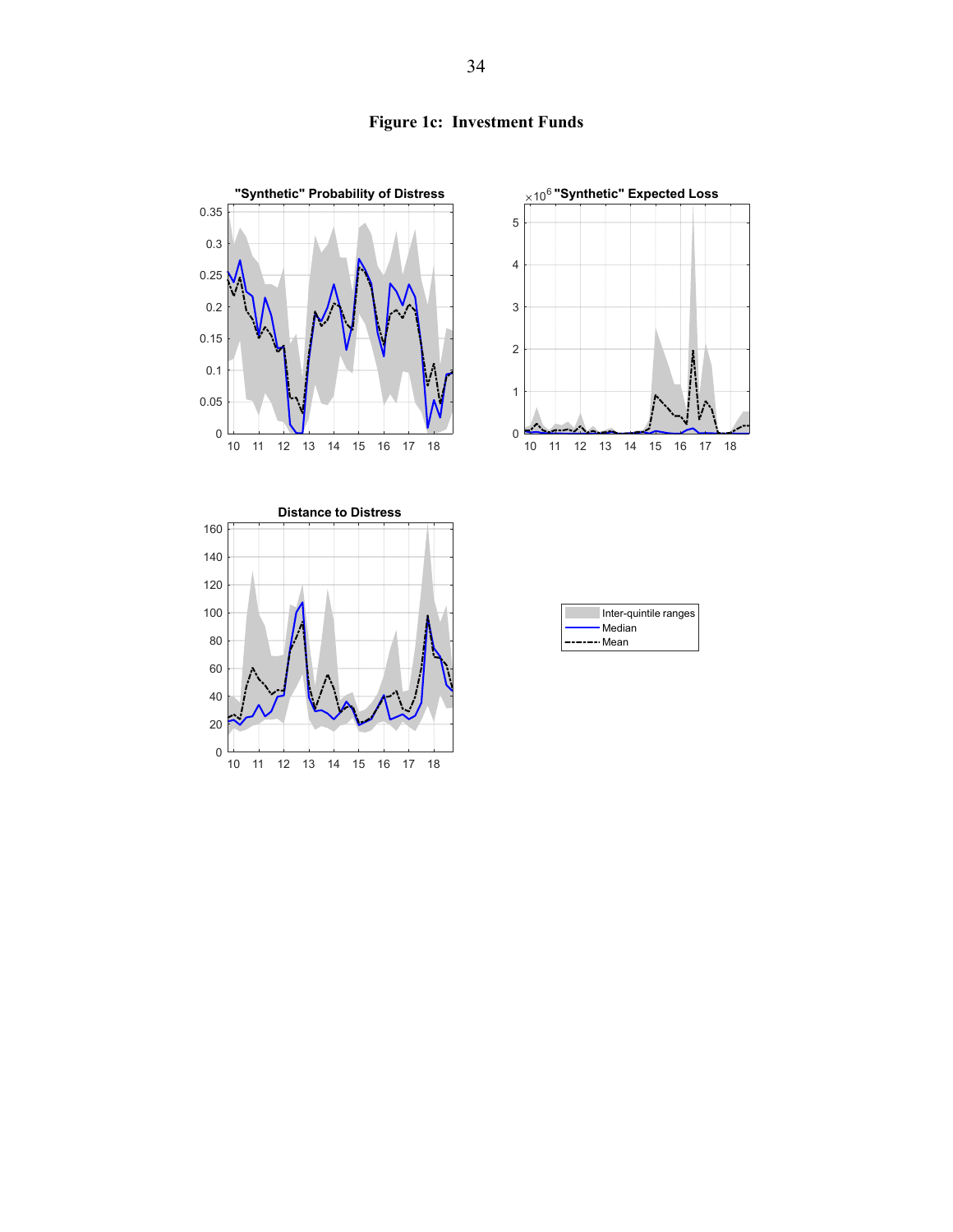

**Figure 2: Asset Return Correlations among OSIIs, G-SIBs and Investment Funds**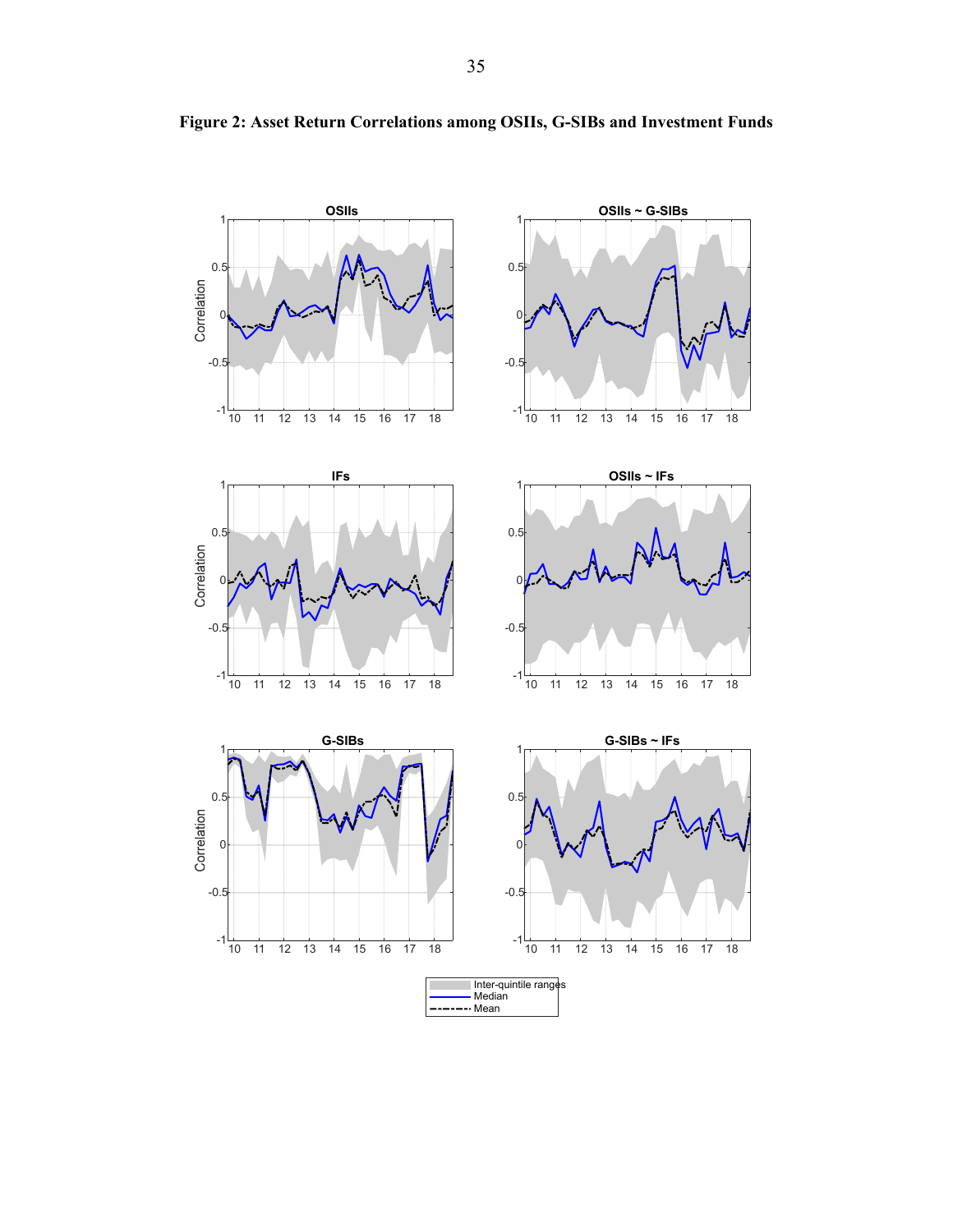

### **Figure 3: Systemic Risk Measures for OSIIs**

Note: All scenarii PDs and Els result from summing the default of one, two, three, up to the seven OSIIs.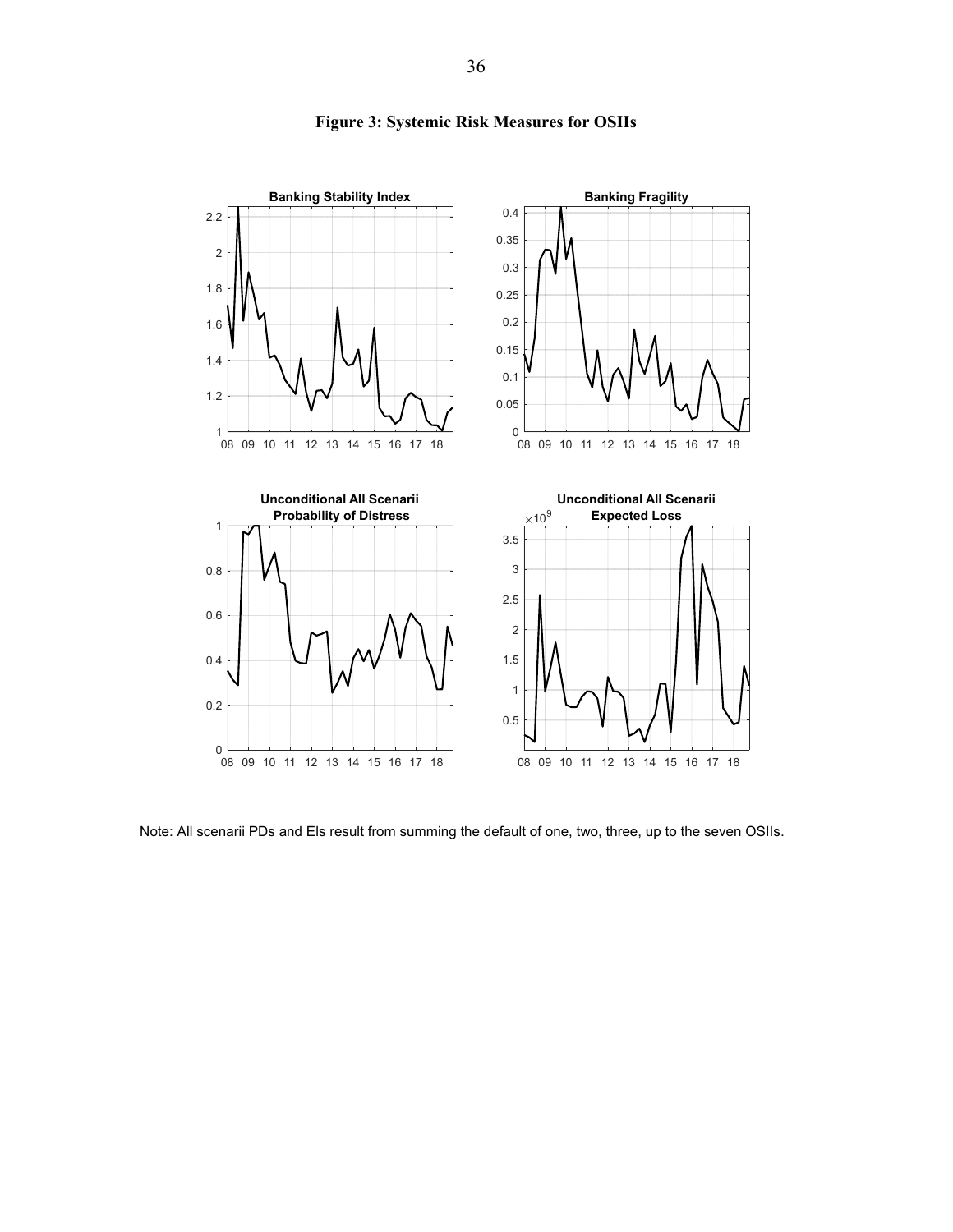

### **Figure 4: PAO, PAO Expected Loss, and Conditional Implicit Government Guarantees for OSIIs**

Note: conditional implicit government guarantees are computed by adding the loss-given-default of the OSII assumed to have defaulted to the conditional ELs of at least one other OSII, weighted either by the share of the Luxembourg government in the OSII's equity, or by the OSII's share in the total assets of the banking group to which it belongs.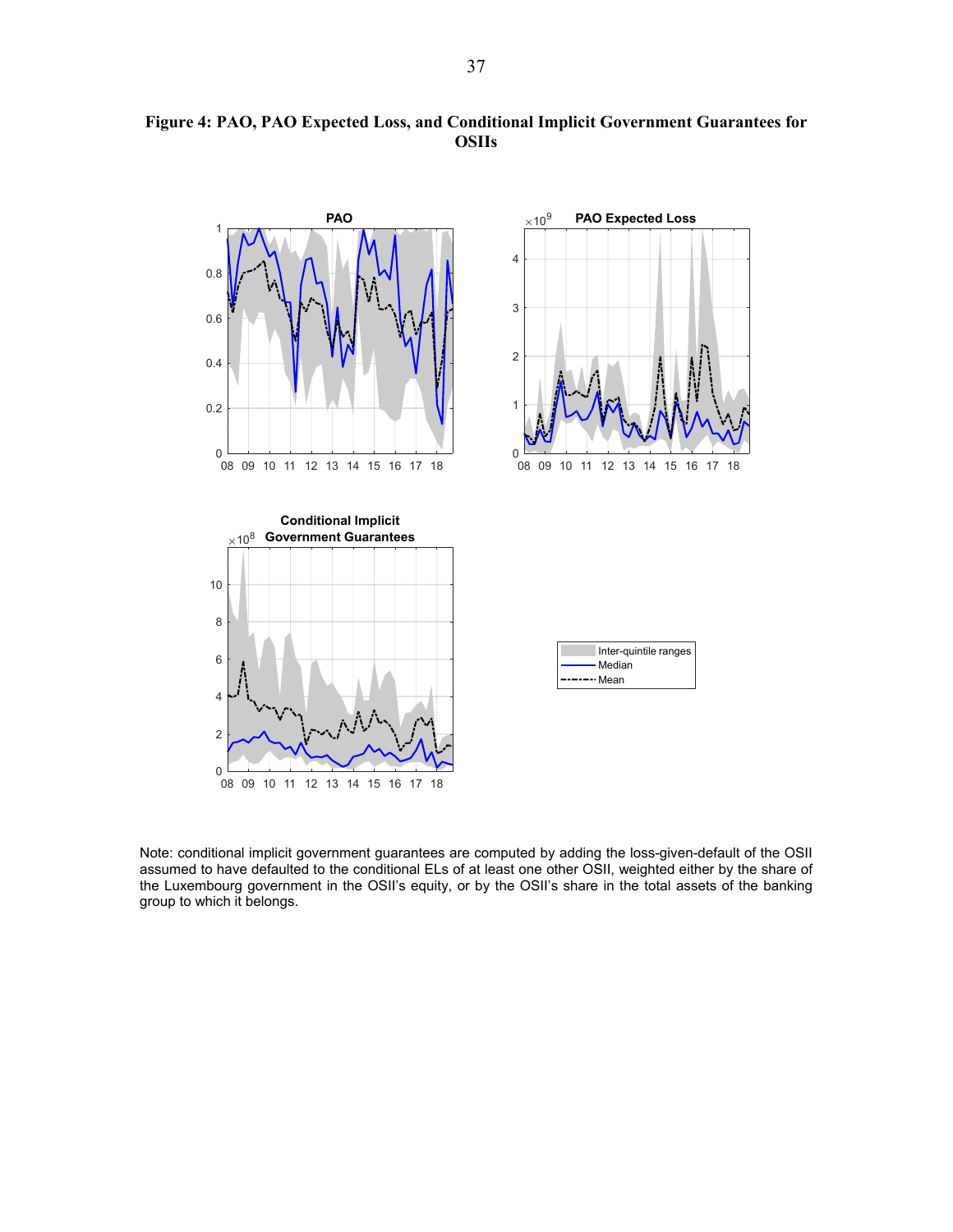

**Figure 5: PAO, PAO Expected Loss, and Conditional Implicit Government Guarantees for OSIIs stemming from G-SIBs**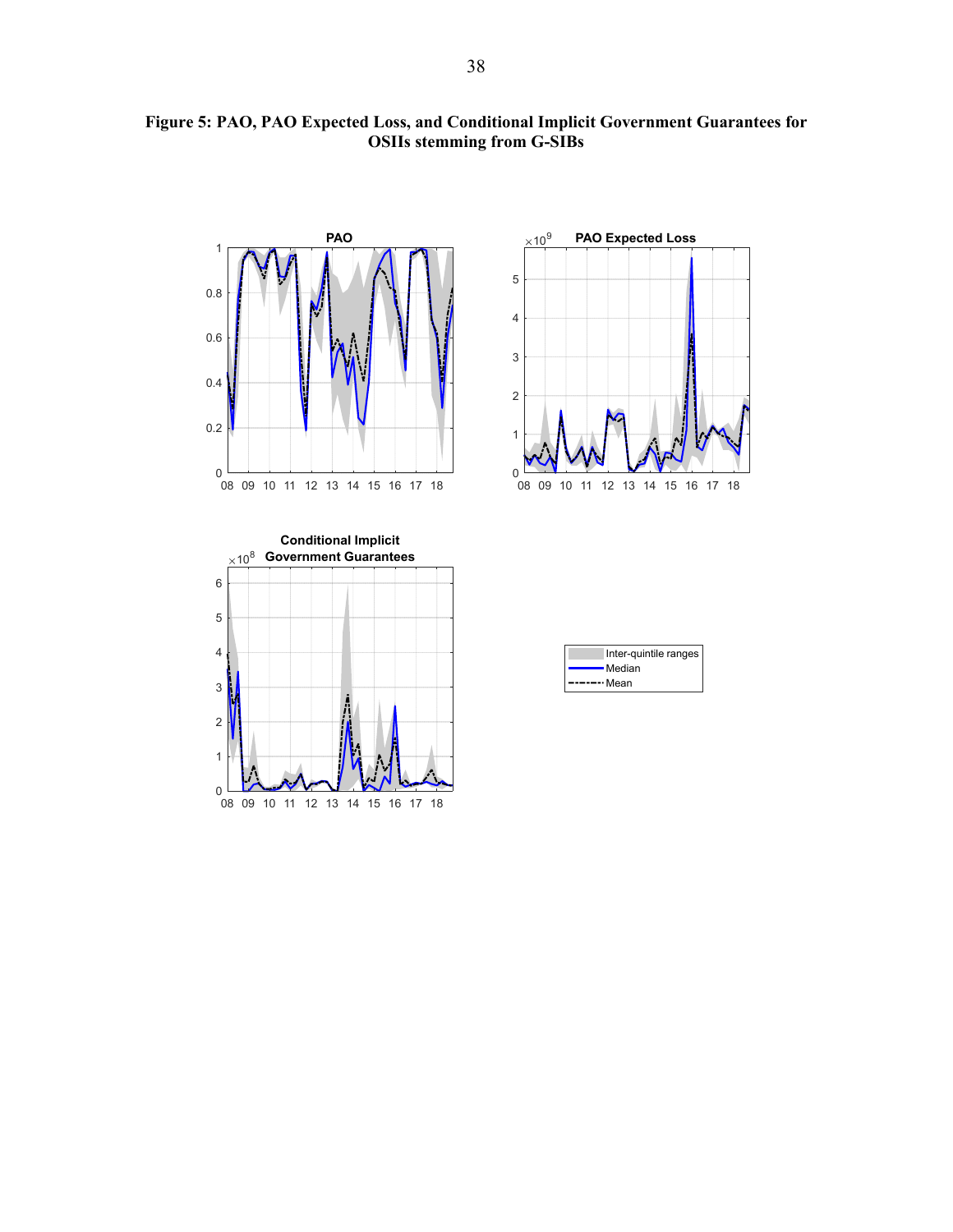

18

### **Figure 6: PAO, PAO Expected Loss, and Conditional Implicit Government Guarantees for OSIIs stemming from Investment Funds**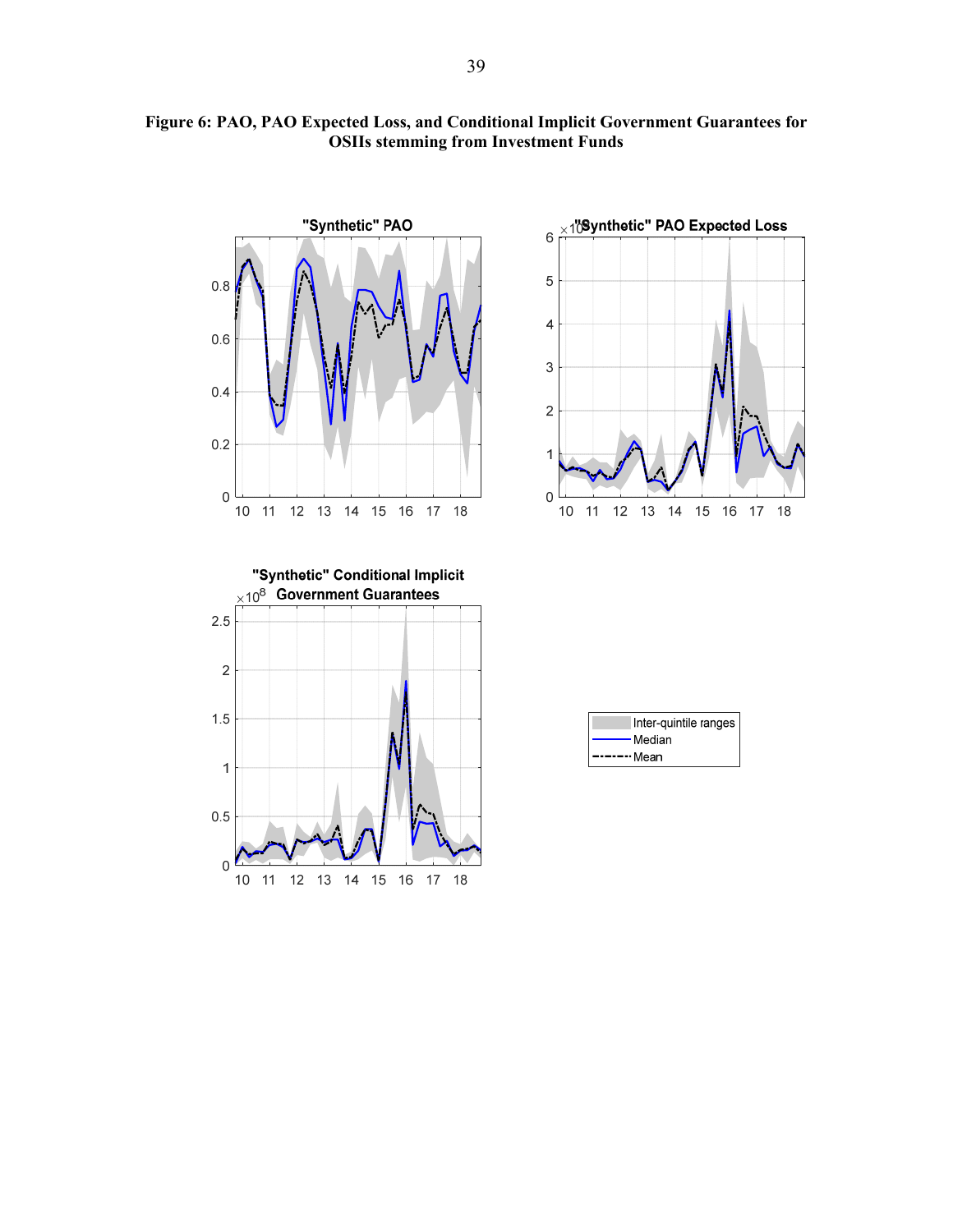

# **Figure 7: Risk Measures for the Non-financial Corporate and Household Sectors**

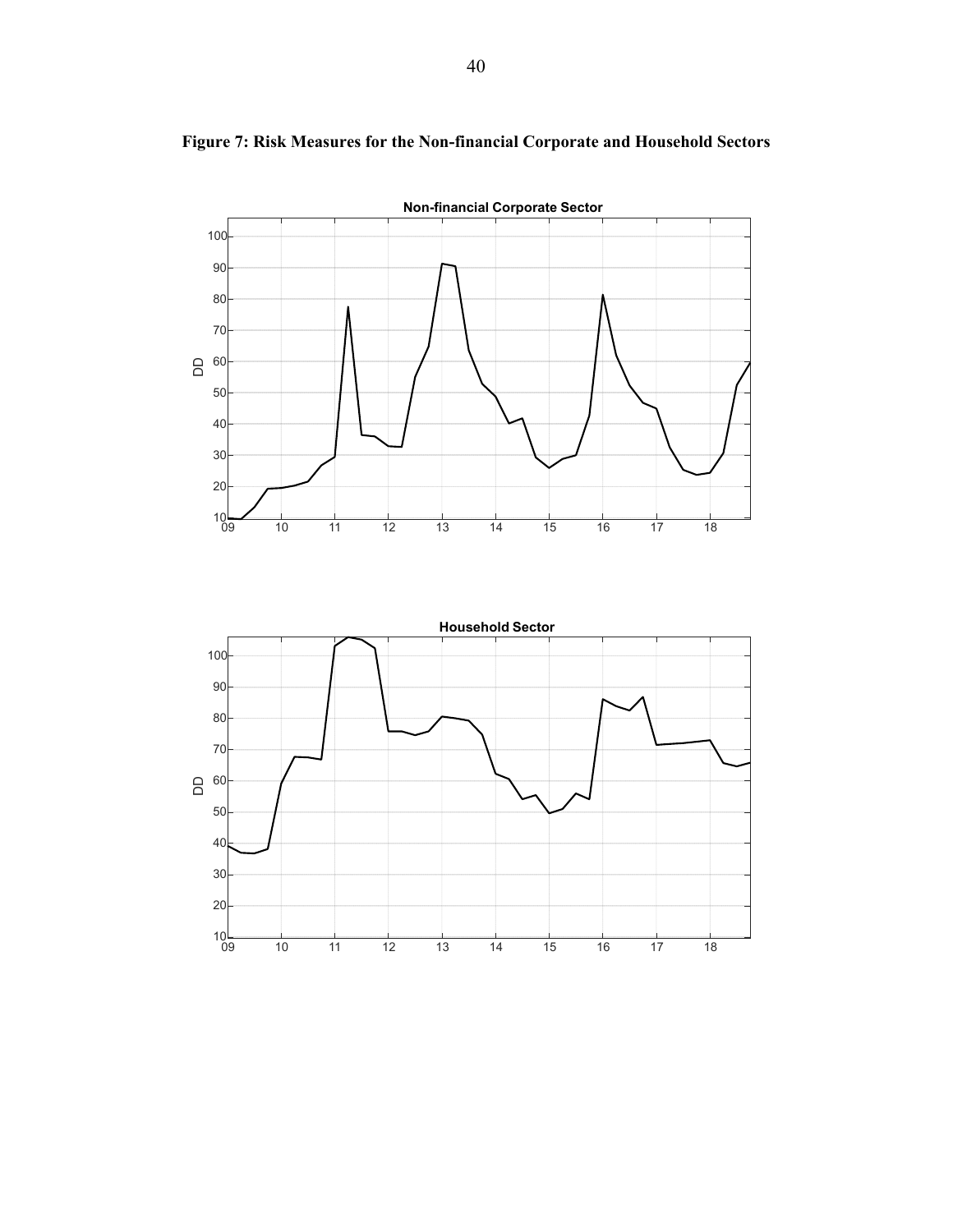

## **Figure 8: Sovereign-Risk Measures for Luxembourg**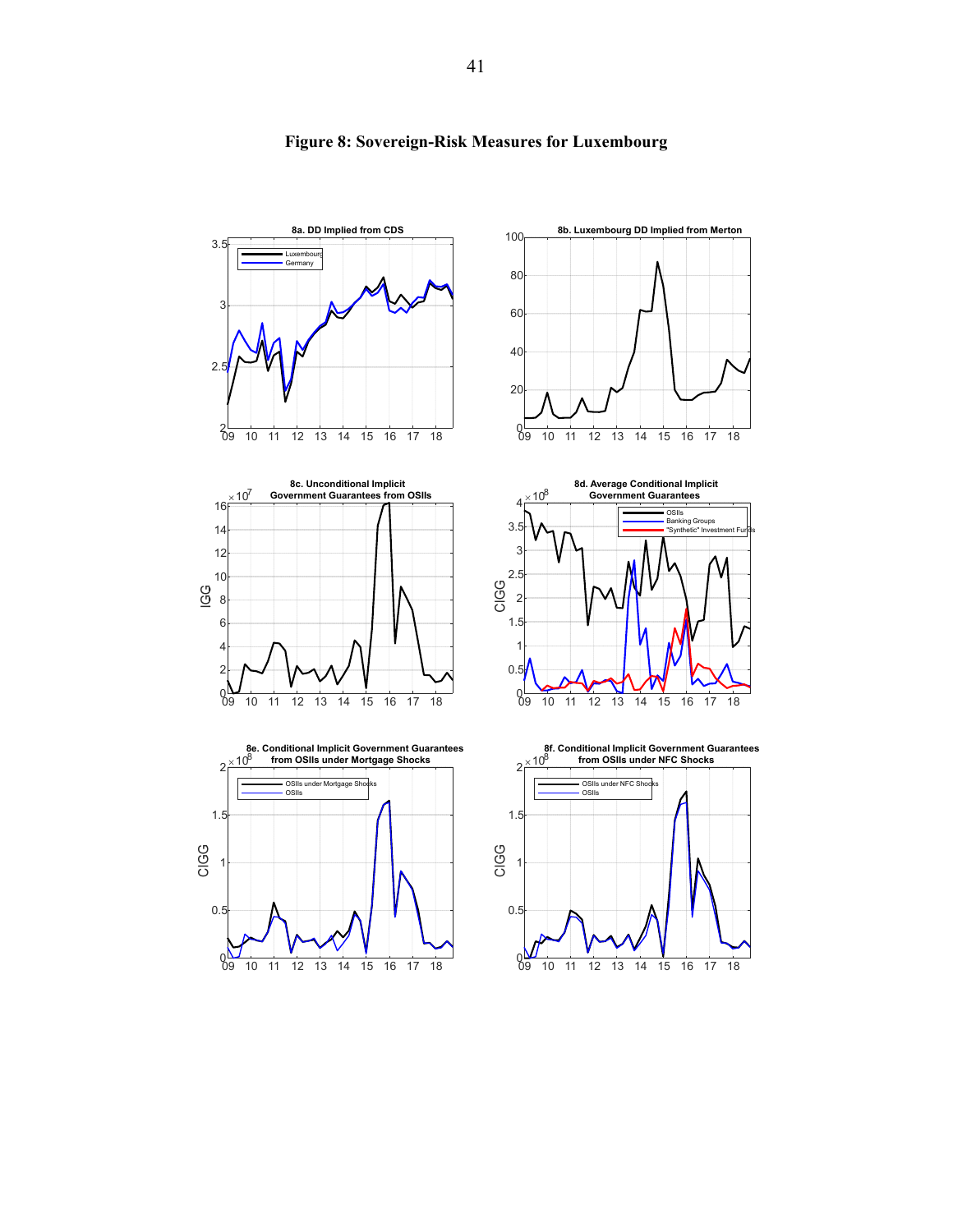

**Figure 9: Luxembourg Sovereign Risk Conditional DD under Conditional Implicit Government Guarantees shocks (assuming 40% higher Sovereign Asset Value Volatility)**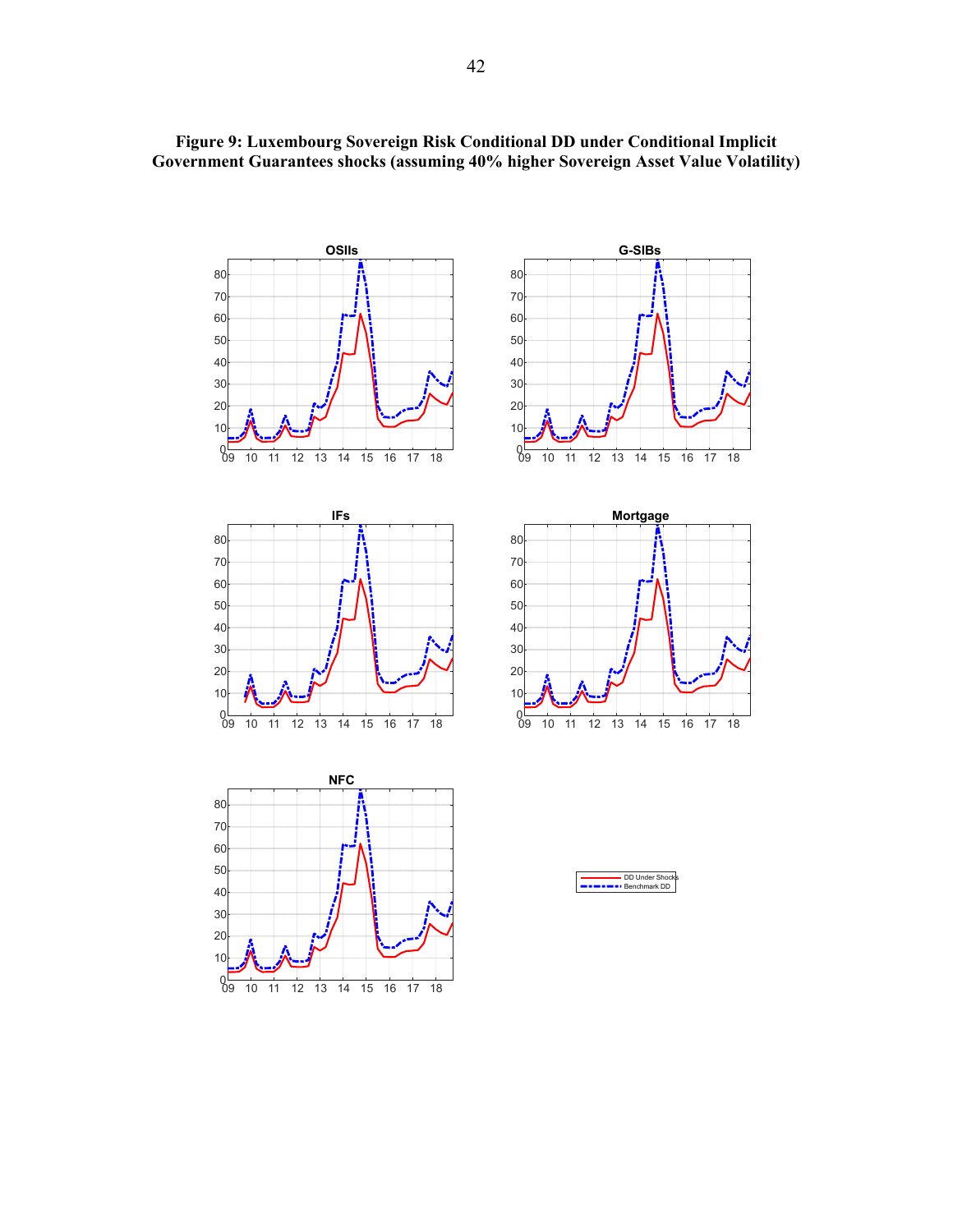|                             |              |              |              |              | OSIIs        |              |              |              | <b>Banking Groups</b> |              |              | <b>Investment Funds</b> |              |              |              |              |              |              |              |
|-----------------------------|--------------|--------------|--------------|--------------|--------------|--------------|--------------|--------------|-----------------------|--------------|--------------|-------------------------|--------------|--------------|--------------|--------------|--------------|--------------|--------------|
|                             |              |              |              |              |              |              |              |              |                       |              |              |                         |              |              |              |              |              |              |              |
| OSIIs                       | OSII_A       | OSII_B       | OSII_C       | OSII_D       | OSII_E       | OSIL_F       | OSII_G       | Average      | G-SIB_A               | $G-SIB$ $B$  | G-SIB_C      | G-SIB_D                 | $G-SIB$ $E$  | Average      | IF_A         | $IF$ $B$     | $IF_C$       | $IF\_D$      | Average      |
|                             |              |              |              |              |              |              |              |              |                       |              |              |                         |              |              |              |              |              |              |              |
|                             |              |              |              |              |              |              |              |              | 31-Dec-2010           |              |              |                         |              |              |              |              |              |              |              |
| OSII_A                      | 0.97         | 0.00         | 0.00         | 0.00         | 0.00         | 0.00         | 0.04         | 0.14         | 0.00                  | 0.00         | 0.00         | 0.00                    | 0.00         | 0.00         | 0.01         | 0.00         | 0.03         | 0.00         | 0.01         |
| OSII_B                      | 0.00         | 7.12         | 5.63         | 0.04         | 1.74         | 1.68         | 0.63         | 2.40         | 0.98                  | 0.29         | 0.91         | 3.91                    | 0.90         | 1.40         | 0.75         | 0.57         | 0.66         | 0.02         | 0.50         |
| OSII <sub>C</sub>           | 0.00         | 0.14         | 1.58         | 0.05         | 0.12         | 0.02         | 0.01         | 0.27         | 0.03                  | 0.00         | 0.03         | 1.11                    | 0.67         | 0.37         | 0.02         | 0.04         | 0.06         | 0.00         | 0.03         |
| OSII_D                      | 0.00         | 0.00         | 0.01         | 0.79         | 0.00         | 0.00         | 0.01         | 0.11         | 0.08                  | 0.04         | 0.02         | 0.02                    | 0.47         | 0.12         | 0.15         | 0.00         | 0.01         | 0.02         | 0.04         |
| OSII E                      | 0.00         | 0.20         | 0.57         | 0.15         | 2.02         | 0.39         | 0.00         | 0.47         | 0.21                  | 0.59         | 0.72         | 0.54                    | 0.09         | 0.43         | 0.00         | 0.51         | 0.03         | 0.42         | 0.24         |
| OSIL_F                      | 0.00<br>1.02 | 0.32<br>0.15 | 0.13<br>0.10 | 0.04<br>0.57 | 0.65<br>0.00 | 0.70         | 0.00<br>1.03 | 0.26<br>0.41 | 0.26<br>0.25          | 0.54<br>0.04 | 0.58<br>0.01 | 0.10<br>0.16            | 0.00         | 0.30         | 0.01<br>0.86 | 0.54<br>0.02 | 0.00<br>0.65 | 0.33<br>0.23 | 0.22         |
| OSII_G                      | 0.28         | 1.13         | 1.15         | 0.23         | 0.65         | 0.00<br>0.40 | 0.24         | 0.58         | 0.26                  | 0.22         | 0.32         | 0.84                    | 0.67<br>0.40 | 0.23<br>0.41 | 0.26         | 0.24         | 0.21         | 0.15         | 0.44<br>0.21 |
| Average                     |              |              |              |              |              |              |              |              |                       |              |              |                         |              |              |              |              |              |              |              |
|                             |              |              |              |              |              |              |              |              |                       | 31-Dec-2011  |              |                         |              |              |              |              |              |              |              |
| OSII A<br>OSII B            | 0.38<br>0.01 | 0.00<br>1.33 | 0.00<br>0.00 | 0.00<br>0.07 | 0.00<br>0.00 | 0.01<br>0.05 | 0.00<br>0.01 | 0.06<br>0.21 | 0.00<br>0.00          | 0.00<br>0.00 | 0.00<br>0.00 | 0.00<br>0.00            | 0.00<br>0.00 | 0.00<br>0.00 | 0.00<br>0.00 | 0.00<br>0.01 | 0.00<br>0.06 | 0.00<br>0.04 | 0.00<br>0.03 |
| OSII C                      | 0.00         | 0.00         | 0.83         | 0.00         | 0.01         | 0.01         | 0.00         | 0.12         | 0.01                  | 0.02         | 0.01         | 0.00                    | 0.00         | 0.01         | 0.11         | 0.00         | 0.00         | 0.00         | 0.03         |
| OSII D                      | 0.00         | 1.72         | 0.00         | 2.19         | 0.33         | 0.04         | 0.41         | 0.67         | 0.00                  | 0.00         | 0.03         | 0.00                    | 0.00         | 0.01         | 0.00         | 0.00         | 0.07         | 0.53         | 0.15         |
| OSII_E                      | 0.00         | 0.00         | 0.07         | 0.02         | 0.87         | 0.00         | 0.02         | 0.14         | 0.01                  | 0.01         | 0.01         | 0.03                    | 0.04         | 0.02         | 0.16         | 0.04         | 0.00         | 0.01         | 0.05         |
| OSIL_F                      | 0.02         | 0.00         | 0.00         | 0.00         | 0.00         | 0.10         | 0.00         | 0.02         | 0.00                  | 0.00         | 0.00         | 0.00                    | 0.00         | 0.00         | 0.00         | 0.01         | 0.01         | 0.00         | 0.01         |
| OSII <sub>G</sub>           | 0.00         | 0.81         | 1.17         | 1.12         | 1.24         | 0.39         | 1.26         | 0.86         | 0.23                  | 0.39         | 0.57         | 0.20                    | 0.06         | 0.29         | 0.84         | 0.46         | 0.25         | 1.02         | 0.64         |
| Average                     | 0.06         | 0.55         | 0.30         | 0.49         | 0.35         | 0.09         | 0.24         | 0.30         | 0.04                  | 0.06         | 0.09         | 0.03                    | 0.01         | 0.05         | 0.16         | 0.08         | 0.06         | 0.23         | 0.13         |
|                             |              |              |              |              |              |              |              |              | 31-Dec-2012           |              |              |                         |              |              |              |              |              |              |              |
| OSII_A                      | 0.73         | 0.01         | 0.03         | 0.00         | 0.00         | 0.01         | 0.00         | 0.11         | 0.00                  | 0.00         | 0.00         | 0.00                    | 0.01         | 0.00         | 0.00         | 0.00         | 0.00         | 0.00         | 0.00         |
| OSII B                      | 2.17         | 3.24         | 0.42         | 0.33         | 0.05         | 0.21         | 0.12         | 0.93         | 0.03                  | 0.00         | 0.00         | 0.03                    | 0.01         | 0.02         | 0.00         | 0.88         | 0.06         | 0.35         | 0.32         |
| OSII_C                      | 0.36         | 0.02         | 1.17         | 0.00         | 0.00         | 0.01         | 0.02         | 0.23         | 0.01                  | 0.00         | 0.00         | 0.01                    | 0.00         | 0.00         | 0.00         | 0.00         | 0.00         | 0.02         | 0.01         |
| OSII D                      | 0.00         | 0.01         | 0.00         | 1.07         | 0.02         | 0.00         | 0.01         | 0.16         | 0.13                  | 0.05         | 0.03         | 0.09                    | 0.14         | 0.09         | 0.01         | 0.01         | 0.02         | 0.05         | 0.02         |
| OSII E                      | 0.00         | 0.00         | 0.00         | 0.05         | 0.86         | 0.00         | 0.00         | 0.13         | 0.00                  | 0.00         | 0.00         | 0.00                    | 0.00         | 0.00         | 0.00         | 0.17         | 0.00         | 0.08         | 0.06         |
| OSII F                      | 0.20         | 0.04         | 0.03         | 0.00         | 0.00         | 0.38         | 0.06         | 0.10         | 0.02                  | 0.08         | 0.05         | 0.04                    | 0.13         | 0.06         | 0.08         | 0.00         | 0.12         | 0.00         | 0.05         |
| OSII <sub>G</sub>           | 2.01         | 0.52         | 1.78         | 1.09         | 0.00         | 1.37         | 2.02         | 1.26         | 1.95                  | 1.82         | 1.83         | 2.01                    | 1.90         | 1.90         | 1.72         | 0.00         | 1.85         | 0.66         | 1.06         |
| Average                     | 0.78         | 0.55         | 0.49         | 0.36         | 0.13         | 0.28         | 0.32         | 0.42         | 0.31                  | 0.28         | 0.27         | 0.31                    | 0.31         | 0.30         | 0.26         | 0.15         | 0.29         | 0.16         | 0.22         |
|                             |              |              |              |              |              |              |              |              |                       | 31-Dec-2013  |              |                         |              |              |              |              |              |              |              |
| OSII A                      | 1.03         | 0.00         | 0.00         | 0.00         | 0.24         | 0.00         | 0.00         | 0.18         | 0.00                  | 0.20         | 0.77         | 0.00                    | 0.40         | 0.27         | 0.00         | 0.00         | 0.01         | 0.01         | 0.00         |
| OSII B                      | 0.00         | 0.64         | 0.00         | 0.00         | 0.00         | 0.00         | 0.00         | 0.09         | 0.01                  | 0.01         | 0.00         | 0.01                    | 0.00         | 0.01         | 0.06         | 0.00         | 0.00         | 0.00         | 0.02         |
| OSII <sub>C</sub>           | 0.00         | 0.00         | 0.62         | 0.01         | 0.00         | 0.00         | 0.00         | 0.09         | 0.00                  | 0.00         | 0.00         | 0.00                    | 0.00         | 0.00         | 0.01         | 0.00         | 0.00         | 0.00         | 0.00         |
| OSII D                      | 0.00         | 0.00         | 0.00         | 0.31         | 0.00         | 0.00         | 0.00         | 0.04         | 0.00                  | 0.00         | 0.00         | 0.00                    | 0.00         | 0.00         | 0.01         | 0.00         | 0.00         | 0.00         | 0.00         |
| OSII E                      | 0.00         | 0.00         | 0.00         | 0.00         | 0.03         | 0.00         | 0.00         | 0.00         | 0.00                  | 0.00         | 0.00         | 0.00                    | 0.00         | 0.00         | 0.00         | 0.00         | 0.00         | 0.00         | 0.00         |
| OSII_F                      | 0.00         | 0.51         | 0.09         | 0.52         | 0.04         | 0.66         | 0.29         | 0.30         | 0.01                  | 0.03         | 0.04         | 0.35                    | 0.01         | 0.09         | 0.38         | 0.07         | 0.03         | 0.03         | 0.13         |
| OSII_G                      | 0.00         | 0.52         | 0.38         | 0.76         | 0.04         | 0.53         | 0.76         | 0.43         | 0.00                  | 0.00         | 0.00         | 0.58                    | 0.00         | 0.12         | 0.67         | 0.35         | 0.06         | 0.08         | 0.29         |
| Average                     | 0.15         | 0.24         | 0.16         | 0.23         | 0.05         | 0.17         | 0.15         | 0.16         | 0.00                  | 0.03         | 0.12         | 0.13                    | 0.06         | 0.07         | 0.16         | 0.06         | 0.01         | 0.02         | 0.06         |
|                             |              |              |              |              |              |              |              |              |                       | 31-Dec-2014  |              |                         |              |              |              |              |              |              |              |
| OSII A                      | 0.85         | 0.01         | 0.30         | 0.04         | 0.06         | 0.00         | 0.04         | 0.19         | 0.10                  | 0.00         | 0.00         | 0.00                    | 0.23         | 0.07         | 0.00         | 0.01         | 0.02         | 0.00         | 0.01         |
| OSII B                      | 7.01<br>0.00 | 6.55         | 3.38<br>0.46 | 2.40         | 1.35<br>0.00 | 1.04         | 5.54<br>0.00 | 3.90<br>0.07 | 5.08<br>0.25          | 0.21         | 0.05         | 0.11<br>0.00            | 6.15         | 2.32         | 0.25<br>0.00 | 1.70<br>0.00 | 2.24         | 1.70         | 1.48         |
| OSII_C<br>OSII <sub>D</sub> | 1.64         | 0.00<br>0.21 | 1.37         | 0.00<br>1.59 | 0.34         | 0.00<br>0.00 | 0.56         | 0.82         | 0.20                  | 0.00<br>0.58 | 0.00<br>0.63 | 0.00                    | 0.01<br>0.12 | 0.05<br>0.30 | 0.00         | 0.40         | 0.00<br>0.37 | 0.00<br>0.00 | 0.00<br>0.19 |
| OSII_E                      | 0.00         | 0.00         | 0.00         | 0.00         | 0.33         | 0.00         | 0.00         | 0.05         | 0.00                  | 0.00         | 0.00         | 0.00                    | 0.00         | 0.00         | 0.00         | 0.00         | 0.01         | 0.00         | 0.00         |
| OSIL_F                      | 0.07         | 0.24         | 0.07         | 0.00         | 0.96         | 1.38         | 0.20         | 0.42         | 0.31                  | 0.00         | 0.00         | 0.54                    | 0.99         | 0.37         | 1.28         | 0.00         | 0.50         | 0.95         | 0.68         |
| OSII <sub>G</sub>           | 0.52         | 0.14         | 0.34         | 0.17         | 0.05         | 0.02         | 0.51         | 0.25         | 0.52                  | 0.03         | 0.01         | 0.01                    | 0.49         | 0.21         | 0.02         | 0.04         | 0.10         | 0.04         | 0.05         |
| Average                     | 1.44         | 1.02         | 0.85         | 0.60         | 0.44         | 0.35         | 0.98         | 0.81         | 0.92                  | 0.12         | 0.10         | 0.09                    | 1.14         | 0.48         | 0.22         | 0.31         | 0.46         | 0.39         | 0.34         |
|                             |              |              |              |              |              |              |              |              | $31 - De$             | $-15$        |              |                         |              |              |              |              |              |              |              |
| OSII_A                      | 0.66         | 0.00         | 0.56         | 0.19         | 0.37         | 0.00         | 0.00         | 0.25         | 0.05                  | 0.35         | 0.04         | 0.00                    | 0.00         | 0.09         | 0.00         | 0.00         | 0.00         | 0.01         | 0.00         |
| OSII_B                      | 7.76         | 10.70        | 10.00        | 2.67         | 9.78         | 0.08         | 1.54         | 6.08         | 8.97                  | 6.34         | 2.69         | 0.00                    | 0.00         | 3.60         | 4.98         | 2.97         | 6.82         | 2.28         | 4.26         |
| OSII_C                      | 0.33         | 0.00         | 0.63         | 0.03         | 0.51         | 0.00         | 0.00         | 0.21         | 0.11                  | 0.38         | 0.08         | 0.00                    | 0.00         | 0.11         | 0.01         | 0.00         | 0.07         | 0.00         | 0.02         |
| OSII_D                      | 0.21         | 0.00         | 0.06         | 0.37         | 0.02         | 0.01         | 0.00         | 0.10         | 0.00                  | 0.02         | 0.00         | 0.00                    | 0.00         | 0.00         | 0.00         | 0.00         | 0.00         | 0.00         | 0.00         |
| OSII E                      | 0.11         | 0.00         | 0.27         | 0.00         | 0.31         | 0.00         | 0.00         | 0.10         | 0.06                  | 0.19         | 0.04         | 0.00                    | 0.00         | 0.06         | 0.01         | 0.00         | 0.04         | 0.00         | 0.01         |
| OSII F                      | 0.00         | 0.00         | 0.00         | 0.02         | 0.00         | 0.25         | 0.00         | 0.04         | 0.02                  | 0.07         | 0.00         | 0.01                    | 0.04         | 0.03         | 0.01         | 0.00         | 0.01         | 0.00         | 0.01         |
| OSIL G                      | 0.82         | 0.19         | 1.24         | 0.84         | 1.32         | 1.04         | 1.46         | 0.99         | 0.41                  | 1.43         | 1.44         | 1.44                    | 0.56         | 1.05         | 1.39         | 0.00         | 0.83         | 1.08         | 0.82         |
| Average                     | 1.41         | 1.56         | 1.82         | 0.59         | 1.76         | 0.20         | 0.43         | 1.11         | 1.37                  | 1.25         | 0.61         | 0.21                    | 0.09         | 0.71         | 0.91         | 0.43         | 1.11         | 0.48         | 0.73         |
|                             |              |              |              |              |              |              |              |              | 31-De                 | -16          |              |                         |              |              |              |              |              |              |              |
| OSII A                      | 0.18         | 0.00         | 0.00         | 0.00         | 0.00         | 0.00         | 0.00         | 0.03         | 0.00                  | 0.00         | 0.00         | 0.00                    | 0.00         | 0.00         | 0.00         | 0.00         | 0.00         | 0.00         | 0.00         |
| OSII B                      | 8.38         | 9.56         | 0.00         | 1.85         | 0.00         | 2.21         | 3.60         | 3.66         | 4.06                  | 0.49         | 1.86         | 2.17                    | 0.00         | 1.72         | 2.39         | 6.21         | 0.77         | 0.00         | 2.34         |
| OSII C                      | 0.00         | 0.00         | 0.21         | 0.00         | 0.00         | 0.00         | 0.00         | 0.03         | 0.00                  | 0.00         | 0.00         | 0.00                    | 0.00         | 0.00         | 0.00         | 0.00         | 0.00         | 0.00         | 0.00         |
| OSII D                      | 0.00<br>0.00 | 0.00         | 0.01         | 0.81         | 0.01         | 0.00         | 0.00         | 0.12<br>0.09 | 0.00                  | 0.00         | 0.00         | 0.00                    | 0.00         | 0.00         | 0.00         | 0.00         | 0.00         | 0.01         | 0.00         |
| OSII_E<br>OSIL_F            | 0.09         | 0.00<br>0.04 | 0.10<br>0.78 | 0.01<br>0.75 | 0.51<br>0.40 | 0.00<br>0.78 | 0.00<br>0.03 | 0.41         | 0.00<br>0.00          | 0.00<br>0.00 | 0.00<br>0.00 | 0.00<br>0.00            | 0.00<br>0.00 | 0.00<br>0.00 | 0.00<br>0.02 | 0.00<br>0.00 | 0.00<br>0.04 | 0.00<br>0.19 | 0.00<br>0.06 |
| OSIL G                      | 0.00         | 0.35         | 0.00         | 0.08         | 0.00         | 0.14         | 1.25         | 0.26         | 1.20                  | 1.22         | 1.23         | 1.16                    | 1.27         | 1.22         | 0.14         | 0.47         | 1.02         | 0.09         | 0.43         |
| Average                     | 1.24         | 1.42         | 0.16         | 0.50         | 0.13         | 0.45         | 0.70         | 0.66         | 0.75                  | 0.25         | 0.44         | 0.48                    | 0.18         | 0.42         | 0.37         | 0.95         | 0.26         | 0.04         | 0.41         |
|                             |              |              |              |              |              |              |              |              |                       | 31-Dec-17    |              |                         |              |              |              |              |              |              |              |
| OSII A                      | 1.26         | 0.04         | 0.70         | 0.14         | 0.43         | 0.06         | 0.00         | 0.38         | 0.00                  | 0.02         | 0.21         | 0.00                    | 0.17         | 0.08         | 0.07         | 0.00         | 0.00         | 0.12         | 0.05         |
| OSII B                      | 4.59         | 2.88         | 0.28         | 1.60         | 0.90         | 0.03         | 0.10         | 1.48         | 0.00                  | 0.55         | 0.87         | 0.41                    | 2.89         | 0.95         | 0.69         | 1.07         | 0.00         | 0.56         | 0.58         |
| OSII <sub>C</sub>           | 0.00         | 0.00         | 0.58         | 0.00         | 0.00         | 0.00         | 0.00         | 0.08         | 0.00                  | 0.01         | 0.08         | 0.00                    | 0.00         | 0.02         | 0.01         | 0.00         | 0.00         | 0.01         | 0.01         |
| OSII <sub>D</sub>           | 0.00         | 0.00         | 0.00         | 0.34         | 0.00         | 0.00         | 0.00         | 0.05         | 0.00                  | 0.00         | 0.00         | 0.00                    | 0.00         | 0.00         | 0.01         | 0.00         | 0.00         | 0.01         | 0.01         |
| OSII E                      | 0.02         | 0.00         | 0.04         | 0.01         | 0.06         | 0.00         | 0.00         | 0.02         | 0.00                  | 0.00         | 0.00         | 0.00                    | 0.00         | 0.00         | 0.00         | 0.00         | 0.00         | 0.00         | 0.00         |
| OSII F                      | 0.05         | 0.00         | 0.13         | 0.03         | 0.08         | 0.32         | 0.00         | 0.09         | 0.02                  | 0.00         | 0.01         | 0.00                    | 0.00         | 0.01         | 0.06         | 0.00         | 0.02         | 0.02         | 0.02         |
| OSII <sub>G</sub>           | 0.00         | 0.08         | 0.20         | 0.75         | 0.56         | 0.48         | 1.07         | 0.45         | 0.72                  | 0.00         | 0.00         | 1.03                    | 0.58         | 0.47         | 0.08         | 0.16         | 0.91         | 0.46         | 0.40         |
| Average                     | 0.85         | 0.43         | 0.27         | 0.41         | 0.29         | 0.13         | 0.17         | 0.36         | 0.11                  | 0.08         | 0.17         | 0.21                    | 0.52         | 0.22         | 0.13         | 0.18         | 0.13         | 0.17         | 0.15         |
|                             |              |              |              |              |              |              |              |              | 31-Dec                | $-18$        |              |                         |              |              |              |              |              |              |              |
| OSII A                      | 0.59         | 0.00         | 0.00         | 0.00         | 0.00         | 0.00         | 0.00         | 0.08         | 0.00                  | 0.00         | 0.04         | 0.00                    | 0.00         | 0.01         | 0.00         | 0.00         | 0.00         | 0.00         | 0.00         |
| OSII_B                      | 0.00         | 1.09         | 0.02         | 0.45         | 0.02         | 0.00         | 0.06         | 0.24         | 0.07                  | 0.15         | 0.07         | 0.03                    | 0.05         | 0.07         | 0.15         | 0.16         | 0.52         | 0.01         | 0.21         |
| OSII_C                      | 0.00         | 0.00         | 0.46         | 0.00         | 0.19         | 0.00         | 0.00         | 0.09         | 0.00                  | 0.00         | 0.00         | 0.00                    | 0.00         | 0.00         | 0.00         | 0.00         | 0.00         | 0.00         | 0.00         |
| OSII D                      | 0.00         | 0.05         | 0.23         | 1.11         | 0.17         | 0.00         | 0.01         | 0.22         | 0.00                  | 0.00         | 0.00         | 0.00                    | 0.00         | 0.00         | 0.00         | 0.02         | 0.04         | 0.00         | 0.02         |
| OSII E                      | 0.00         | 0.00         | 0.17         | 0.00         | 0.17         | 0.00<br>3.44 | 0.00         | 0.05         | 0.00                  | 0.00         | 0.00         | 0.00                    | 0.00<br>3.28 | 0.00<br>2.50 | 0.00         | 0.00         | 0.00         | 0.00         | 0.00         |
| OSII F<br>OSII <sub>G</sub> | 3.06<br>0.09 | 0.01<br>0.67 | 0.45<br>1.25 | 0.00<br>0.76 | 0.30<br>1.15 | 0.21         | 0.86<br>1.28 | 1.16<br>0.77 | 2.19<br>0.24          | 2.01<br>0.30 | 1.97<br>0.12 | 3.04<br>0.57            | 1.01         | 0.45         | 1.63<br>0.79 | 0.00<br>0.19 | 0.10<br>1.11 | 1.90<br>0.08 | 0.91<br>0.54 |
| Average                     | 0.53         | 0.26         | 0.37         | 0.33         | 0.28         | 0.52         | 0.32         | 0.37         | 0.36                  | 0.35         | 0.31         | 0.52                    | 0.62         | 0.43         | 0.37         | 0.05         | 0.25         | 0.28         | 0.24         |
|                             |              |              |              |              |              |              |              |              |                       |              |              |                         |              |              |              |              |              |              |              |

**Table 1: The Expected Losses ( in Billion) of DDM between OSIIs and Banking Groups and Investment Funds**

Note: These matrices present the expected loss of each of the OSIIs in the row, conditonal on each of the financial institutions in the columes become distressed.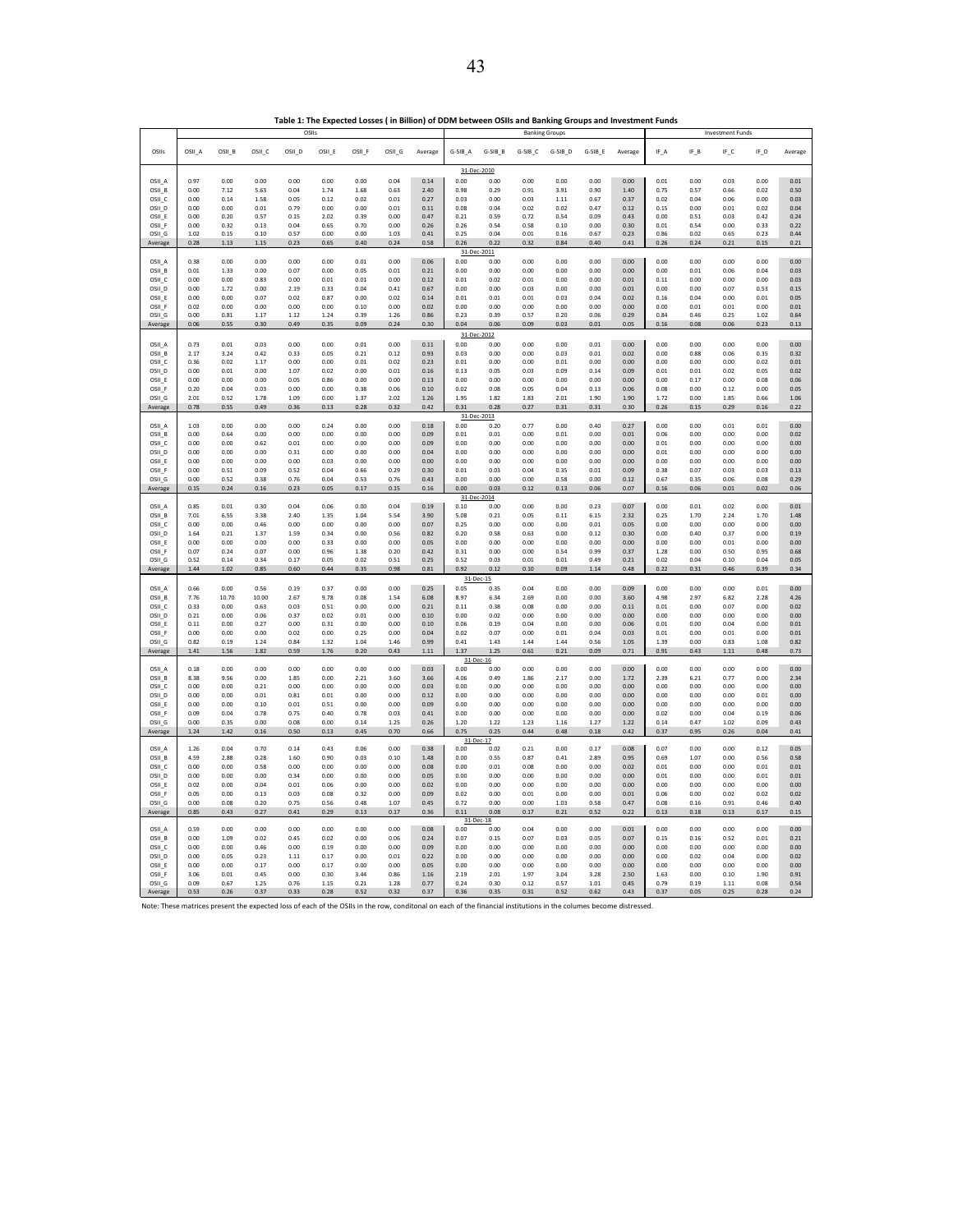|                                                     |             | OSIIs      |                   |           |                       |           |           |                     | <b>Banking Groups</b> |                         |                       |              |           |           | <b>Investment Funds</b> |           |                            |           |                                      | NFC & Household |                                            |                     |
|-----------------------------------------------------|-------------|------------|-------------------|-----------|-----------------------|-----------|-----------|---------------------|-----------------------|-------------------------|-----------------------|--------------|-----------|-----------|-------------------------|-----------|----------------------------|-----------|--------------------------------------|-----------------|--------------------------------------------|---------------------|
| <b>Systemic Risk</b><br>Transmitting through OSII:  | Date        | <b>USO</b> | OSIL <sub>B</sub> | OSII_C    | $\circ$<br><b>SII</b> | OSIL_E    | $OSII_F$  | OSII <sub>C</sub> G | Average               | $\overline{\text{SIB}}$ | $G-SIB$ <sub>-B</sub> | C<br>$G-SIB$ | $G-SIB_D$ | $G-SIB$ E | Average                 | ∫⊫<br>⊾   | $\mathbb{E}^{-\mathsf{B}}$ | ပ<br>느    | $\mathbf{r} \in \mathbb{R}^{d}$<br>些 | Average         | Sector<br>Non-financial<br>Corporate Secto | Household<br>Sector |
|                                                     | 31-Dec-2010 | 2.064      | 7.595             | 4.923     | 1.469                 | 2.567     | 2.328     | 1.672               | 3.231                 | 0.676                   | 0.182                 | 0.391        | 0.723     | 1.269     | 0.648                   | 0.807     | 0.434                      | 0.776     | 0.415                                | 0.608           | 0.848                                      | 0.858               |
|                                                     | 31-Dec-2011 | 0.399      | 1.885             | 1.860     | 3.268                 | 1.910     | 0.478     | 1.681               | 1.640                 | 0.201                   | 0.349                 | 0.502        | 0.185     | 0.155     | 0.278                   | 0.497     | 0.376                      | 0.217     | 0.721                                | 0.453           | 0.389                                      | 0.386               |
|                                                     | 31-Dec-2012 | 0.734      | 3.653             | 2.699     | 2.347                 | 0.927     | 1.771     | 2.190               | 2.046                 | 1.647                   | 1.356                 | 1.516        | 1.629     | 1.032     | 1.436                   | 1.343     | 0.993                      | 1.216     | 0.891                                | 1.111           | 0.918                                      | 0.841               |
| <b>Expected Loss in Billion</b>                     | 31-Dec-2013 | 1.029      | 0.801             | 0.880     | 0.475                 | 0.299     | 1.188     | 1.052               | 0.818                 | 0.081                   | 0.221                 | 0.823        | 0.246     | 0.398     | 0.354                   | 0.241     | 0.259                      | 0.058     | 0.070                                | 0.157           | 0.137                                      | 0.149               |
| (include the assumed                                | 31-Dec-2014 | 0.851      | 6.837             | 1.169     | 2.033                 | 1.445     | 2.190     | 3.369               | 2.556                 | 0.000                   | 0.536                 | 0.611        | 0.528     | 0.431     | 0.421                   | 1.232     | 1.346                      | 1.114     | 1.354                                | 1.261           | 1.055                                      | 0.998               |
| distressed OSIIs)                                   | 31-Dec-2015 | 0.657      | 10.888            | 0.768     | 1.390                 | 0.636     | 1.310     | 2.969               | 2.660                 | 8.066                   | 0.000                 | 1.108        | 1.360     | 0.007     | 2.108                   | 1.261     | 2.966                      | 3.712     | 1.643                                | 2.395           | 3.644                                      | 3.467               |
|                                                     | 31-Dec-2016 | 7.607      | 9.933             | 0.825     | 1.516                 | 0.898     | 2.922     | 4.829               | 4.076                 | 0.873                   | 1.217                 | 0.977        | 0.957     | 0.410     | 0.887                   | 2.224     | 4.161                      | 0.907     | 0.233                                | 1.881           | 2.886                                      | 2.720               |
|                                                     | 31-Dec-201  | 4.556      | 2.990             | 0.689     | 1.421                 | 0.598     | 0.796     | 1.177               | 1.747                 | 0.668                   | 0.524                 | 0.794        | 0.972     | 1.631     | 0.918                   | 0.586     | 1.103                      | 0.866     | 0.672                                | 0.806           | 0.654                                      | 0.584               |
|                                                     | 31-Dec-201  | 3.475      | 1.714             | 0.461     | 1.507                 | 0.730     | 3.651     | 2.203               | 1.963                 | 1.869                   | 1.633                 | 1.645        | 1.867     | 0.871     | 1.577                   | 1.107     | 0.186                      | 0.764     | 1.803                                | 0.965           | 1.076                                      | 1.066               |
|                                                     | 31-Dec-2010 | 0.990      | 0.354             | 0.688     | 0.055                 | 0.120     | 0.079     | 0.084               | 0.339                 | 0.028                   | 0.009                 | 0.016        | 0.040     | 0.080     | 0.035                   | 0.021     | 0.006                      | 0.022     | 0.000                                | 0.012           | 0.027                                      | 0.027               |
|                                                     | 31-Dec-2011 | 0.380      | 0.078             | 0.295     | 0.099                 | 0.102     | 0.013     | 0.035               | 0.143                 | 0.004                   | 0.004                 | 0.008        | 0.002     | 0.000     | 0.004                   | 0.009     | 0.005                      | 0.000     | 0.009                                | 0.006           | 0.006                                      | 0.005               |
|                                                     | 31-Dec-201  | 0.742      | 0.145             | 0.428     | 0.067                 | 0.089     | 0.029     | 0.048               | 0.221                 | 0.028                   | 0.025                 | 0.029        | 0.030     | 0.019     | 0.026                   | 0.026     | 0.051                      | 0.022     | 0.029                                | 0.032           | 0.024                                      | 0.019               |
| Conditional Implicit                                | 31-Dec-201  | 1.029      | 0.036             | 0.215     | 0.013                 | 0.235     | 0.013     | 0.016               | 0.223                 | 0.000                   | 0.200                 | 0.768        | 0.004     | 0.425     | 0.280                   | 0.005     | 0.005                      | 0.012     | 0.007                                | 0.007           | 0.009                                      | 0.028               |
| Government Guarantees                               | 31-Dec-2014 | 0.855      | 0.328             | 0.194     | 0.057                 | 0.064     | 0.048     | 0.143               | 0.241                 | 0.032                   | 0.012                 | 0.018        | 0.003     | 0.125     | 0.038                   | 0.007     | 0.059                      | 0.039     | 0.036                                | 0.035           | 0.039                                      | 0.039               |
| in Billion                                          | 31-Dec-2015 | 0.690      | 0.523             | 0.293     | 0.058                 | 0.031     | 0.025     | 0.102               | 0.246                 | 0.348                   | 0.000                 | 0.022        | 0.026     | 0.000     | 0.079                   | 0.040     | 0.144                      | 0.176     | 0.054                                | 0.103           | 0.166                                      | 0.160               |
|                                                     | 31-Dec-201  | 0.413      | 0.307             | 0.073     | 0.029                 | 0.052     | 0.070     | 0.136               | 0.154                 | 0.019                   | 0.023                 | 0.018        | 0.019     | 0.000     | 0.016                   | 0.069     | 0.128                      | 0.017     | 0.003                                | 0.054           | 0.087                                      | 0.082               |
|                                                     | 31-Dec-201  | 1.309      | 0.105             | 0.364     | 0.020                 | 0.124     | 0.048     | 0.026               | 0.285                 | 0.014                   | 0.008                 | 0.106        | 0.021     | 0.162     | 0.062                   | 0.000     | 0.027                      | 0.019     | 0.000                                | 0.011           | 0.015                                      | 0.016               |
|                                                     | 31-Dec-201  | 0.613      | 0.036             | 0.159     | 0.043                 | 0.031     | 0.034     | 0.034               | 0.136                 | 0.017                   | 0.016                 | 0.019        | 0.017     | 0.007     | 0.015                   | 0.016     | 0.004                      | 0.015     | 0.017                                | 0.013           | 0.012                                      | 0.012               |
|                                                     | 31-Dec-2010 | $-1.726$   | $-1.713$          | $-1.720$  | $-1.707$              | $-1.708$  | $-1.707$  | $-1.707$            | $-1.713$              | $-1.706$                | $-1.706$              | $-1.706$     | $-1.706$  | $-1.707$  | $-1.706$                | $-1.706$  | $-1.706$                   | $-1.706$  | $-1.706$                             | $-1.706$        | $-1.706$                                   | $-1.706$            |
|                                                     | 31-Dec-2011 | $-2.635$   | $-2.630$          | $-2.634$  | $-2.630$              | $-2.630$  | $-2.629$  | $-2.629$            | $-2.631$              | $-2.629$                | $-2.629$              | $-2.629$     | $-2.629$  | $-2.629$  | $-2.629$                | $-2.629$  | $-2.629$                   | $-2.629$  | $-2.629$                             | $-2.629$        | $-2.629$                                   | $-2.629$            |
|                                                     | 31-Dec-2012 | $-6.160$   | $-6.131$          | $-6.144$  | $-6.127$              | $-6.128$  | $-6.125$  | $-6.126$            | $-6.135$              | -6.125                  | $-6.125$              | $-6.125$     | $-6.125$  | $-6.125$  | $-6.125$                | $-6.125$  | $-6.126$                   | $-6.125$  | $-6.125$                             | $-6.12!$        | $-6.125$                                   | $-6.125$            |
| Change of Sovereign Risk<br>DD (assuming 40% higher | 31-Dec-201  | $-11.535$  | $-11.440$         | $-11.457$ | $-11.437$             | $-11.459$ | $-11.437$ | $-11.438$           | $-11.458$             | $-11.436$               | $-11.455$             | $-11.510$    | $-11.437$ | $-11.477$ | $-11.463$               | -11.437   | $-11.437$                  | $-11.437$ | $-11.437$                            | $-11.43$        | $-11.437$                                  | $-11.439$           |
| sovereign asset value                               | 31-Dec-201  | $-25.117$  | $-25.003$         | $-24.973$ | $-24.944$             | $-24.945$ | $-24.942$ | $-24.963$           | $-24.984$             | $-24.939$               | $-24.934$             | $-24.936$    | $-24.932$ | $-24.959$ | $-24.940$               | -24.933   | $-24.944$                  | -24.940   | $-24.939$                            | $-24.940$       | $-24.940$                                  | $-24.940$           |
| volatility)                                         | 31-Dec-2015 | $-4.368$   | -4.364            | $-4.358$  | $-4.352$              | $-4.352$  | $-4.351$  | $-4.353$            | $-4.357$              | $-4.359$                | $-4.351$              | $-4.351$     | $-4.351$  | $-4.351$  | $-4.353$                | $-4.352$  | $-4.354$                   | $-4.355$  | $-4.352$                             | $-4.355$        | $-4.355$                                   | $-4.355$            |
|                                                     | 31-Dec-2016 | $-5.382$   | $-5.379$          | $-5.374$  | $-5.373$              | $-5.374$  | $-5.374$  | $-5.376$            | $-5.376$              | $-5.373$                | $-5.373$              | $-5.373$     | $-5.373$  | $-5.373$  | $-5.373$                | $-5.374$  | $-5.375$                   | $-5.373$  | $-5.373$                             | $-5.375$        | $-5.375$                                   | $-5.374$            |
|                                                     | 31-Dec-201  | $-10.368$  | -10.321           | -10.331   | $-10.318$             | $-10.322$ | $-10.319$ | $-10.318$           | $-10.328$             | $-10.317$               | $-10.317$             | $-10.321$    | $-10.318$ | $-10.323$ | $-10.319$               | $-10.317$ | $-10.318$                  | $-10.317$ | -10.317                              | $-10.31$        | $-10.317$                                  | $-10.317$           |
|                                                     | 31-Dec-2018 | $-10.530$  | $-10.507$         | $-10.512$ | $-10.508$             | $-10.507$ | $-10.507$ | $-10.507$           | $-10.511$             | $-10.507$               | $-10.507$             | $-10.507$    | $-10.507$ | $-10.506$ | $-10.507$               | $-10.507$ | $-10.506$                  | $-10.507$ | $-10.507$                            | $-10.506$       | $-10.506$                                  | $-10.506$           |

**Table 2: The Systemic Risk Transmitting Channels from Financial Sector, Non‐financial Corporate Sector and & Household Sector**

Note: These matrices present the expected loss, the conditional implicit government guarantees, and the change of sovereign risk DD through OSIIs in the row conditonal on shocks from the financial sector, the non-financial corporate sector, and household Sector.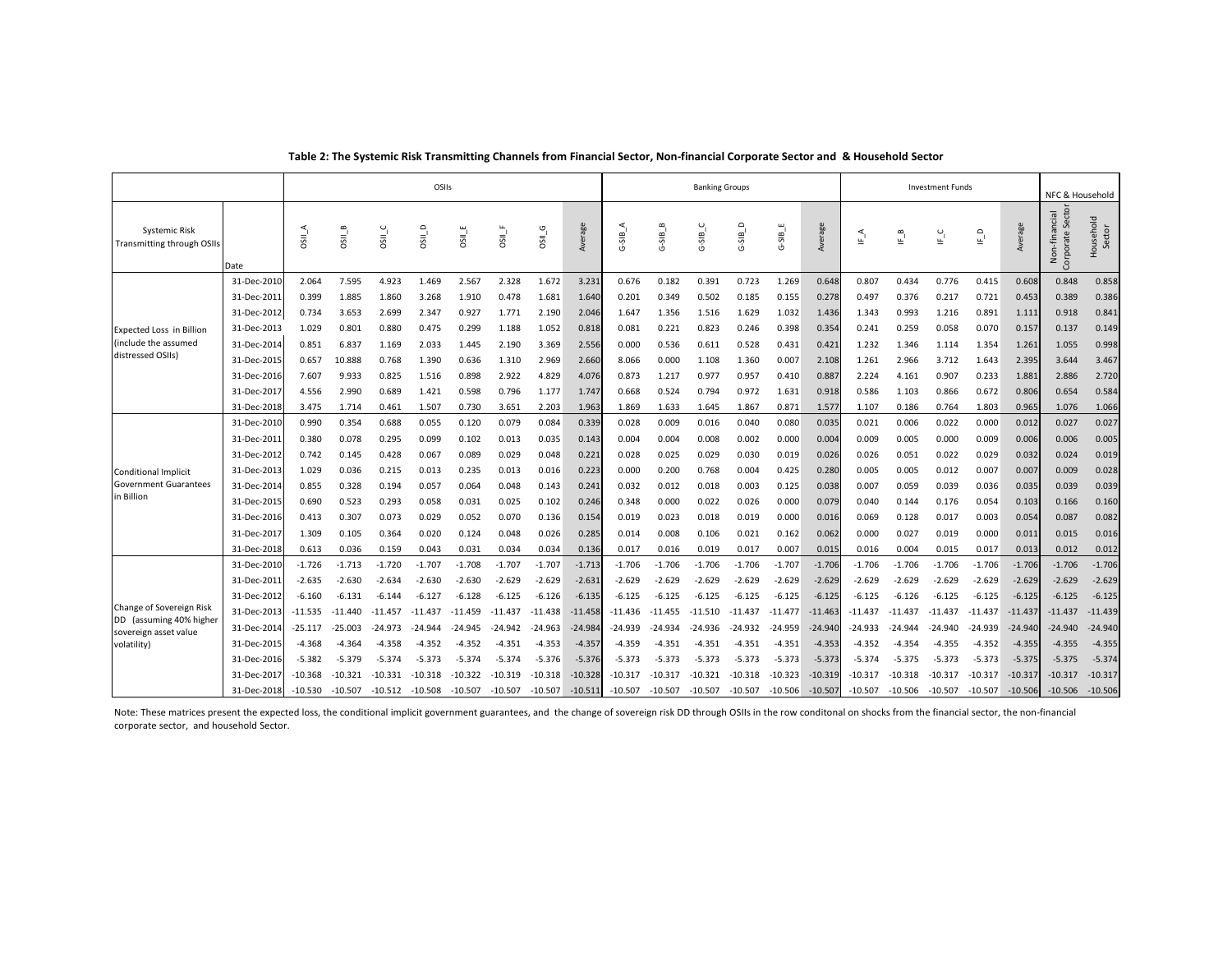# **Appendix I: The Integrated Framework and Stylized Sectoral Balance Sheets**

The graph depicts in a schematic manner the estimation methodology. See Jin and Nadal De Simone (2014b) for a detailed discussion.



The sectoral balance sheets and the interconnections among them considered in this study are as follows.

|                                          | Corporate Non-financial Sector | <b>Household Sector</b>                 |
|------------------------------------------|--------------------------------|-----------------------------------------|
| Assets                                   | Liabilities                    | Liabilities<br>Assets                   |
| Corporate Real Assets                    | Debt                           | <b>Real Estate and Durables</b><br>Debt |
| <b>Financial Assets</b>                  |                                | <b>Financial Assets</b>                 |
| PV of After-tax Capital Income Net Worth |                                | PV of After-tax Labor IncomelNet Worth  |
|                                          |                                |                                         |

|                                 | <b>Financial Sector</b> |             | Sovereign Sector         |        |                       |  |  |  |
|---------------------------------|-------------------------|-------------|--------------------------|--------|-----------------------|--|--|--|
| Assets                          |                         | Liabilities |                          | Assets | Liabilities           |  |  |  |
| <b>Financial Assets</b>         | Debt                    |             | Foreign Reserves         |        | Foreign Currency Debt |  |  |  |
| <b>Real Assets</b>              |                         |             | Net Fiscal Assets        |        | <b>Base Money</b>     |  |  |  |
| PV of After-tax Income          |                         |             | Other Public Assets      |        |                       |  |  |  |
| <b>Plus Implicit Guarantees</b> | Net Worth               |             | Less Implicit Guarantees |        | Net Worth             |  |  |  |
|                                 |                         |             |                          |        |                       |  |  |  |

The approach to estimate systemic risk includes all sectors of the economy (the financial sector includes 95% of total assets as data on insurance and pension funds is available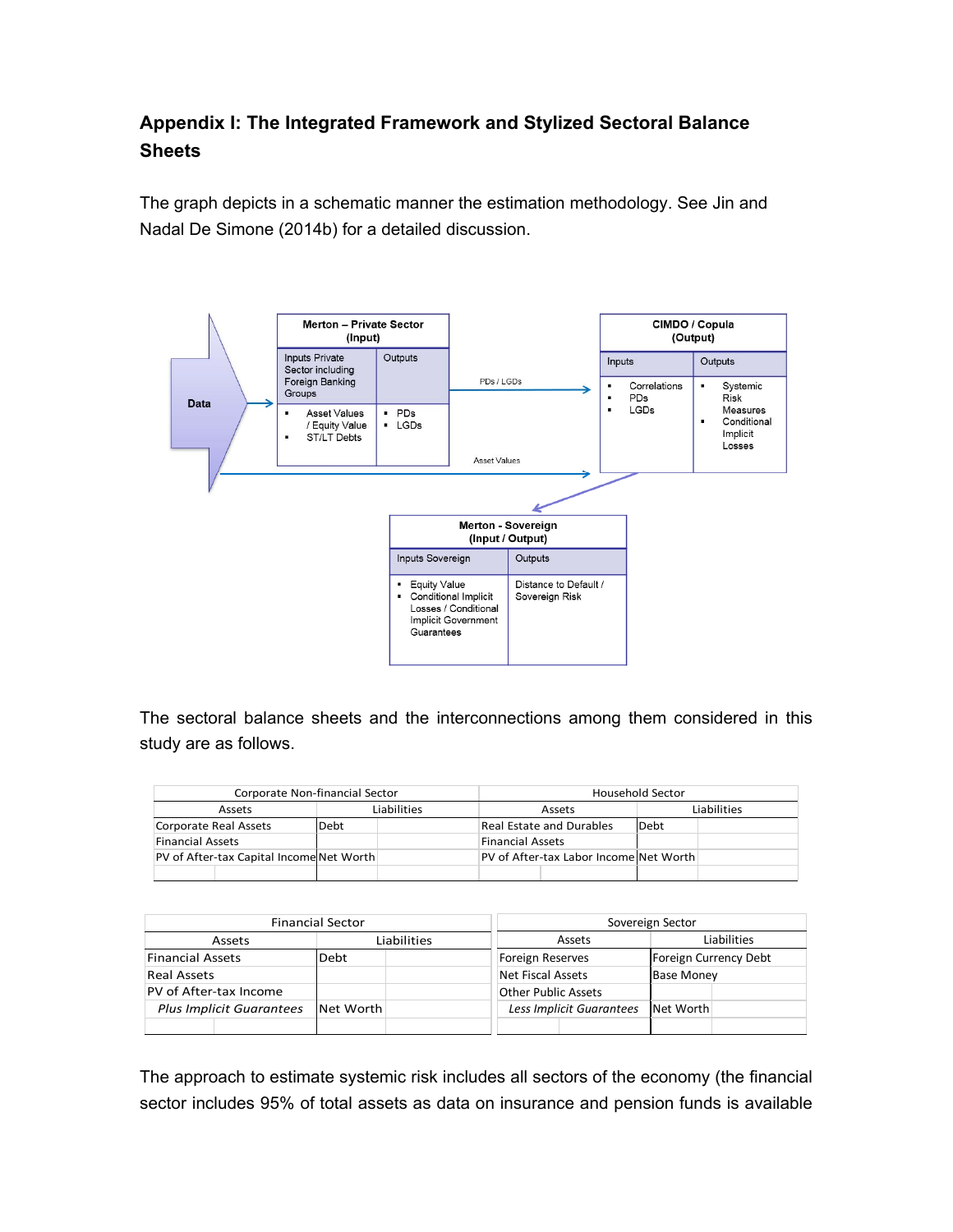at annual frequency and does not cover the whole sample period). Systemic risk in its three forms (ECB, 2009) can result from the banking and investment fund industries, the household and non-financial corporate sectors as well as from the sovereign. Systemic losses stem from systemic risk that is common across the financial sector, or tail risk; from contagion within the financial sector; from a build-up of financial sector vulnerabilities over time (including those stemming from the housing market or from the non-financial corporate sector). Once the systemic losses that result from systemic risk are estimated capturing time-varying non-linearities and feedback effects, the resulting sovereign contingent liabilities are included in the balance sheet of the country's sovereign and its credit risk is estimated. In contrast to static or accounting-driven models, the approach captures potential losses via "price-mediated" contagion (Cont and Schaanning, 2015), which can expose a financial institution to asset classes that regulation prevents it from holding. This can amplify the institution's exposure to a given risk factor relative to what is apparent from its balance sheet. The approach also measures banks' exposure through implicit financial support for the investment funds they sponsor. Section 3.3 and Appendix II describe how the present value of after-tax capital income and labor income are simultaneously calibrated as well as how the country's sovereign balance sheet items are constructed.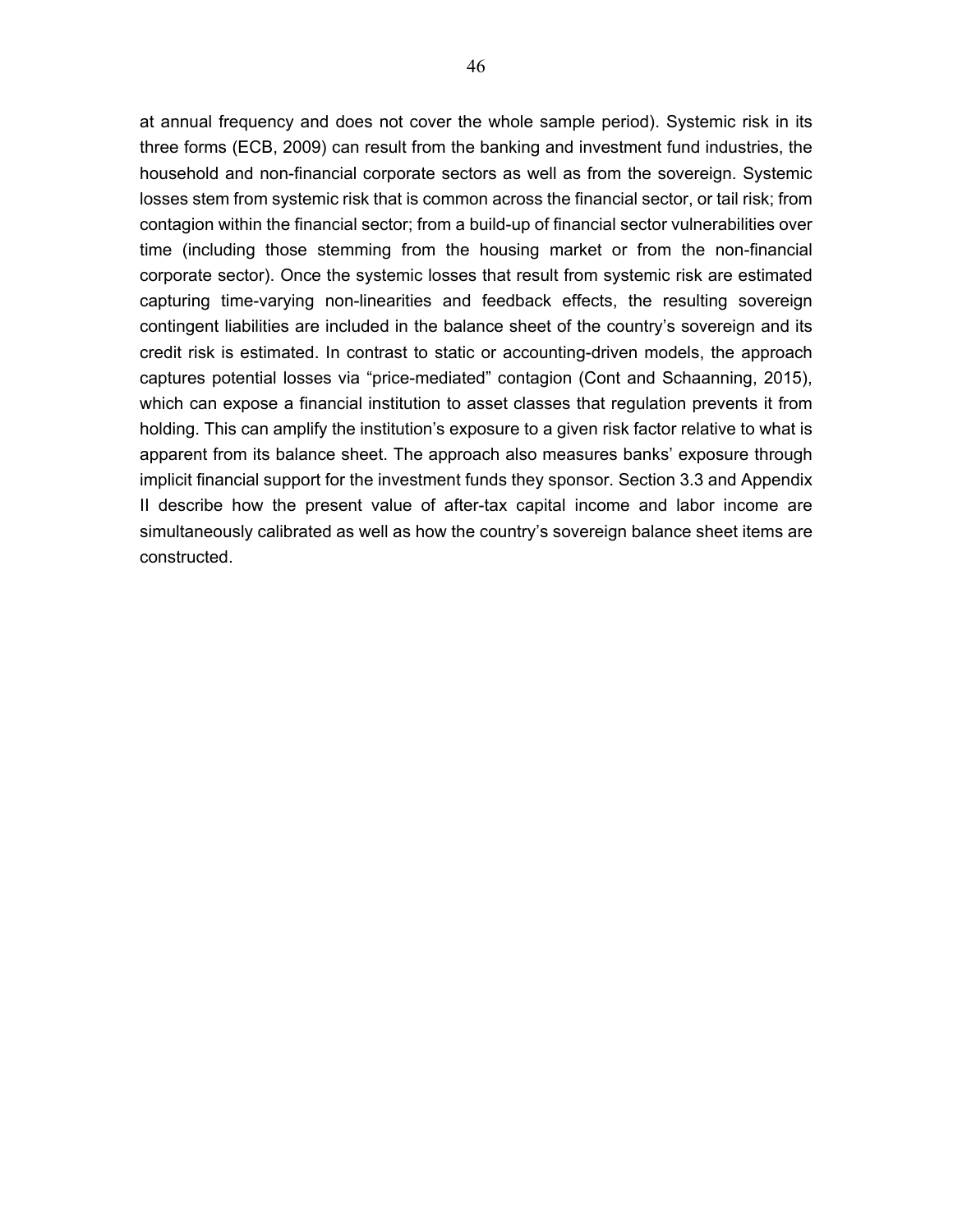#### **Appendix II: Calibration of After-tax Capital Income and Labor Income**

Let us assume a Cobb-Douglas production function with constant returns to scale and a constant elasticity of substitution between physical capital and labor equal to one:

$$
Y(K,L) = A(t)K^{1-\alpha}L^{\alpha},
$$

where Y is output, A is total factor productivity, K is physical capital, and L is labor. The share of physical capital in production is  $(1-\alpha)$  and the share of labor in production is  $\alpha$ . Profit maximization implies that the total remuneration of physical capital equals  $\pi = (1-\alpha)PY$  and the total remuneration of labor is  $wL = \alpha PY$ , where w is the real wage and P is the price of output Y.

The part of the non-financial corporate sector balance sheet not accounted for by other asset holdings is equal to the present value of the after-tax physical capital income over a given time horizon T:

$$
A_C = E_t \sum_{i=t}^{T} (1+r)^{-(i-t)} (1-\tau_C) \pi_i,
$$

where  $A_C$  is the after-tax physical capital income, r the interest rate and  $\tau_C$  is the marginal tax rate on income from physical capital. Similarly, the part of the household balance sheet not represented by physical and financial asset holdings is equal to the present value of after-tax labor income:

$$
A_L = E_t \sum_{i=t}^{T} (1+r)^{-(i-t)} (1 - \tau_L) w_i L_i,
$$

where  $A_L$  is the after-tax labor income and  $\tau_L$  is the marginal tax rate on wage income. After simple algebra, it results:

$$
A_L = \frac{\alpha (1 - \tau_L)}{(1 - \alpha)(1 - \tau_C)} A_C,
$$

which allows to produce an internally consistent calibration of the household and nonfinancial corporate sectors' other asset holdings. As stated in the text, the financial components of balance sheets of the two sectors are obtained from public flow of funds statistics and the household's stock of residential property is taken from national accounts.